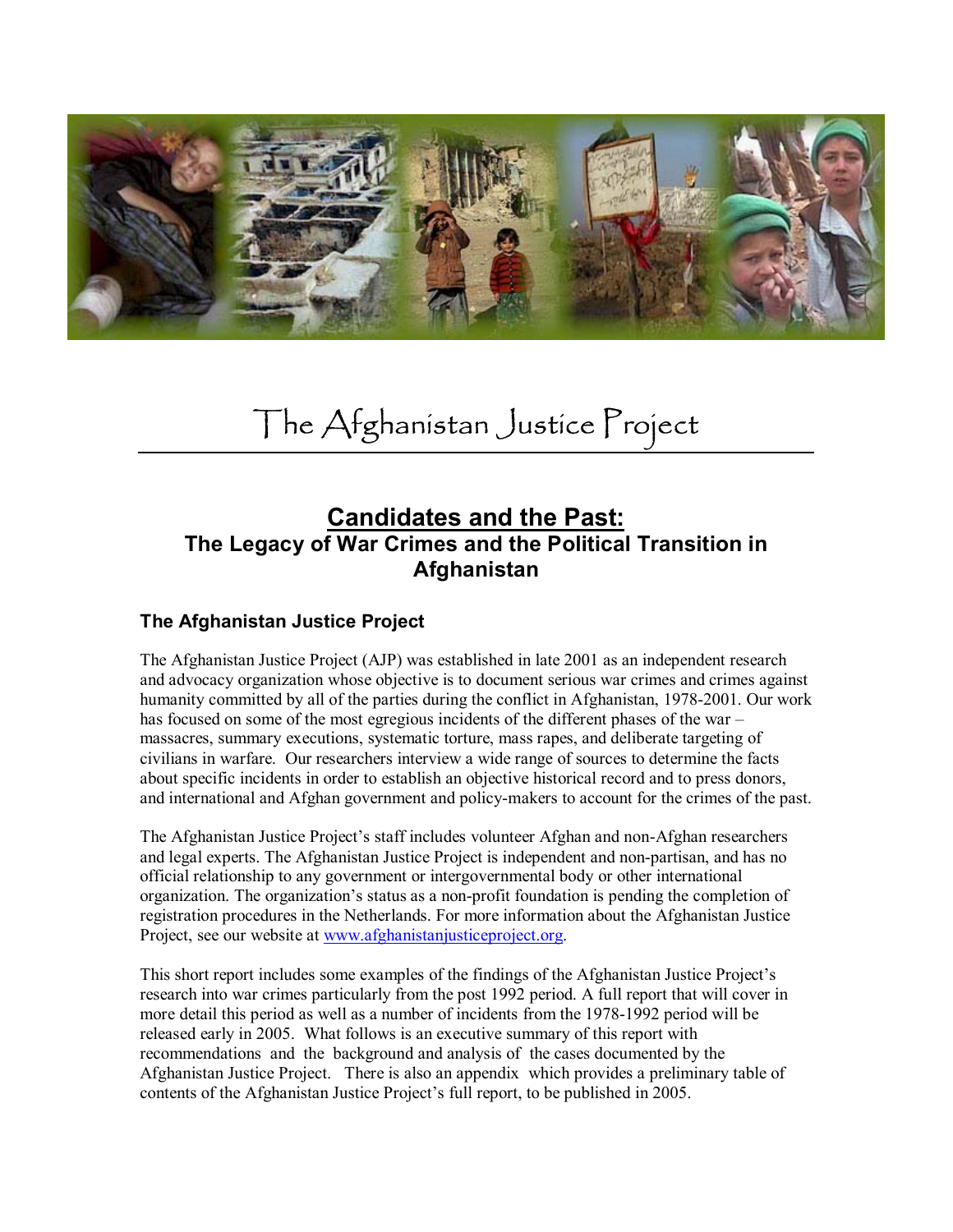© 2004 Afghanistan Justice Project All rights reserved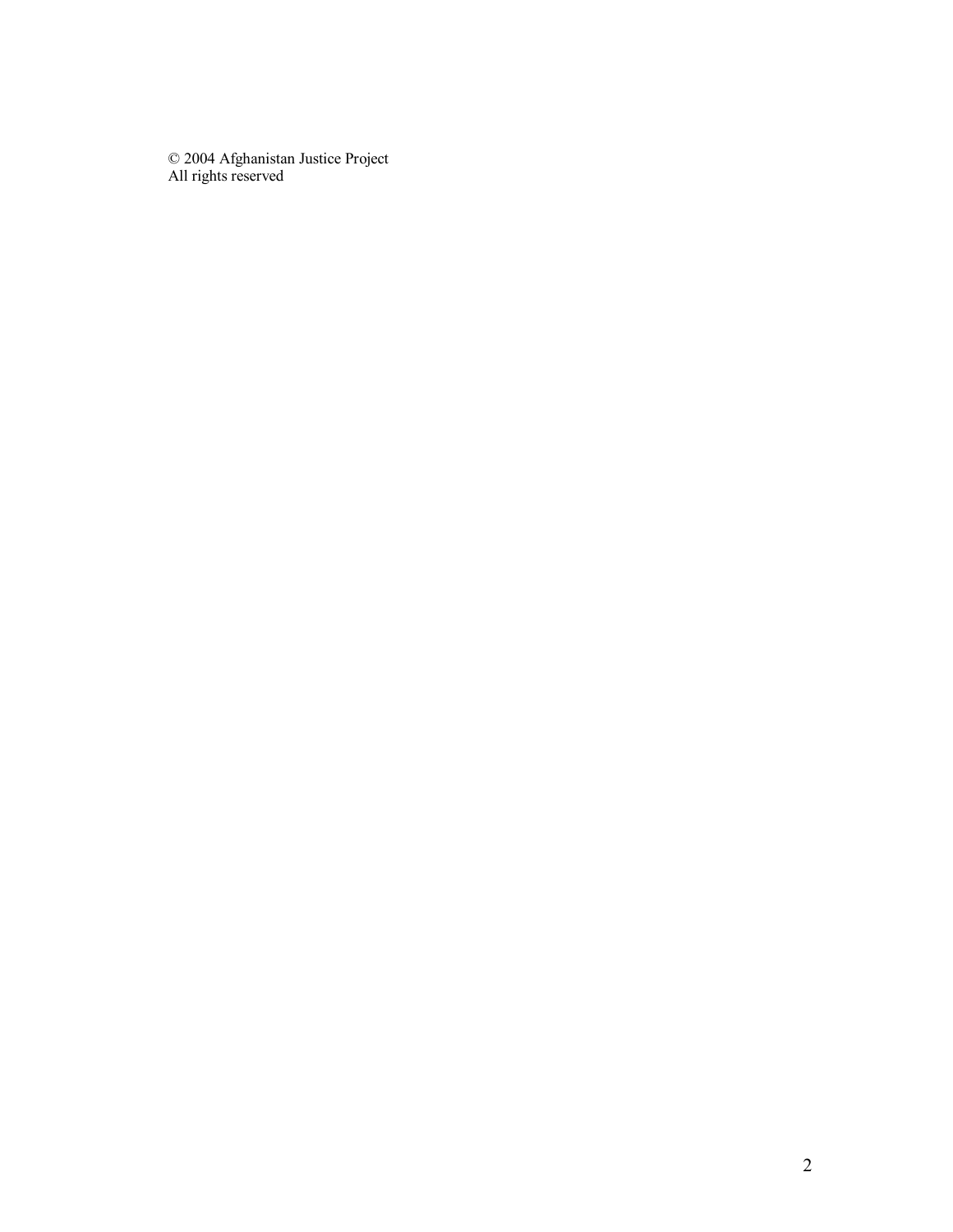# **Executive Summary and Recommendations**

 Afghanistan has been at war since April 1978. During every phase of the conflict—the revolution of April 1978 that brought to power the factionalized Marxist-Leninist People's Democratic Party of Afghanistan, its radical reform measures and brutal crackdown on the uprisings that followed; the Soviet invasion of December 1979, occupation and counterinsurgency war; the Soviet withdrawal and the civil war; the repressive rule of the Taliban, and finally the U.S.-led intervention that ended it—different armed factions, both Afghan and foreign, committed crimes against humanity and serious war crimes. These war crimes have included large-scale massacres, disappearances and summary executions of at least tens of thousands of Afghans, indiscriminate bombing and rocketing that killed hundreds of thousands of civilians, torture, mass rape and other atrocities. In the twenty-seven years since the war began, there has been no serious effort, international or domestic, to account for these crimes.

 To say that all of the armed forces that fought in Afghanistan committed war crimes is not to say that every single fighter has been guilty of such actions. What the Afghanistan Justice Project has documented are incidents in which senior officers and commanders ordered actions amounting to war crimes by their forces, or allowed such actions to take place and did nothing to prevent or stop them. The Afghanistan Justice Project's intent in documenting these incidents is not to impugn the cause for which any of the armed groups fought, but rather to call for accountability where those actions amounted to war crimes. It is an issue of great concern to many Afghans: efforts by the Afghan Independent Human Rights Commission have indicated strong support among Afghans to address the legacy of the past. How that should take place remains a choice for the Afghans to make.

 The Afghanistan Justice Project has documented a number of key incidents from the different phases of the war in Afghanistan. that are important because of the magnitude of the crime or because of the involvement of people who continue to wield power. In the summary that follows, we note what some of those incidents are, the command responsibility of the forces involved and witness statements on the abuses that took place. A few case studies of incidents are documented in this short report—almost all of them from the post 1992 period. Many more from the 1978-1992 period, as well as additional incidents from the later years will be included in the Afghanistan Justice Project's full report, to be published in early 2005.

The incidents included in this report are:

- The Kerala Massacre by PDPA forces in 1979, in which nearly 1,000 men were killed apparently in reprisal for resistance activity in the area. It was the largest massacre of this period of the war.
- The assassination of Sayd Bahauddin Majrooh by Hizb-i Islami in February 1988. The assassination of the prominent poet and editor was one of a series of attacks on Afghan intellectuals in Pakistan in the late 1980s. According to evidence gathered by the Afghanistan Justice Project, at least one of the persons believed to be responsible for Majrooh's murder continues to reside in Pakistan.
- Torture in mujahidin prisons. Torture was used by most of the major factions against political opponents and captured combatants. We focus on one facility that has not been discussed in other human rights reports: Lejdey, operated by the Shura-i Nazar faction in northeastern Afghanistan.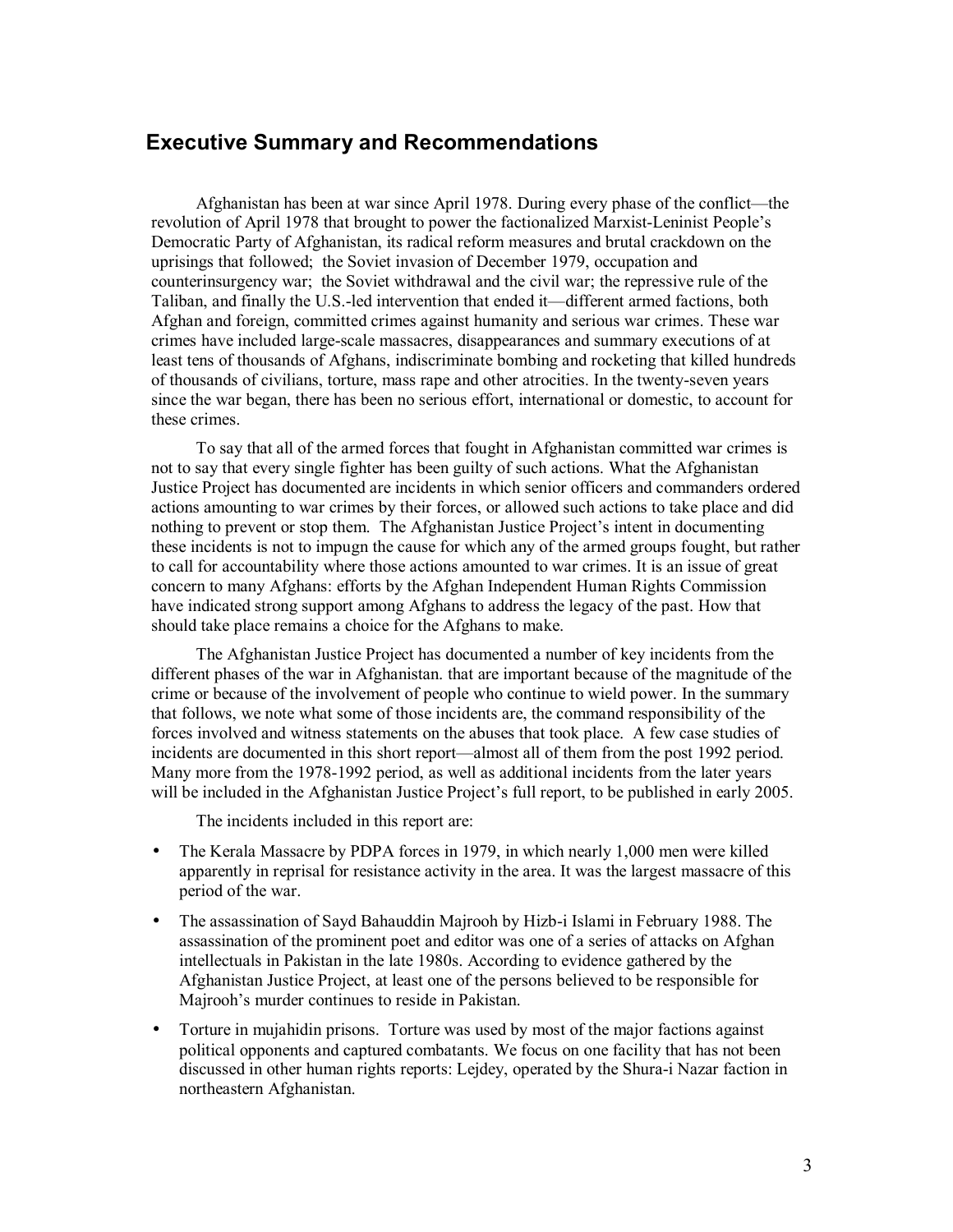From the post 1992 period:

- The bombardment and rocketing of Kabul by all parties to the conflict, 1992-1995. We focus particularly on the organization of operations by Hizb-i Islami, with a discussion of some of the other indiscriminate attacks carried out other parties. As the rocketing and shelling continued for more than three years, we include here a limited analysis that will be expanded in the final report.
- The Afshar massacre and mass rape in Kabul by Abdul Rasul Sayyaf's Ittihad-i Islami and Jamiat/Shura-i Nazar forces under the command of Ahmad Shah Massoud in February 1993. This massacre and mass rape of mainly Hazara civilians took place in Afshar, Kabul, at a time when there was little international interest in the Afghan war. Some of those responsible for the killings and rapes that took place hold positions of power today.
- Torture, hostage-taking and summary executions by Hizb-i Wahdat commanders in Kabul and Mazar-i Sharif 1992-1998.
- Sexual assaults and other abuses against civilians by Junbish commanders in the north 1992-1998
- The massacre of Taliban forces by Junbish forces under Gen. Abdul Malik Pahlawan in June 1997. The analysis on thjis incident includes testimony from two survivors. At least 3,000 men, mostly conscripts, were systematically executed in what was perhaps the single largest massacre of the war. The incident was never fully investigated by the UN, and those responsible continue to reside in Afghanistan.

From the Taliban period:

- Taliban massacres in Sar-i Pul and Gosfandi in 1999. The Taliban's culpability for war crimes against Afghans—as opposed to the involvement of their top leadership with international terrorists—never received much international attention, despite the fact that some Taliban leaders responsible for these crimes may be in U.S. custody, and others may be in Pakistan.
- Summary executions by the Taliban in the districts of Bagram, Kalakan, Qarabagh, and Mir Bachakot in 1999.
- Mass burnings and destruction of means of livelihood in Shamali by the Taliban in 1999.

 These dossiers represent only part of the Afghanistan Justice Project's work. An expanded edition of these and additional dossiers will form the core of our final report to be published in 2005. In each case, the Afghanistan Justice Project has attempted to include not only direct witness testimony about the events that took place but an analysis of the command and control of troops responsible for the operations.

 In some cases this has proved more problematic than in others. For example, the years that have passed since the coming to power of the PDPA and the Soviet occupation have made it more difficult to locate key witnesses to specific incidents. The historical accounts that exist from this time tend to focus on macro-level political developments with general accounts of field operations. The Afghanistan Justice Project hopes to have a more comprehensive account of incidents from this period in our final report. Conversely, there are few historical accounts of any kind about the fighting in Kabul 1992-1996 and the situation elsewhere in the country, despite the relatively recent nature of the events. Thus, the Afghanistan Justice Project has attempted to fill a gap in documenting the nature of the fighting, the shifting patterns of command and control in different areas, and the abuses that resulted. Finally, while certain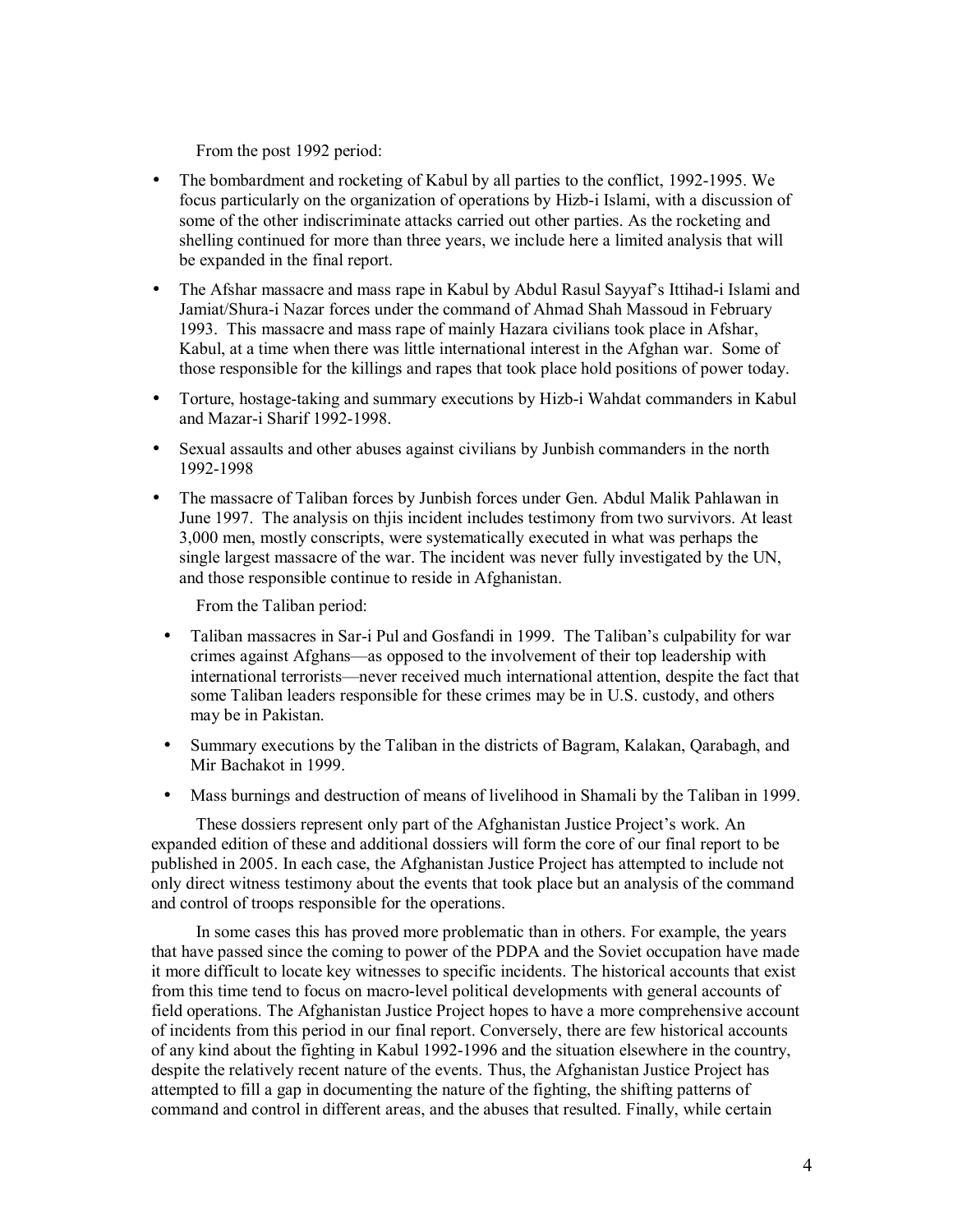aspects of the Taliban regime have been subject to international criticism, that scrutiny has not led to detailed documentation of field operations during which the Taliban committed war crimes. The post September 11, 2001, focus on global terrorism has further diminished concern about the Taliban's record of war crimes.

# **Recommendations**

Afghanistan is about to hold its first direct presidential election. Some time in the first half of 2005, the country will hold parliamentary elections. The Afghanistan Justice Project believes that before the new president makes appointments to his cabinet or to the Supreme Court, the record of any individuals who may be candidates for these posts should be subject to public scrutiny. Those against whom there exists credible evidence of responsibility for war crimes should not be granted positions in the cabinet, and those allegations should be thoroughly investigated. Furthermore, the militias of commanders against whom there exists credible evidence of responsibility for war crimes should be demobilized. In this regard, the Afghanistan Justice Project recommends that the new president ensure the demobilization of the  $10<sup>th</sup>$  division in Kabul. The Afghanistan Justice Project also believes that before the parliamentary elections take place, the records of individuals who may be candidates should also be made public.

The main purpose of the Afghan Justice Project is to contribute to establishing an objective record of abuses perpetrated by the range of actors in the Afghanistan conflict. The decision on how to hold perpetrators to account and address the needs of victims must be part of the political process in Afghanistan.

 The views of Afghans interviewed by the Afghanistan Justice Project—from those who suffered the repression and brutality of the earliest years under the PDPA to those who suffered under the Taliban, and in some cases, those who survived to suffer during both regimes—invariably reflected the need for justice. There was equally an understanding that what might answer that need in any given context varied.

 Thus, the strategy for "transitional justice" must take into account both national concerns and the international obligation to address impunity. A comprehensive strategy should include the following elements:

- provision for further documentation of war crimes
- vetting for official appointments
- publication of war crimes records in advance of elections
- appropriate mechanisms for truth-telling, conditional amnesty and, for the most egregious crimes against humanity, prosecution. Prosecutions have a limited and specific role to play in transitional justice in Afghanistan, and should focus on the main perpetrators of the worst war crimes and crimes against humanity.

Finally, any initiative for transitional justice should include provision for victim compensation and forfeiture of property acquired by commanders who gained these assets as a result of their war crimes.

 On the basis of the evidence assembled by the Afghanistan Justice Project, and the experience of undertaking this documentation, we contribute the following findings and recommendations to the discussion on transitional justice.

*Challenge of documentation*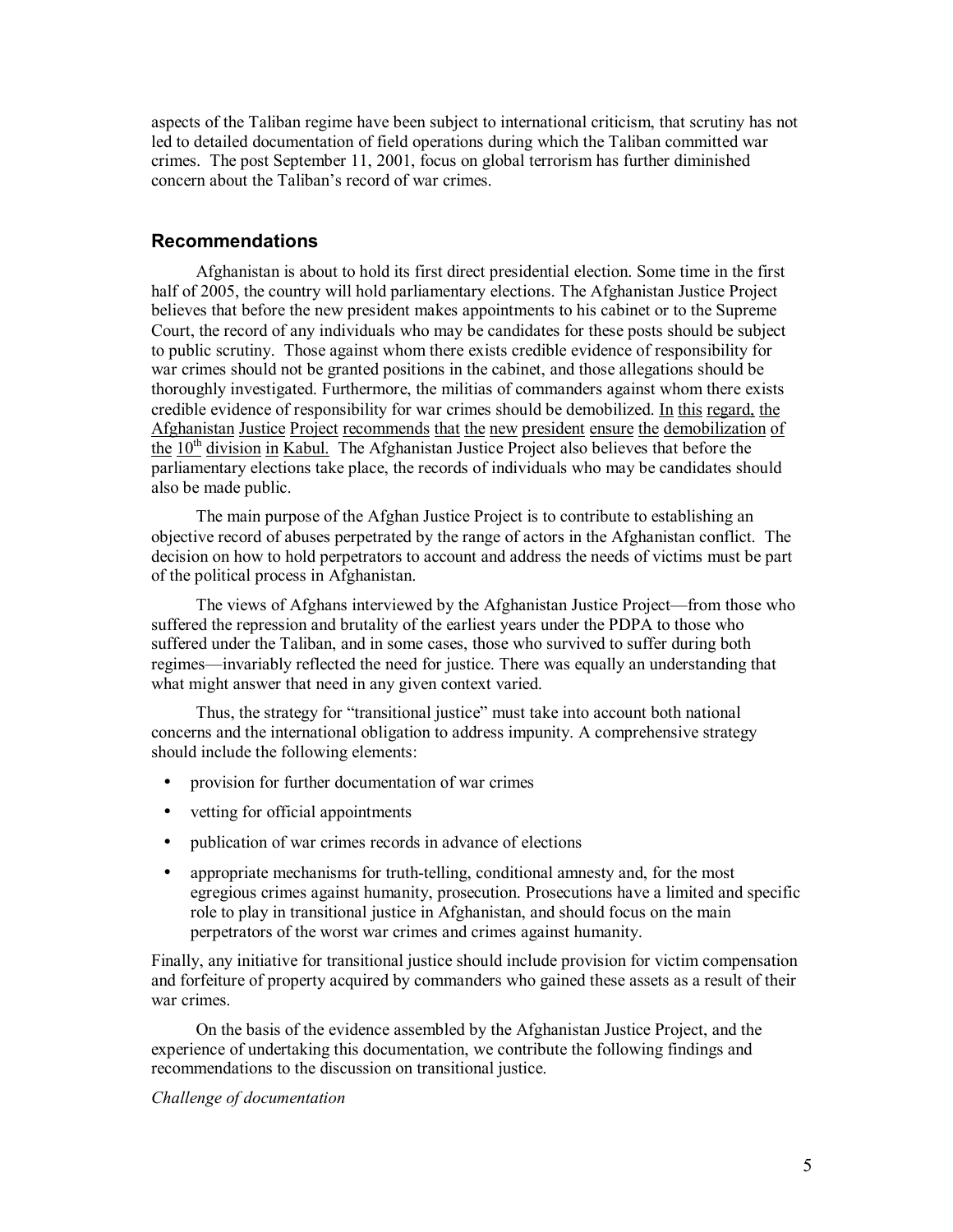Enormous difficulties exist in establishing an authoritative and objective record of past abuses in Afghanistan. Such difficulties include the dearth of documentary evidence, the difficulties in locating many key witnesses, fear of retribution from war criminals who retain positions of military power and political influence, and the atrophy of public institutions that could contribute to official truth telling. International and Afghan actors cannot develop a meaningful strategy for transitional justice without addressing these problems.

#### *Stopping current abuse*

Efforts at transitional justice must be part of a comprehensive strategy to combat ongoing violations. In the course of our documentation of past war crimes, we received numerous reports of torture, arbitrary detention, summary executions, looting and extortion that had taken place after 2001. In some cases, witnesses describing incidents from ten years past would note that the same commander was committing similar crimes today. In the process of laying out the priorities of the new government after the presidential elections, the head of state should make a credible commitment to protecting citizens of Afghanistan from a repetition of the patterns of abuse that are documented here. It is in part by accounting for the crimes of the past that the new administration can begin setting standards for the future use of state power--an exercise that would enhance the legitimacy of the political process and the government. International partners of Afghanistan should offer practical support to implement these measures and focus on effective checks on torture, arbitrary detention and summary executions. The design of such checks should be informed by lessons from past abuses. One important step in this regard is the demobilization of militias that have a past or current record of abuse.

#### *Vetting for discretionary appointments*

An essential part of the process of establishing legitimate administration in Afghanistan is the removal of war criminals from positions of authority. Under Afghanistan's centralized system, the president and government are vested with a high degree of discretionary power to appoint officials throughout the country, with few of the checks that exist in other democracies. The new president should pledge to establish an administration that does not include anyone involved in war crimes, and should explicitly refrain from appointing people against whom there is credible evidence of involvement in war crimes to senior positions in the administration or military. International support is needed for developing a vetting procedure to review allegations of war crimes in a fair and transparent manner.

#### *Information in the public domain in advance of elections*

In light of current electoral law and the absence of credible judicial processes, there is no prospect of any official system for vetting candidates for parliamentary, provincial and district elections who may be responsible for war crimes. Therefore civil society organizations and donors should help to ensure that credible information on allegations of candidates' involvement in war crimes is in the public domain and readily accessible, and should also ensure that there is an opportunity for right of reply and clarification. The Afghan authorities should provide all due legal protection and security for those involved in this process of popular accountability.

#### *War criminals in U.S. custody*

The lack of transparency on the part of the U.S. about detainees it has in custody has made it impossible to determine whether any Taliban commanders responsible for war crimes against Afghans may be detained and eventually released without any attempt to hold them accountable for their crimes. The Afghanistan Justice Project has been able to document credible allegations of involvement in crimes against humanity against both former and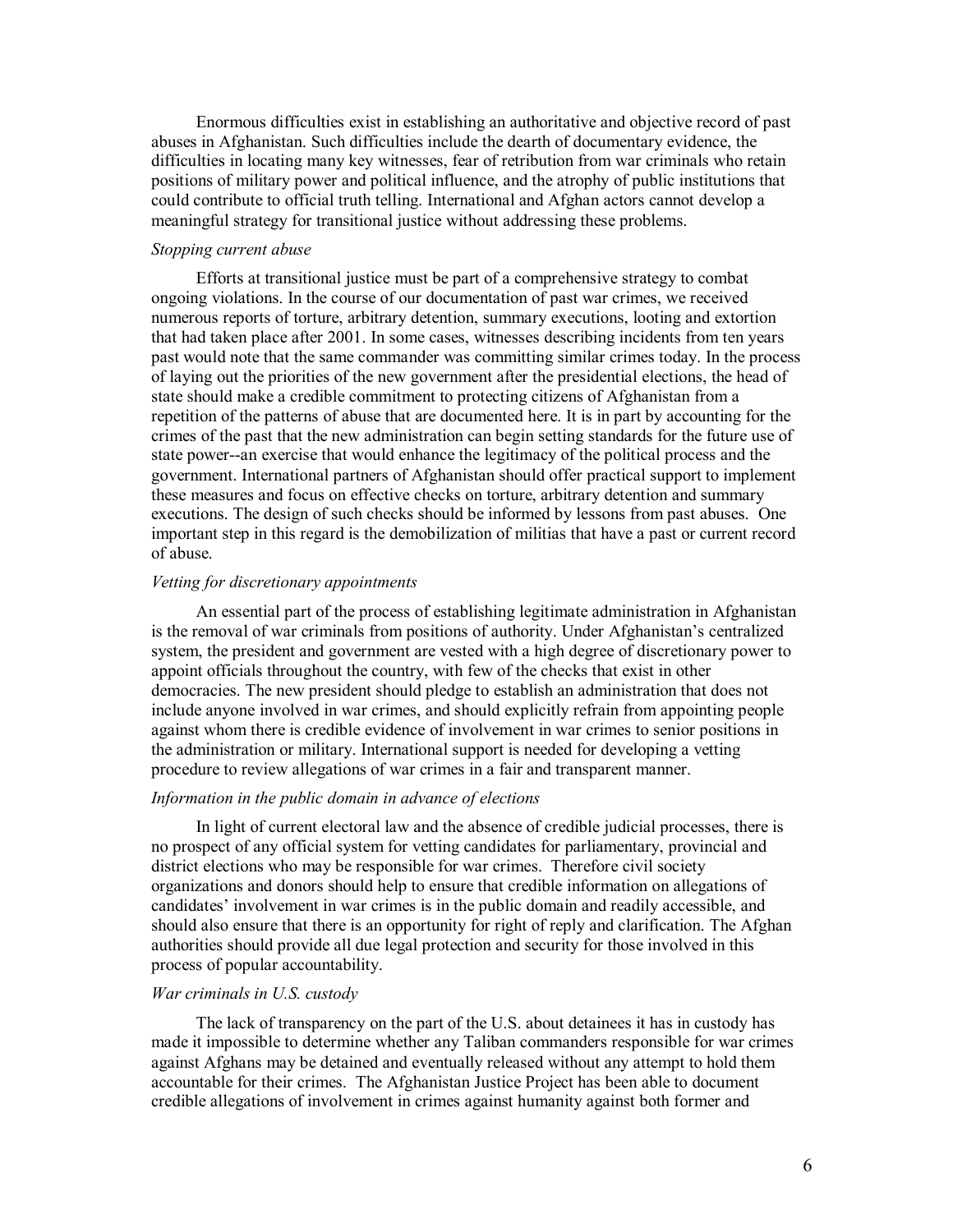current detainees. The failure to investigate or prosecute detainees against whom there is evidence of involvement in crimes against humanity only reinforces a pattern of impunity.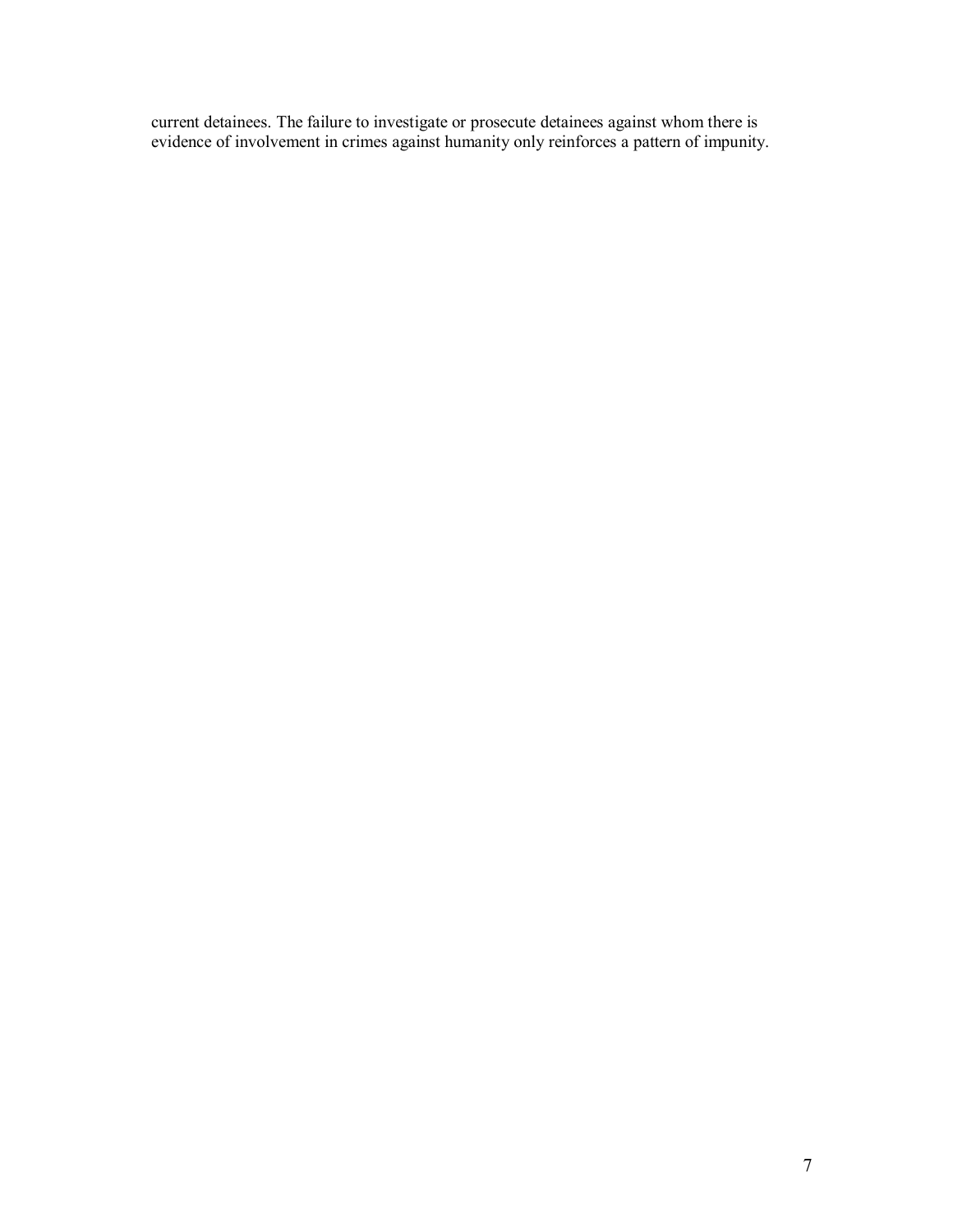# **Background and Summary**

#### **The PDPA coup and Soviet Occupation**

 Afghanistan's quarter-century of war began on April 27, 1978, when the People's Democratic Party of Afghanistan (PDPA), a small, faction-riven Marxist-Leninist party, launched a coup, overthrowing and killing then President Muhammad Daoud Khan and most of his family.<sup>1</sup> The PDPA then embarked on an ambitious and ruthless campaign to transform Afghanistan into a modern socialist state. During this period, the forces of the PDPA, principally the intelligence services, in addition to the regular army and police, committed war crimes on a massive scale. $2$  The attempted reforms, and the repressive measures the PDPA undertook to bring them about, sparked resistance, particularly in the countryside. The PDPA crushed the uprisings, but, lacking popular support to carry out its political agenda, found itself in a situation that was spiraling out of control. A year after the coup, the regime faced widespread mutinies in the army.

 Internal divisions within the PDPA contributed to the bloodshed. The party was divided into two factions, Khalq (masses) and Parcham (flag). After the coup, the new PDPA leadership, dominated by the Khalq (masses) faction, purged the party of leading members of the Parcham (flag) faction, executing at least hundreds, imprisoning others and exiling some as ambassadors abroad.<sup>3</sup>

Khalq leaders, particularly one of the vice-presidents, Hafizullah Amin, pushed forward an agenda of reform and repression designed to eliminate all opposition and transform the very structure of Afghan society.<sup>4</sup> Mass arrests and executions of known opponents began shortly after the coup and targeted those who opposed the regime and its reforms: former government officials, religious leaders, tribal leaders, teachers and other intellectuals, and political activists: Maoist, Islamist and ethnically based. The PDPA's vice-president, Hafizullah Amin, was the driving force behind the government's efforts to crush the opposition. Despite the scale of atrocities that took place during this period, 1978-79, very little documentation of many of the incidents exists. An analysis of one of the largest massacres of this period, one that occurred in Kerala in Kunar province, is included in the case studies the follow. While illustrative, it represents only one among many war crimes committed during this time currently under investigation by the Afghanistan Justice Project.

Repression took other forms. The PDPA bombed areas of resistance, killing many civilians. The Afghanistan Justice Project has investigated the PDPA campaigns against local resistance in Logar, Bamyan and Nangrahar. In each case the campaigns included bombing of villages in resistance-held areas. In most cases the bombing was indiscriminate and disproportionate, killing many civilians. Witnesses interviewed by the Afghanistan Justice Project have described search operations that followed during which men were arrested and later disappeared. Mass arrests were common in the cities as well, and the fate of many of those arrested was often execution in Pul-i Charkhi, the prison on the outskirts of Kabul, or at other facilities.

For example, Ahmad Shah Ahmadzai, who served as minister in the Mojaddedi and Rabbani government 1992-96, and as candidate for the presidency in 2004, provided testimony on the disappearance of sixteen members of family and acquaintances in the aftermath of the communist coup. He testifies that in 1978 officers of the intelligence service arrested his brother Akbar Khan, his brother-in-law Adam Khan and his paternal cousin Khan Aqa, all residents of Malang village of Khak-e-Jabar district, Kabul. In the initial days of their detention, they were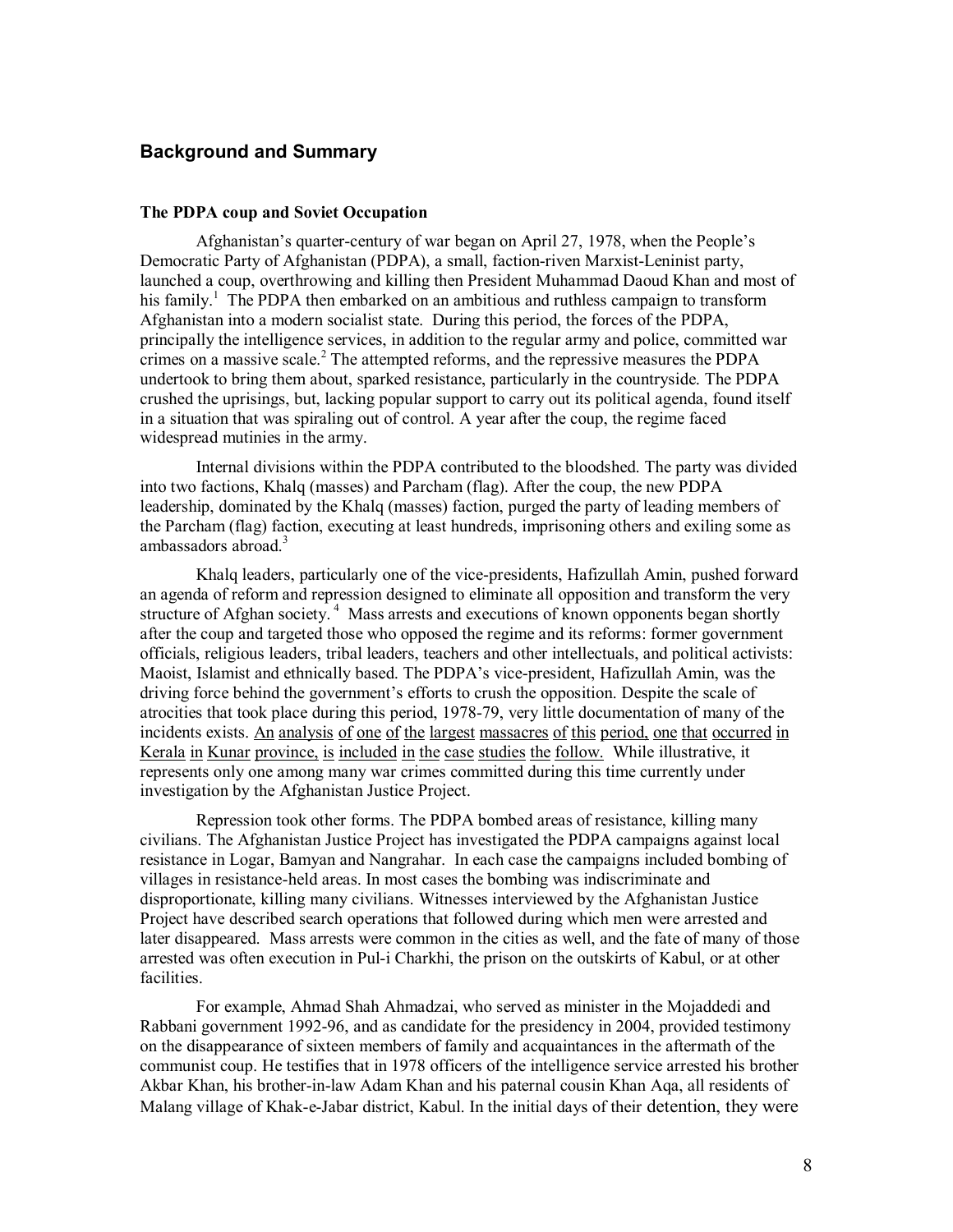in the custody of Babrak Shinwari, a leader of the PDPA youth wing. Thereafter, all three disappeared. The family was not able to trace or ascertain their fate. They concluded that the men must have been transferred to Pul-i Charki and executed. During the same period PDPA intelligence officials disappeared numerous acquaintances of Ahmad Shah from the Khak-e-Jabbar area, including the following thirteen men : Haji Shadawla Khan, Haji Khayali Khan, Haji Mohammad Siddiq (an elder of Malang village), Habibullah son of Mohammad Siddiq, Jalandar son of Mohammad Siddiq, Malik Abdul Khaliq, Mir Aqa and his brother Shahzad Mir, Mohammad Siddiq, Toran Mohammad Omar son of Juma Gul, Moalim Jalil son of Ziauddin, Daoud son of Nadir, and Mohammad Rahim son of Zarifgul.

 The repression sparked uprisings and mutinies within the Afghan army that threatened to destabilize the regime. The mutiny at the Herat garrison in March 1979 was possibly a turning point for Soviet policy; the PDPA government's response to it remains one of the most serious war crimes of that era. The Herat mutiny was led by a number of resistance commanders, including Ismail Khan, who was until September 9, 2004, the governor of Herat province. The resistance forces briefly took control of Herat, reportedly killing 60-100 Soviet advisors and their families.<sup>5</sup> The unexpected strength of the mutiny compelled the PDPA authorities to send to Herat newly acquired Soviet equipment to crush the uprising. Afghans living in Herat at the time described seeing aircraft shooting indiscriminately at anyone in the streets. The bombing was also extensive, and left thousands of civilians dead.<sup>6</sup> PDPA officials also summarily executed suspected supporters of the resistance. The Herat uprising inspired similar mutinies, and the rapidly unraveling situation prompted to Soviet Union to invade on December 27,1979

 The Soviet occupation brought about a shift in tactics in the war. Soviet forces assassinated Amin, and installed Babrak Karmal, from the rival Parcham wing of the party in his place. Aware of the need to build support for the party, the Soviets ended the mass slaughter of intellectuals, religious leaders and others and instead adopted more systematic means of intelligence gathering and more selective targets of repression. The secret police, the Khidamati Ittila'at-i Dawlati (State Information Services), or KhAD, was modeled on the Soviet KGB. It engaged in widespread detention and torture of suspected mujahidin supporters.<sup>7</sup> In the countryside, the bombing became routine and indiscriminate, killing countless civilians; in the early 1980s most refugees arriving in Pakistan reported they had fled because of the bombing**.**  The indiscriminate bombing constituted a grave breach of international humanitarian law.<sup>8</sup> The Afghanistan Justice Project is currently undertaking further research into incidents from this period.

#### **The Najibullah government and mujahidin resistance 1988-1992**

 The period between the withdrawal of Soviet forces in 1988-1989, and the collapse of Najibullah's government in 1992 saw several significant changes in the patterns of abuse by all parties to the conflict. The government invoked an Islamic identity for the state, and adopted some reforms in the law to relax the absolute control of the state. Arrests decreased but did not cease. Bombings of resistance strongholds in the countryside, while less frequent, continued, killing many civilians.<sup>9</sup> At the same time, divisions within the resistance became more marked, as the various parties vied more openly for what they saw was the eventual—if not imminent change of power in Kabul. This period also saw the increased prominence, and virtual autonomy, of militias ostensibly loyal to the communist regime, but whose allegiance was based primarily on cash payments.

 In the years between the withdrawal of the Soviet forces and the collapse of the Najibullah government, a number of mujahidin groups also committed war crimes. Many of those based in Pakistan who had the support of Pakistani military and intelligence agencies operated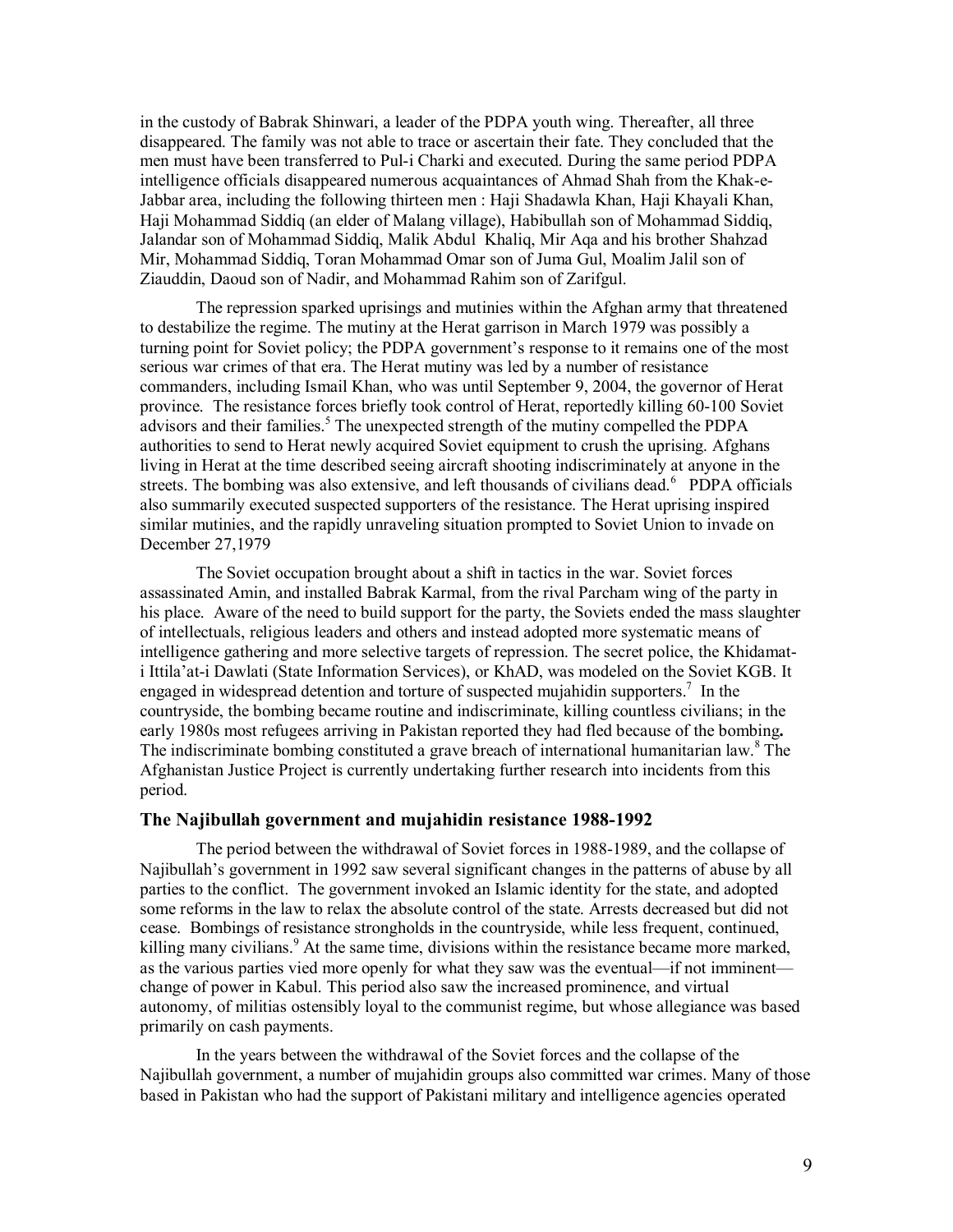with impunity and had considerable control over the Afghan refugee population. One of the most powerful of these was Hizb-i Islami, headed by Gulbuddin Hikmatyar. Hizb-i Islami was favored by the Pakistani Inter-Services Intelligence (ISI), the military intelligence agency that was responsible for, among other things, funneling CIA-provided arms to mujahidin factions. These mujahidin maintained secret detention facilities in Pakistan; persons detained there included Afghan refugees who opposed the mujahidin leaders, or who worked for foreign NGOs. Mujahidin forces inside Afghanistan also maintained detention facilities where torture was used systematically. A discussion of detention and torture by the mujahidin, with some specific examples, is included in the case studies.

During this time there were a number of attacks on NGOs, notably those who employed Afghan women. There were also a number of attacks on Afghan intellectuals and political figures who opposed the policies of some of the mujahidin groups.<sup>10</sup> One incident, the assassination of the prominent poet and editor Sayd Bahauddin Majrooh in February 1988, is included as a case study in this report.

The Najibullah government was dependent on funds from the Soviet Union to survive, and as those payments dwindled and then ceased with the collapse of the Soviet Union, the militias that had cooperated with the regime became another force in the power struggle that ensued. Once the U.S. and the U.S.S.R. (then Russia) agreed to terminate aid to the mujahidin and the Najibullah government, respectively, U.N.- brokered negotiations to reach agreement on a transitional government began in earnest. However, with the cessation of aid, Najibullah lost the support of many of the militias that had cooperated with his government, the most important of which were the northern militias, particularly that of the Uzbek general Abdul Rashid Dostum. On March 18, under pressure form the U.N., Najibullah announced his intention to step down. On April 16, forces in control of the airport revolted against Najibullah, and prevented him from leaving, as had been arranged by the U.N. By that time, the northern alliance of a number of mujahidin parties, notably those loyal to Ahmad Shah Massoud, a Tajik commander from the Panjshir valley, together with the Uzbek militia forces of Gen. Dostum, had taken control of Mazar-i Sharif and other strategic areas north of Kabul. These gains in the north prompted Khalqi Pashtuns in Kabul, together with Pashtun mujahidin leaders, and their Pakistani patrons, to move on Kabul as well. Fearing a coup by Hizb-i Islami, the northern alliance entered Kabul on April 25.

#### **The civil war period of 1992-1996**

Within a few months of the collapse of the government of President Najibullah, Kabul was engulfed in civil war. During this conflict, the multiple factions that had participated in the struggle against the PDPA regime and the Soviet occupation, along with the militias, fought for control of territory within and around the capital, as well as elsewhere in the country. Despite intermittent efforts by the U.N. and some of the neighboring countries to mediate, it proved impossible to win sufficient support for any political agreements on power-sharing to achieve stability. $^{11}$ 

During this period, forces allied with all of the major factions in Kabul committed war crimes. While some of these may have represented the actions of individual commanders acting on their own, in many cases documented by the Afghanistan Justice Project, the atrocities were carried out on the orders or with the direct knowledge of senior commanders and party leaders. A summary of the fighting of this period, which, unlike later years has not been well documented, follows.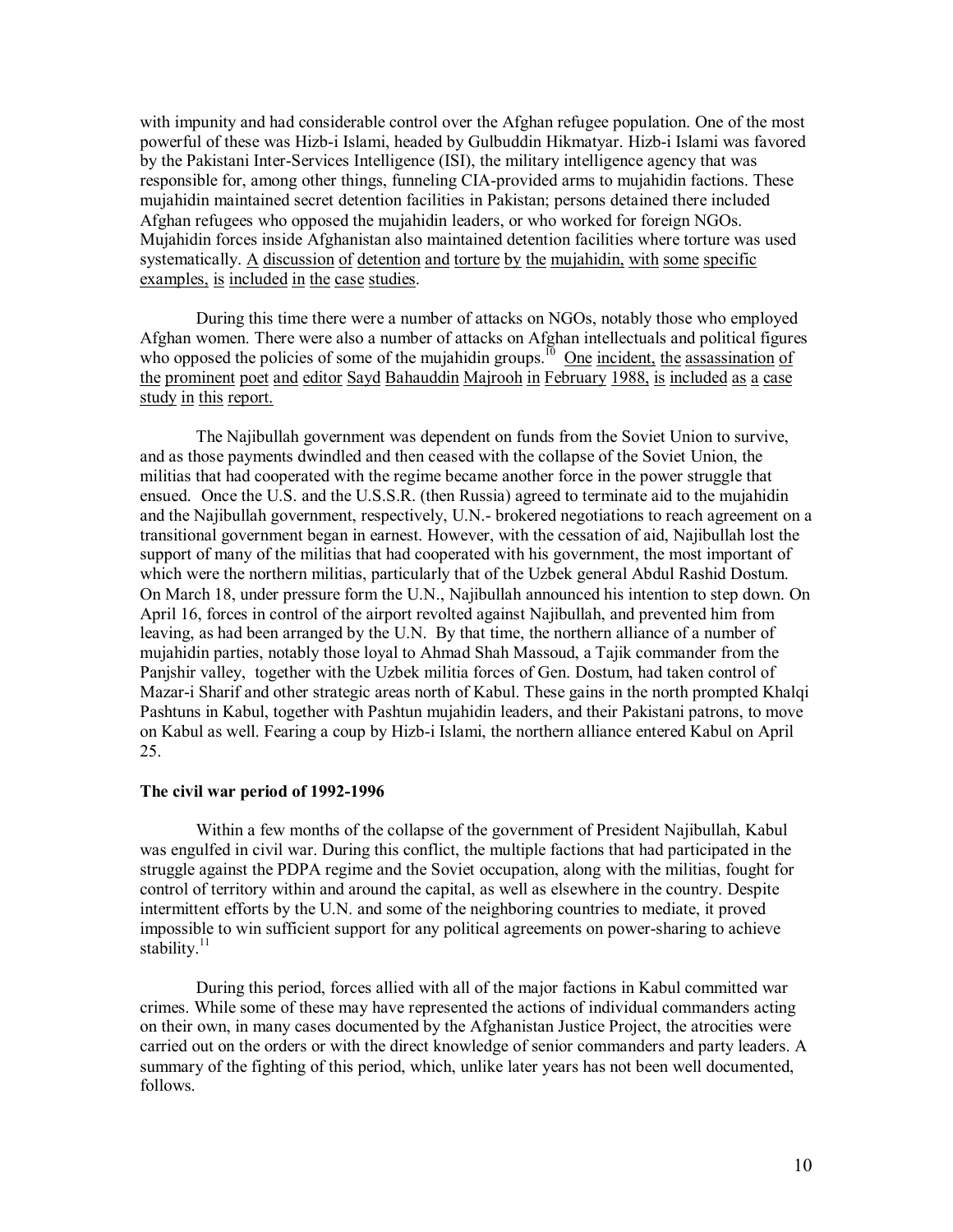After negotiations with some of the commanders formerly allied with Najibullah, the forces of Ahmad Shah Massoud entered Kabul. Other mujahidin forces also entered the city and claimed control of institutions and neighborhoods. A number of units from Najibullah's government joined Massoud's forces; others joined other factions or simply fled.<sup>12</sup>

Fighting began almost immediately, principally between Massoud's forces and the Hizb-i Islami forces of Gulbuddin Hikmatyar. Massoud's forces together with Dostum's launched rockets and artillery at Hizb-i Islami strongholds while Hizb-i Islami rocketed the airport, Macroraion and areas around the palace, defense ministry, and the Kabul garrison. The rocket fire by Hizb-i Islami was indiscriminate and killed hundreds of civilians.<sup>13</sup> A case study on indiscriminate rocketing and bombardment is included in this report. While this fighting was going on, various armed groups in the city executed some suspected members of the former government and engaged in looting.

On April 26, leaders in Pakistan signed the Peshawar Accords, which established a transitional government and a timetable for elections. Massoud became defense minister. However, the power of the new Islamic State of Afghanistan (ISA) was limited: by the time most of the mujahidin parties had agreed to the Accords (the Iran-backed Shia parties were excluded, setting the stage for some of the conflict that followed), rival factions had already established a hold on different parts of the capital and its environs. Outside Kabul the divisions replicated themselves, as commanders seized territories, established checkpoints and operated as a law onto themselves. In some urban areas, notably Herat and Mazar-i Sharif, a functioning administration was maintained, but these were the exception.

Massoud's objective during the tenure of the ISA was to defeat the forces fighting against him (these began with Hikmatyar's Hizb-i Islami, then later included the Shia party Hizb-i Wahdat and Gen. Dostum's Junbish-i Milli forces), and expand and consolidate the ISA's control of territory within and around Kabul. In the first year, his principal foe was Hizb-i Islami, whose rocket attacks killed thousands of civilians between 1992 and 1995, according to humanitarian agencies working in the city. However, Hikmatyar was not the only leader ordering such attacks: every major armed faction in Kabul had an arsenal of heavy weaponry that they used in battles that raged in the streets of Kabul during this period. Those with planes, including Massoud and Dostum, bombarded particularly south and west Kabul during different periods of the war. Hizb-i Wahdat also used heavy artillery in its battles with Ittihad and Massoud. These attacks, the vast majority of which were indiscriminate and resulted in tens of thousands of civilian casualties, represented grave breaches of the laws of war because they were undertaken "to spread terror among the civilian population," or because they caused "loss of civilian life, injury to civilians, damage to civilian objects … excessive in relation to the concrete and direct military advantage anticipated."<sup>14</sup> The Afghanistan Justice Project has documented some of these attacks, and has obtained information about the locations around the city from which the weapons were fired, and under whose orders. A summary version appears in the case studies below; a full analysis will be included in the Afghanistan Justice Project's final report.

In June 1992, conflict broke out between Sayyaf's Ittihad-i Islami, headquartered in Paghman, west of Kabul, and Hizb-i Wahdat. In the course of the fighting, Ittihad and Hizb-i Wahdat forces abducted combatants and civilians, executing many and "disappearing" others who were also apparently executed, perhaps after first being detained for their potential exchange value. All of these abuses constitute grave war crimes.<sup>15</sup> Some of the abuses are discussed in the case studies, below. Responsibility for the abuses rests with the senior leadership of both parties who were aware of the hostage taking and disappearances: Sayyaf and his top commanders, and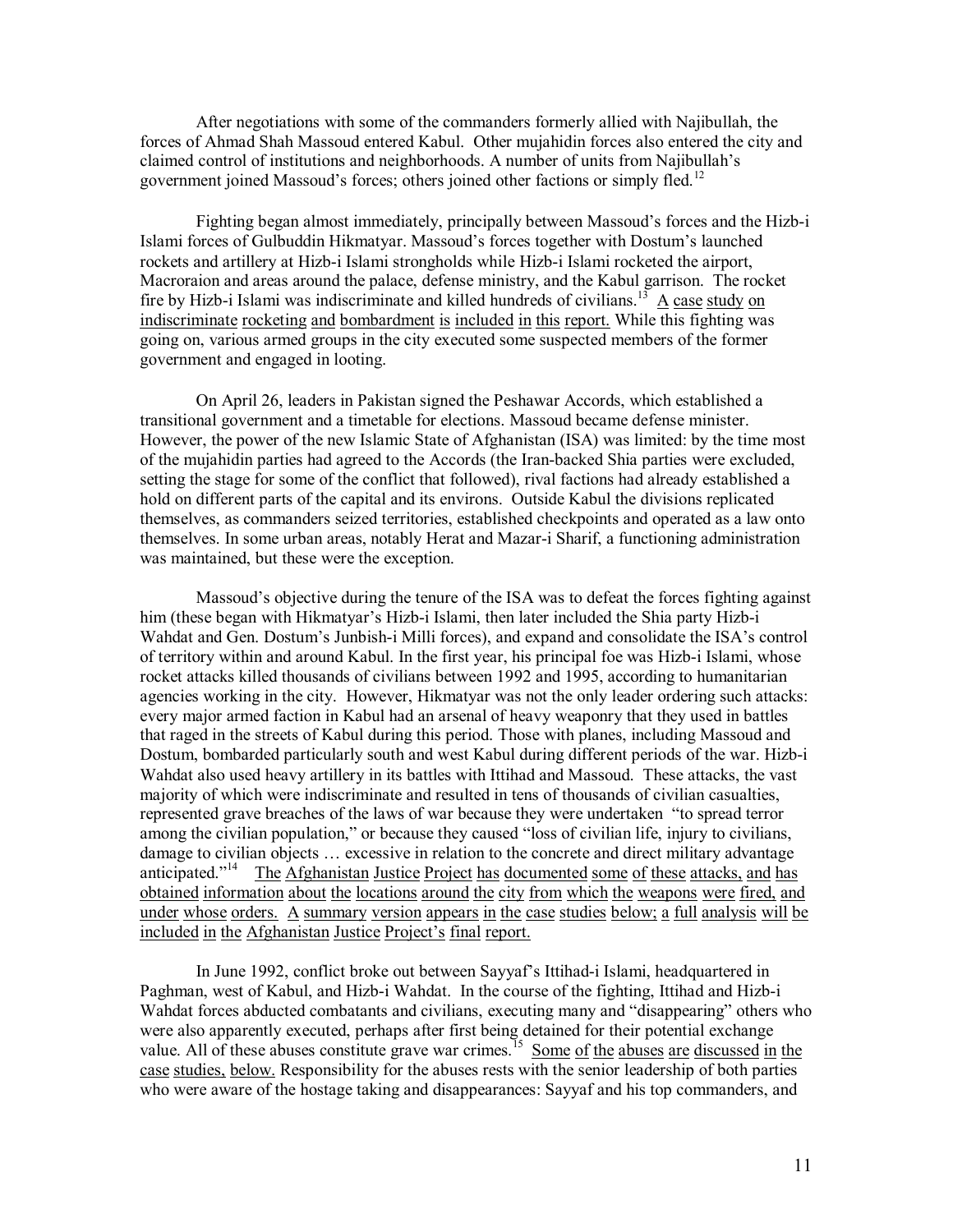Mazari (who died in 1995 (see below), and his deputy, Karim Khalili, along with other senior Wahdat commanders.

Both Ittihad and Wahdat targeted civilians in house-to-house raids: in the first major use of rape as a weapon, Ittihad forces raped an unknown number of Hazara Shia women, and Wahdat forces raped Pashtuns. Under international criminal law, crimes of sexual violence are considered war crimes. <sup>16</sup> In Afghanistan, rape was not used systematically as a weapon of war during the communist era, although there are some reports of incidents of rape by Soviet and Afghan communist forces. Some mujahidin forces committed rape or abducted women during offensives on communist-held territory, but the practice was not widespread. The civil war that raged in Kabul between 1992 and 1995 changed that. Every mujahidin group fighting inside Kabul committed rape with the specific purpose of punishing entire communities for their perceived support for rival militias. Thus, rape, as well as other targeted attacks on civilians, was ethnically based. In many cases, it was used as a means of ethnic cleansing.

In December 1992, then president Rabbani, whose term had already been extended beyond the original four months, postponed convening a *shura* (assembly) to elect the next president. Rabbani's apparent effort to hang on to power sparked new fighting between Massoud's forces against those of Dostum as well as Wahdat. Finally, at the end of December, Rabbani convened a shura that was dominated by his own party, Jamiat-i Islami. It elected him president on December 29, but also agreed to establish a parliament with representatives from across the country, a move that helped Rabbani temporarily regain the support of several members of the alliance, including Dostum.<sup>17</sup>

At the end of 1992, Hizb-i Wahdat withdrew from the government and opened secret negotiations with Hizb-i Islami. At this point, Massoud made a strategic decision to counter the new threat posed by Hizb-i Islami (whose forces remained outside Kabul proper, though well within rocket range), and Hizb-i Wahdat, and launch a major operation in west Kabul to expel Hizb-i Wahdat. Ittihad forces played a major role in the assault, working directly under Sayyaf and receiving pay from him. The Ittihad forces were not fully absorbed into the ministry of defense, but were operating in coordination with it. By February 1993, Massoud had conducted negotiations with dissident Wahdat commanders who signed secret protocols with Massoud promising to cooperate during the conflict and to capture Mazari and his cabinet.<sup>18</sup> The Afghanistan Justice Project has documented both the conduct of the operation and the specific abuses, which included indiscriminate and disproportionate shelling of civilian areas, summary executions and rape. A detailed analysis of the Afshar operation and the abuses is provided in the case study below.

In January 1994, Dostum had struck an alliance of convenience with Hikmatyar and attacked Massoud's forces.<sup>19</sup> Some of the most intense fighting since the fall of the Najibullah government took place in early 1994, as an estimated 2,5000 people were killed in the city between January and June.<sup>20</sup> But by the end of the month, Massoud had ousted Dostum from his strongholds, capturing hundreds of prisoners. The fighting between Dostum's forces and Massoud's was fierce, and included targeted attacks on civilian areas. The Afghanistan Justice Project's documentation of this fighting, and the abuses against civilians and captured combatants that took place will be included in our final report.

In 1994, the sudden success of the Taliban, whose forces had taken Qandahar and were attracting considerable Pakistani support in the form of both weaponry and recruits, changed the dynamic in Kabul. By late 1994, the Taliban were making advances north toward Kabul, taking Uruzgan and Zabul provinces. On February 14, 1995, Hikmatyar abandoned his stronghold at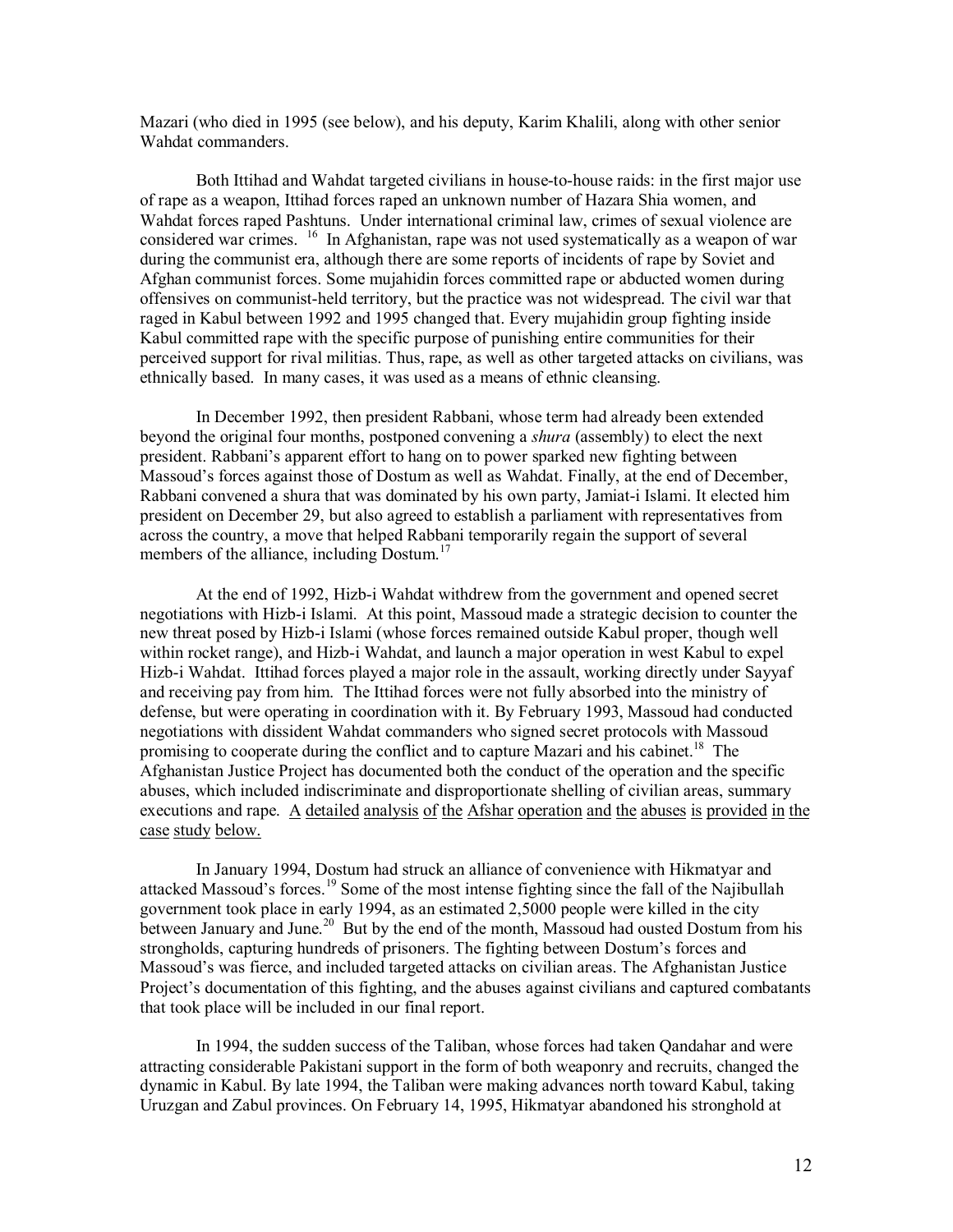Charasiab, from where he had pounded Kabul with rockets for three years, leaving behind weaponry that the Taliban swiftly acquired.<sup>21</sup>

Hikmatyar's flight left Massoud in a position to take control of the city. In March, Massoud launched an offensive against Wahdat, bombarding Wahdat positions in west Kabul. Mazari allied with the Taliban, allowing Taliban forces to enter Kabul, but that decision split Wahdat as some of the forces joined Massoud. The battle included disproportionate shelling and bombardment of residential areas of west Kabul by Massoud's forces as they succeeded in driving Wahdat fighters from the city. Massoud's forces also executed and raped civilians during this offensive. The Afghanistan Justice Project's documentation of this fighting and abuses against civilians will be included in our final report. As the Taliban were forced to retreat, they took Mazari with them; he died under unclear circumstances on a Taliban helicopter en route to Qandahar.

Compared to Kabul, Mazar-i Sharif was spared any serious fighting in the early years of the ISA. The negotiated surrender of the city in March 1992, and the overwhelming superiority of Dostum's forces in the area, led to a relatively stable division of power among the major factions: Junbish, Wahdat and Jamiat. However, the region was ethnically mixed and long before the communist revolution, political leaders had made use of ethnic communities in the area to secure territory and enhance their power. In the post 1992 period, commanders enjoyed virtually autonomy while being allied with one of the major factions, maily those of Dostum and Wahdat, under the leadership of Ayatollah Muhaqiq. Local commanders abducted civilians for the purposes of extortion, looted and assaulted villagers, and assassinated political rivals. Several of these incidents are described in the case study on Junbish; others will be included in the Afghanistan Justice Project final report.

The stability in Mazar-i Sharif was broken in 1994 when Dostum allied with Hizb-i Islami in the battle for Kabul. Fighting in Mazar-i Sharif at that time between Dostum's forces and those allied with Massoud left hundreds dead. Both sides engaged in the summary executions of prisoners. Again in 1997, fighting erupted among the major contenders for power in Mazar, with widespread looting and assaults on civilians by Junbish and Hizb-i Wahdat. The Afghanistan Justice Project has documented some of these incidents, a short summery of which is included below. A fuller analysis will be included in our final report.

#### **The rise and reign of the Taliban**

The Taliban emerged out of the chaos of the post-1992 period. The small group of former mujahidin—most of whom were students or teachers from madrasas in Pakistan—took on a local commander in Qandahar, disarming and executing him after he allegedly raped a local girl. The Taliban—the name meaning "students" moved on to take on other commanders and very quickly attracted the support of Pakistan, who needed a client it thought could protect its interests. Pakistan's support, financial and military has been documented by other sources.<sup>22</sup>

After Qandahar, the Taliban took other provinces in the south with little fighting. By 1995 they were threatening Kabul, and later that year took control of Kabul. The Taliban's actions with respect to women have been well documented: first in Qandahar, then Herat and Kabul they ordered the imposition of the Sharia and closed all schools for girls and women. They decreed that women could not work outside the home (except in health care), or travel outside the home unless accompanied by a close male relative. In the cities, the Taliban exercised control through the establishment of the Ministry of Enforcement of Virtue and Suppression of Vice (*al-*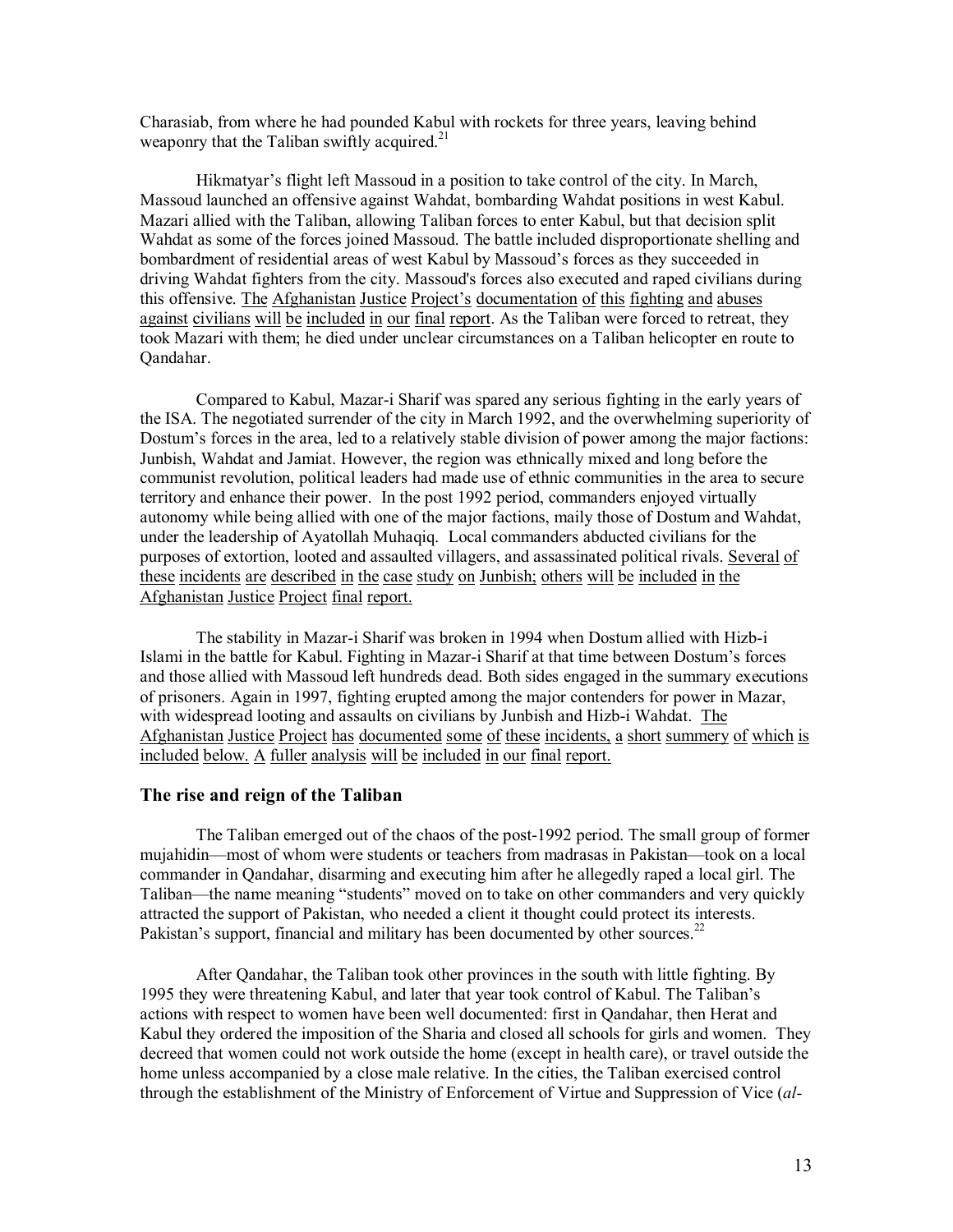*Amr bi al-Ma'ruf wa al-Nahi `an al-Munkir*), which enforced all Taliban decrees regarding moral behavior. Their control was highly centralized, with regional governors in all strategic provinces reporting directly to Mullah Umar.

The Taliban took control of the city of Herat in September 1995, and Kabul one year later. Kabul's fall to the Taliban compelled the forces that had been bitter rivals in Kabul's civil war—Dostum, Massoud and Khalili—to coordinate their operations, and in October they formed a new alliance to oppose the Taliban. In 1997 they assumed the name, United Islamic and National Front for the Salvation of Afghanistan.

In early May 1997, the Taliban advanced toward Mazar-i Sharif, driving Dostum's forces from Sar-i Pul, Faryab and Baghlan. By the end of May they entered Mazar-i Sharif after entering into an agreement with Gen. Dostum's deputy, Gen. Malik Pahlawan. After Hazara fighters ambushed Taliban troops in the streets of Mazar-i Sharif, Malik turned against the Taliban and the Junbish forces allied with him captured thousands of Taliban soldiers. At least 3,000 were executed over the following weeks. Accounts by survivors are included in the case study, below.

The influence of non-Afghans over Mullah Umar increased after 1998. Usama bin Laden returned to Afghanistan from Sudan in 1996. He lived under the protection of the Jalalabad shura until the Taliban took Kabul in 1996. In 1997 he moved to Qandahar.

The major war crimes of the Taliban era took place between 1997 and 2001 as they encountered resistance in their efforts to consolidate control. (There were of course other incidents preceding 1997 but for the purpose of this summary we are concentrating on the later period). As one example of this, Taliban forces retreating from Mazar-i Sharif after the massacre of their own troops took reprisals against civilians, massacring at least 80 in June 1997. The following year, in August 1998, the Taliban—with substantial support from Pakistan—took control of Mazar-i Sharif. They then massacred at least 2,000 people, mainly Hazara civilians.<sup>23</sup>

By 1998 the Taliban had captured much of the north of Afghanistan, but failed to capture the northwestern district of Balkhab, in Sar-i Pul Province, which then emerged as a center of anti-Taliban resistance. Fighting then drove the resistance forces further in more remote areas of Hazarajat. Continuing resistance in these areas led Taliban forces to conduct a series of reprisal operations and to engage in collective punishment of civilians in these areas. The Afghanistan Justice Project has documented a number of these incidents that appear below.

In July 1999, the Taliban launched a major offensive across the plain north of Kabul known as Shamali (north), summarily executing civilians, and burning down villages, fields and orchards, apparently in reprisal for perceived support among the population for forces opposed to the Taliban, and to prevent the population from returning. The devastation was incalculable. A summary of the Afghanistan Justice Project report on these incidents is included below.

Taliban massacres continued in northern areas of resistance in 2000 and 2001. In May 2000, thirty-one Ismaili civilians were detained and summarily executed near the Robatak Pass near the border between Baghlan and Samangan provinces. In January 2001, following an outbreak of fighting in Yakaolang between the Taliban and the combined forces of Harakat-i Islami and Hizb-i Wahdat, the Taliban massacred 176 civilian men in Yakaolang city. Fighting continued through June 2001 when the Taliban burned the town center and killed civilians as they retreated from the area. Further details on these incidents will be included in the final report.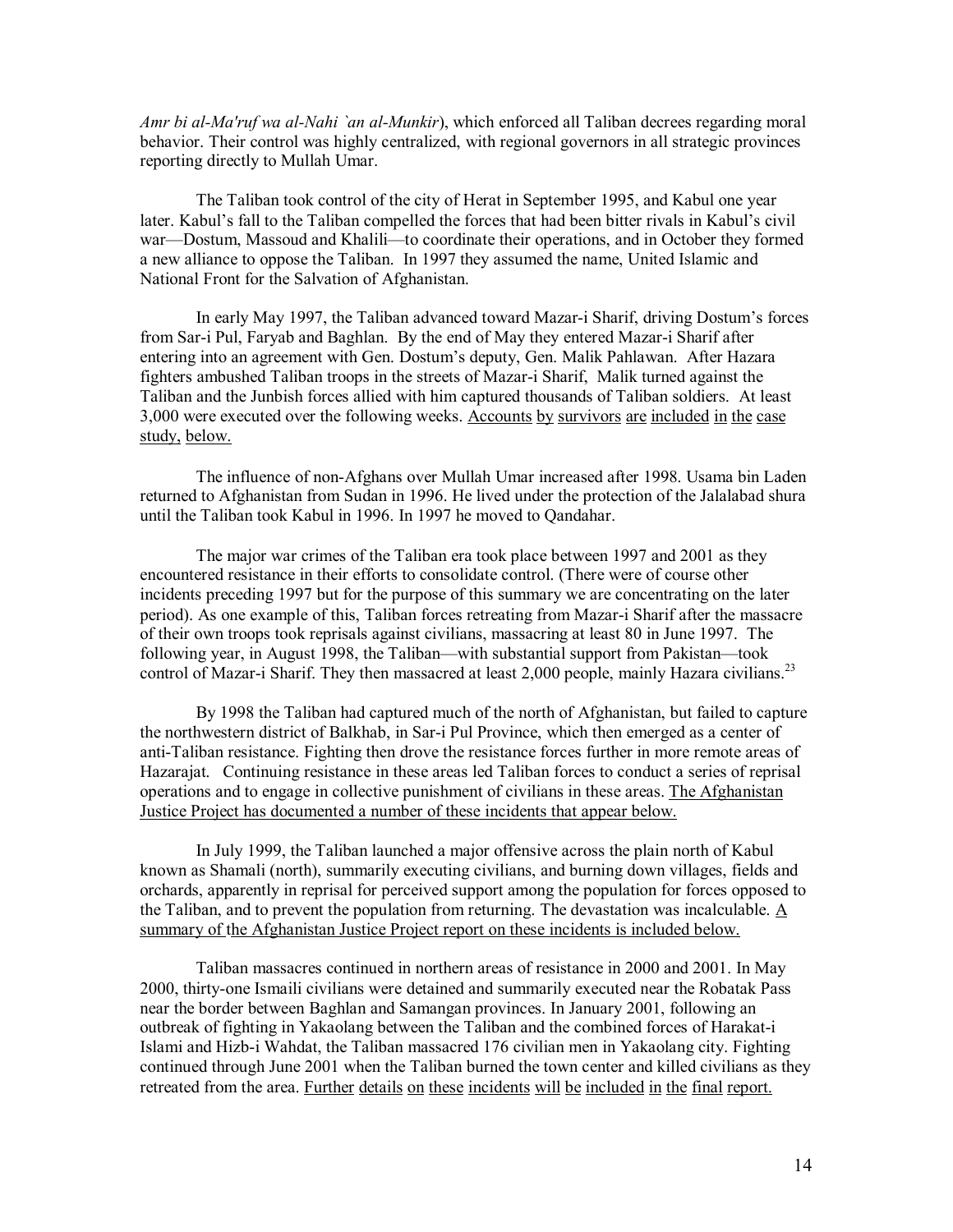# **War crimes after September 2001**

 The mandate of the Afghanistan Justice Project is limited to incidents that occurred between April 1978 and December 2001. Other human rights groups have documented serious abuses from the late 2001 period until the present. The final report of the Afghanistan Justice Project may include will include some incidents from late 2001.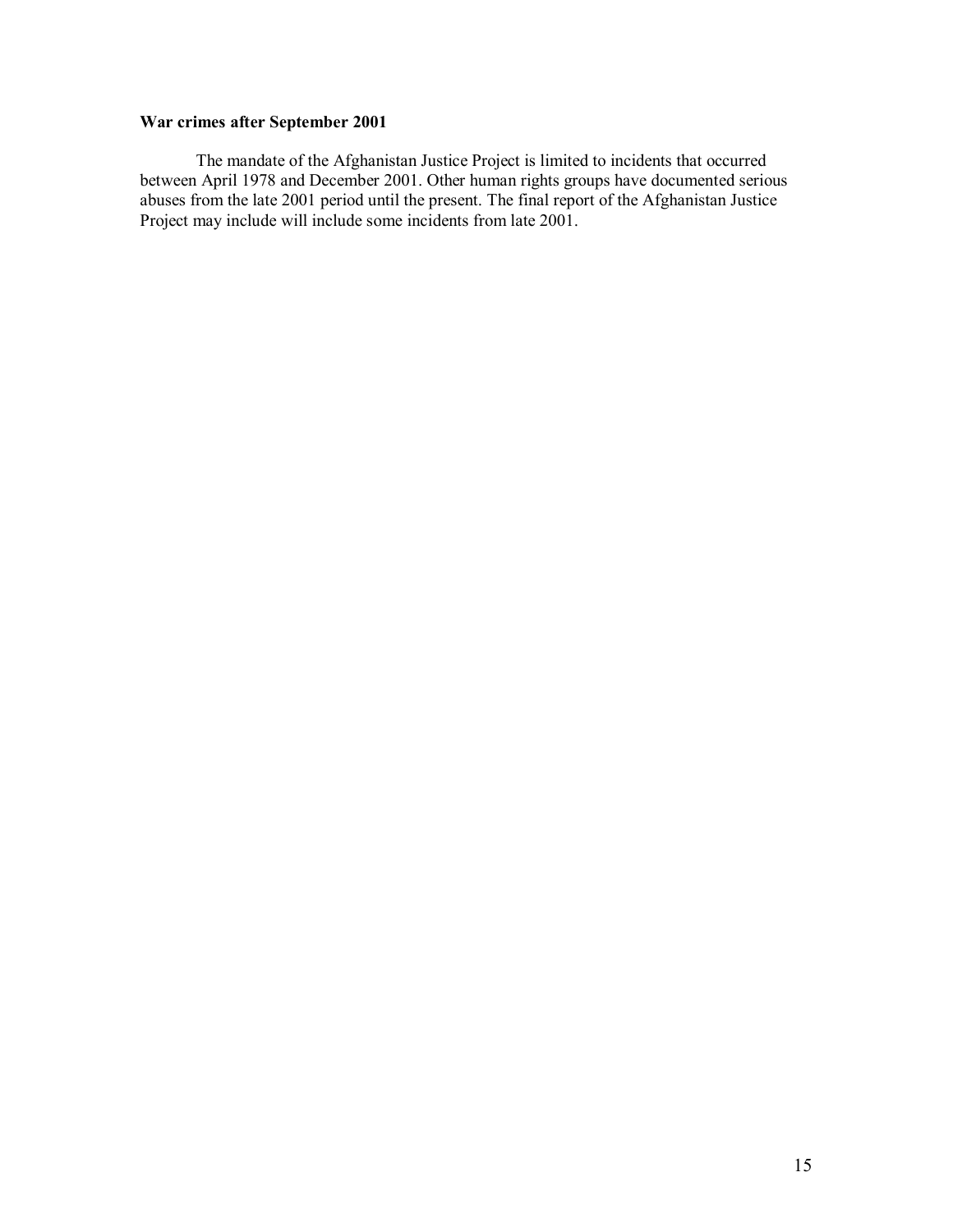# **Case Studies**

# **1. The Kerala Massacre**

In early 1979, organized resistance to the PDPA had gained considerable ground in Kunar province. By March, this resistance, known as the *mujahidin*, had captured the district centers of Kunar, leaving only the provincial capital, Asadabad, within the control of the PDPA. Dagerwal Shahnawaz Shewani, of Paktia, was the governor of Kunar. The mujahidin forces launched sustained attacks on Asadabad. The besieged provincial personnel contacted Kabul and requested urgent military assistance. The principal military forces deployed to take action against the resistance were the 444 Commando commanded by Saddiq Allamyar and a unit from the  $11<sup>th</sup>$  Division.

 According to witnesses interviewed by the Afghanistan Justice Project, on the night of 15 Hut 1357, (March 6, 1979<sup>24</sup>), a large force of mujahidin that had come from Darra Petch attacked Asadabad from the east. They entered the town through Kerala, a village on the eastern approaches to Asadabad. The mujahidin were able to penetrate the outer defences of the town, and mount an attack on the provincial headquarters. However, they were unable to overcome the main government posts and by morning had to retreat. The government forces were able to establish a cordon, trapping some of the retreating mujahidin within the town outskirts, in particular in village Kerala. Saddiq Alamyar and associates moved rapidly to organize a cleanup operation and reprisals.

 The government forces launched house to house searches in Kerala village and summoned a public meeting on open ground on the river bank, next to the bridge which links Kerala to Asadabad. The main massacre took place at the public meeting, when, according to the testimony, Saddiq Alamyar had his troops surround the crowd and ordered them to fire indiscriminately into it. Testimony describes how Saddiq Alamyar and associates then used a bulldozer to dig a trench to bury the casualties from the massacre by the bridge. According to witnesses, many of those buried were not dead but only wounded, and were then buried while still alive. The main mass grave is still visible in this location. The troops mounting the search operation in the residential area of the village had orders to shoot on sight while they searched houses. They also caused many civilian casualties, as they shot dead indiscriminately. Testimony describes the killing of women, children, the aged and infirm during this search operation, in which the great majority of casualties were civilian. Two mass graves of the victims from this search operation are located in the residential area. Accounts place the total number killed at over 1,000. The graves have never been exhumed, and most of the remaining residents fled to Pakistan.<sup>25</sup>

 Witnesses interviewed by the Afghanistan Justice Project identified the following figures as present in Kerala during the events and directly responsible for planning and directing the massacre :

*Jagran Sadiq Alamyar*, commander of the 444 Commando. As of 2004 he was believed to reside in the Netherlands.

Jagran Bahramuddin, officer of the 11<sup>th</sup> Division and operational commander in Kounar, subsequently killed in a mutiny in Jalalabad.

*Jagran Gul Rang*, officer of the 11<sup>th</sup> Division, currently living in Peshawar and Quetta.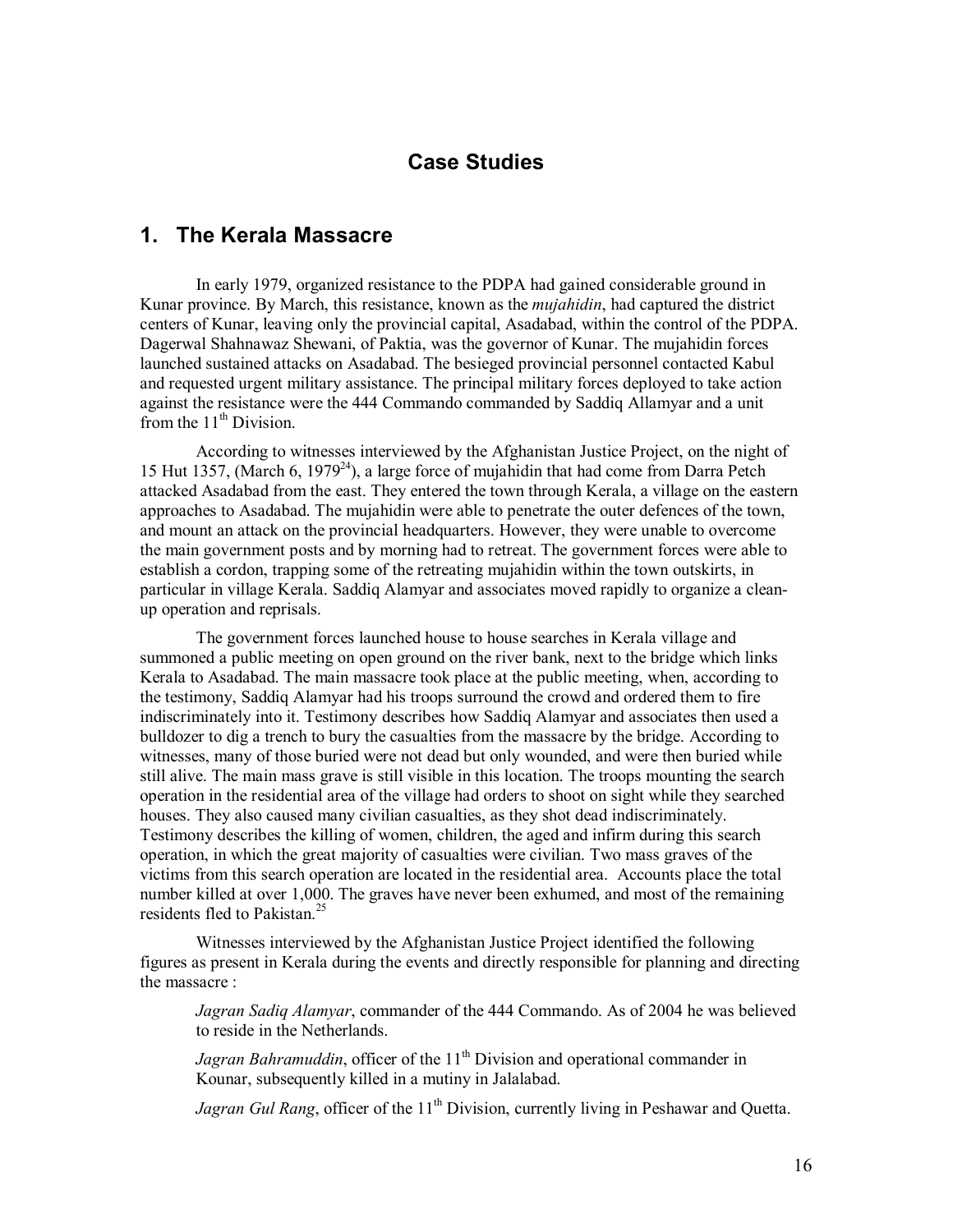The testimony consistently indicates that the provincial governor was not involved in the massacre and indeed that the perpetrators actively prevented the governor from intervening. A significant factor in allowing these officers to commit a large scale massacre was their political links. The massacre took place at a time of revolutionary upheaval within the army. The troops responsible belonged to the Khalqi faction of the PDPA. Saddiq Alamyar in particular enjoyed the confidence of Vice President Hafizullah Amin, and his brother, Sidique, was a cabinet minister. The relatively junior officers were able to command troop formations beyond their normal authority and felt empowered to act with impunity.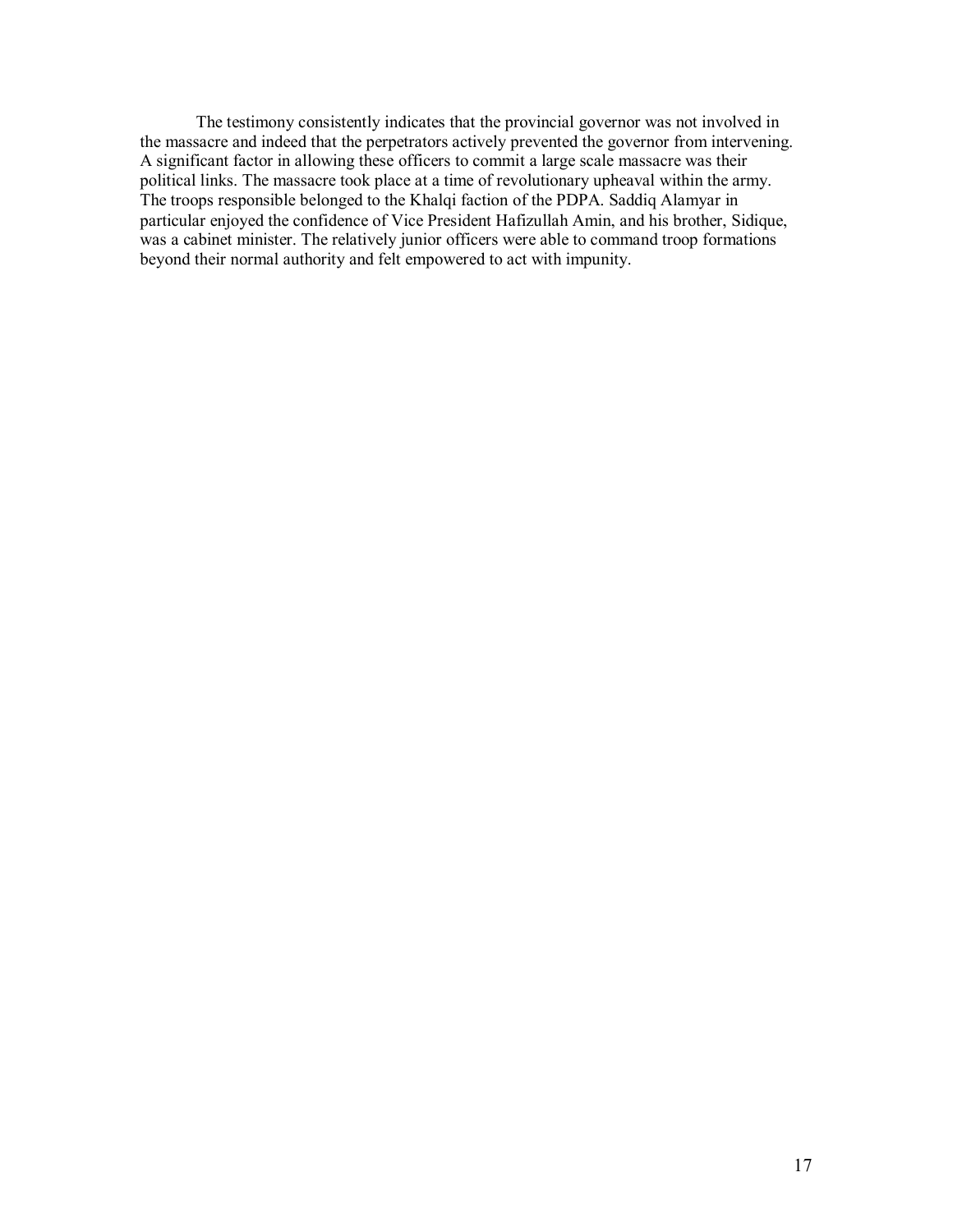# **2. Hizb-i Islami: The Assassination of Sayd Bahauddin Majrooh**

One well-known case that the Afghanistan Justice Project has researched is that of the assassination of Sayd Bahauddin Majrooh. Majrooh was the publisher of the respected *Afghan Information Centre Monthly Bulletin*, which published information about the war. Some months before the assassination, the *Bulletin* published the results of a survey that showed that 70 percent of Afghan refugees supported former king Zahir Shah over any of the mujahidin leaders.<sup>2</sup>

According to witnesses interviewed by the Afghanistan Justice Project, after the results of the survey were published, Gulbuddin Hikmatyar, the head of Hizb-i Islami held a meeting with a number of his commanders, including his cousin, Dost Mohammad Khan; Rahmatullah Zubair, of Paktia; Ghulam Nabi Khan of Paktia; and Mijur [presumably a corruption of "major"]of Paktia. One commander was assigned to study Majrooh and his routine. Mijur was an official of the Hizb Islami intelligence wing, specifically tasked with assassinations, and Hikmatyar assigned Mijur the task of assassinating Majrooh.

Mijur had a Toyota Landcruiser and a permit from the Pakistani authorities to carry weapons, which included kalashnikovs. According to witnesses interviewed in Pakistan, the Landcruiser's number plates were known to the Peshawar police and they were under orders not to stop it. .Majrooh was shot at his home on February 11, 1988. According to witnesses in Pakistan, Mijur continues to move about freely in Pakistan. The Pakistan authorities never carried out a credible investigation of Majrooh's assassination, or other such killings of Afghans.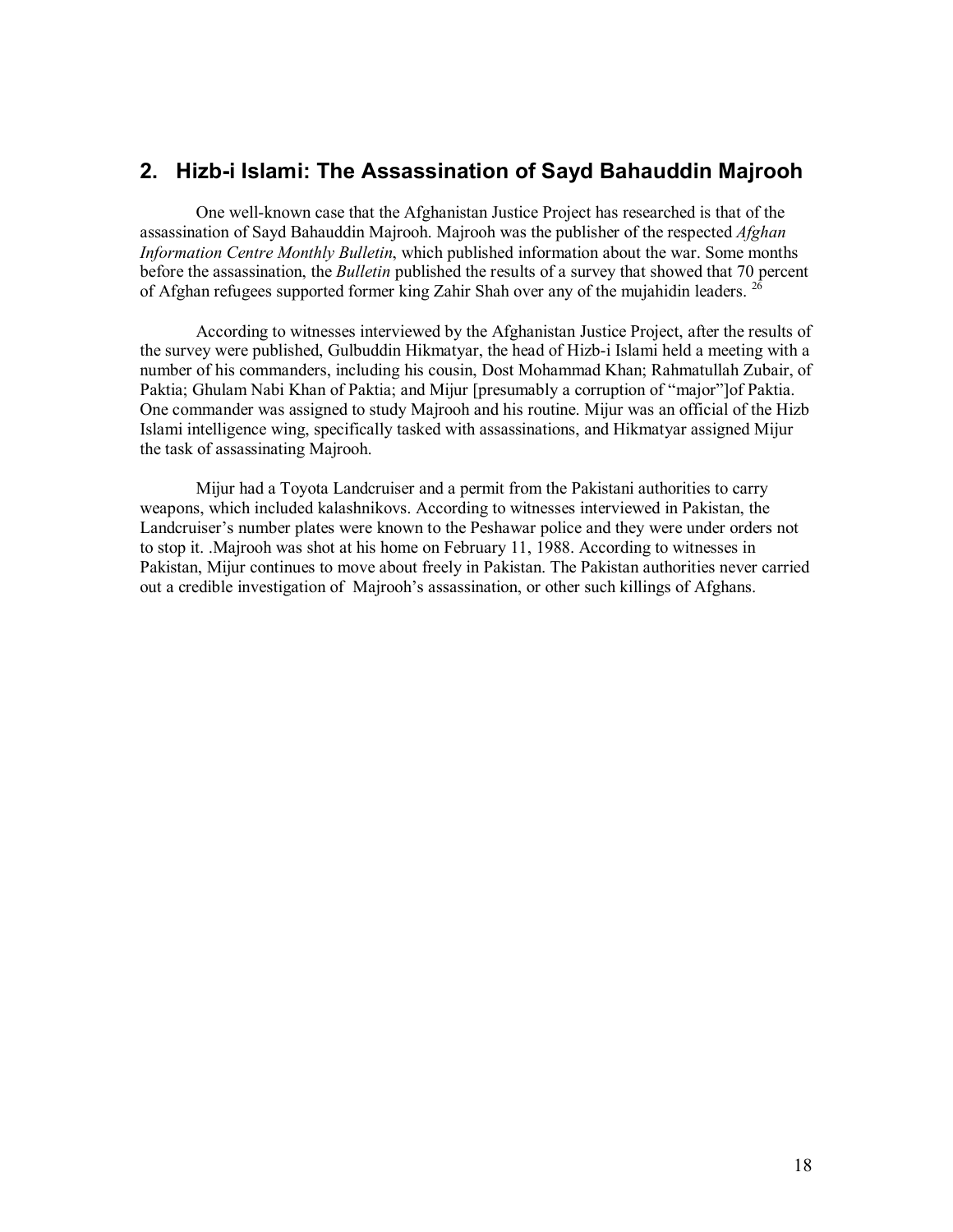# **3. Torture in Mujahidin prisons**

During the period of resistance against the Soviet occupation, many mujahidin commanders kept prisoners. In some cases those detained were captured combatants, including members of rival mujahidin factions who were held for interrogation as well as for their possible exchange value. A number of mujahidin groups also detained non-combatants. Mujahidin factions based in Pakistan maintained prisons where they held, tortured and in some cases executed Afghan refugees suspected of opposition to the policies or practices of the Pakistanbased groups. Hizb-i Islami (Hikmatyar) and Hizb-i Islami (Khalis) both maintained prisons near Peshawar. Human Rights Watch has described some of these prisons. One of the best known was Shamshatoo, which was used by Hikmatyar to detain men and women. According to Human Rights Watch, " Torture [was] reported to be routine, including severe beatings and the use of electric shock." The intelligence agencies of these factions also carried out abductions of Afghan refugees. Human Rights Watch also reported that the Pakistani Inter-Services Intelligence (ISI) also interrogated, and sometimes tortured Afghan refugees considered to be a "security threat," in some cases because they did not support one of the Peshawar-based mujahidin parties recognized by Pakistan. In some cases these detainees would be handed over from the ISI to Hikmatyar.<sup>27</sup>

Torture was also widespread among the different factions and commanders based inside Afghanistan. According to witnesses interviewed about detention practices by mujahidin during the 1980s, the Shura-i Nazar faction operated a detention facility in Lejdey, Farkhar district, Takhar Province. Credible testimony indicates that the authorities in Lejdey systematically used torture as a tool in their interrogation of political and security prisoners in the jail. The facility was active in the period 1983 – 1992, but the allegations contained in the dossier cover the period 1989-92.

# **Torture, cruel and degrading treatment of prisoners and summary executions in Lejdey Prison 1989 - 1992**

The testimony of witnesses interviewed by the Afghanistan Justice Project, several of whom were themselves detained at Lejdey, indicates that command and control responsibility for abuses at the facility rests squarely with the Shura-i Nazar faction's top leadership. Several of the torture techniques depended upon the use of equipment and fixed facilities, which had been installed specifically for the purpose of torturing prisoners, and which were clearly visible to anyone at the site. Torture was routinely conducted in specialized rooms, accessed by the prison authorities. Anyone associated with running or supervising Lejdey Prison, or who visited it during its period of operation as a jail, would have been aware of its function as a torture center.

What is significant about Lejdey, and which sets it apart from torture at other mujahidin prisons, was that it was practiced within a proto-governmental structure. Shura-i Nazar had a far more highly developed administration than of any other mujahidin faction. That organizational structure was subsequently absorbed within the Islamic State of Afghanistan, after the Najibullah government fell in 1992. A distinctive feature of Shura-i Nazar, compared to the local mujahidin commanders whom it had superceded as it consolidated control over most of the northeast, was its sophisticated institutional structure. There were functionally specialized units, clear chains of command and good communications. The movement developed as a government in waiting, and deliberately built up the instruments of state power, in anticipation of the time when it could deploy these in Kabul (as ultimately happened in 1992). Thus three quasi-government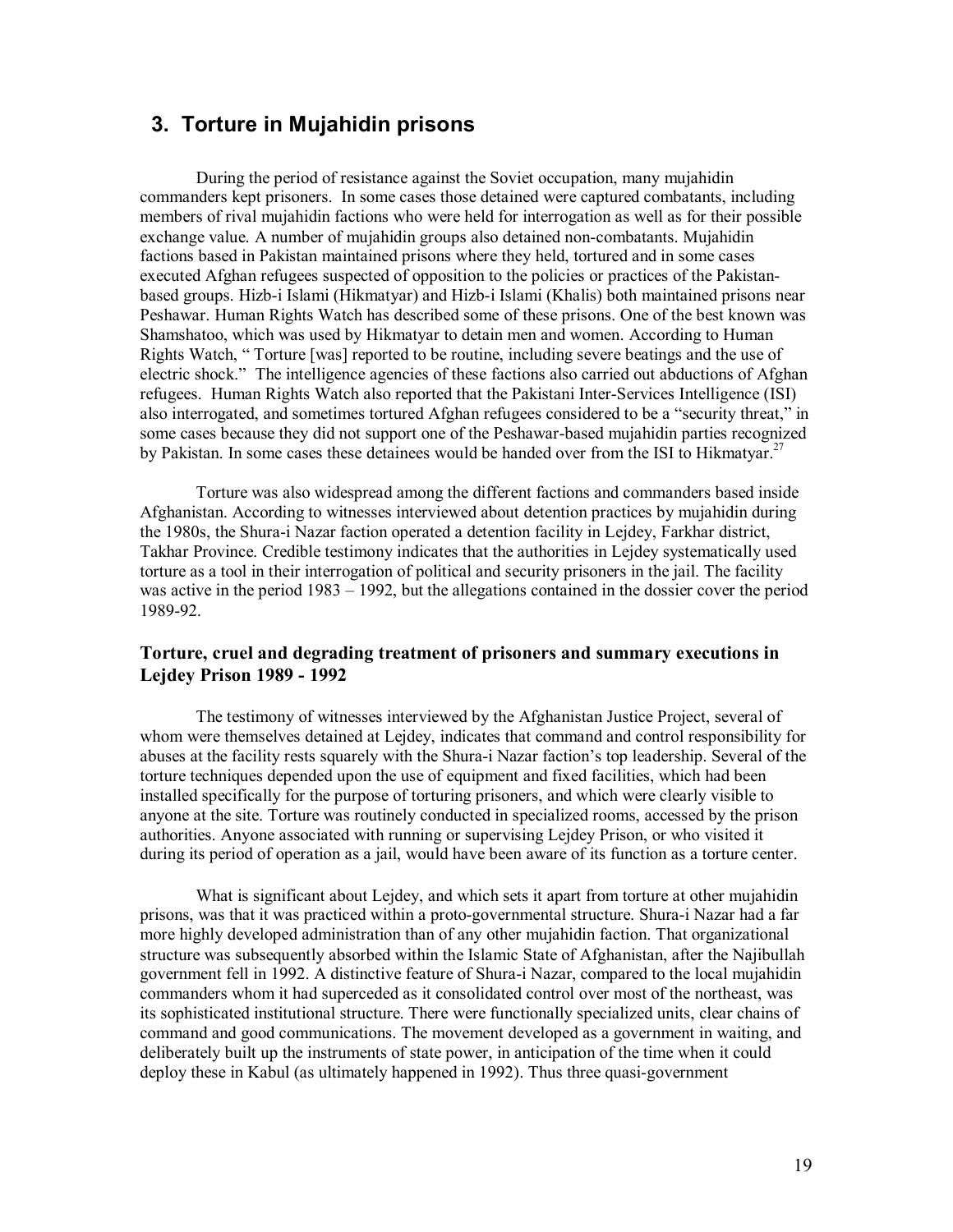organizations were involved in Lejdey, an intelligence department, a public prosecutor and a prison.

The Lejdey facility was established in the initial stages of Shura-i Nazar's institutional development (1983-4), at a stage when the movement anticipated the need to deal with prisoners of war. It was used for incarceration of a range of categories of prisoner, including enemy combatants, rival commanders and troops, common criminals and political prisoners. In addition, witnesses allege that, as Massoud increasingly asserted hegemony over the region, the facility became a holding center for the political and military rivals of Massoud's allies.

Torture methods practiced by the Lejdey-based personnel of the general prosecutor's office included: 1. suspending a prisoner by the hands from a pair of iron rings mounted in the ceiling; 2. beating, often with wooden truncheons; 3. electric shock; 4. sleep and food deprivation; 5. confinement in a cage; 6. sexual abuse; and 7. psychological torture: as the main torture sessions took place during the night, inmates had to listen to the sounds of torture. In addition to the systematic practice of torture, the authorities in Lejdey also undertook summary executions of selected prisoners, sometimes after no judicial procedure, sometimes after an inadequate judicial procedure.

#### **Command structure**

Charges of torture in Lejdey focus on a unit designated the "general prosecutor's department" (saranwal umumi). This was a unit of the Shura-i Nazar faction's National Security Department. Personnel of the general prosecutor's department were regular Shura Nazar personnel. The unit had overall responsibility for the custody of the prisoners held in Lejdey and exclusively managed the interrogation and torture. A camp commander, with a force of about twenty-five men, was responsible for prison security and supervising prison labor. The security detail was formed of local villagers, levied on a rapid rotation. Witnesses have not accused them of involvement in torture.

Testimony from former inmates of the Lejdey jail indicates that the top leadership of the Shura-i Nazar was aware of the practice of torture in the facility. The general prosecutor's department took direct instructions from the headquarters of the national security department and frequently consulted with them. Mohammad Qasim Fahim, former defense minister under President Hamid Karzai, was director of the Shura-i Nazar's national security department—the parent department for the Lejdey-based saranwali.

The provincial national security department inTakhar was responsible for arresting most of the people who ended up in Lejdey. It would conduct preliminary interrogation in a holding center in Taloqan and then transfer prisoners, along with a formal dossier, to Lejdey. There was thus a high degree of functional cooperation between the teams in Lejdey and Taloqan, and witnesses have named some of the personnel of the Takhar national security department who had access to the interrogation facility in Lejdey. Testimony indicates that all members of the ten-man general prosecutor's department participated in interrogation sessions involving torture.

All the saranwals who served at Lejdey as team leaders were directly implicated in torture, as they directly conducted numerous interrogation sessions in which they themselves and personnel acting under their orders subjected prisoners to torture. Of all Lejdey-based personnel, the saranwals bear the greatest share of responsibility because they exercised discretion in managing the interrogation and detention of prisoners in the facility, and ultimately their decisions determined whether prisoners were subjected to torture or not.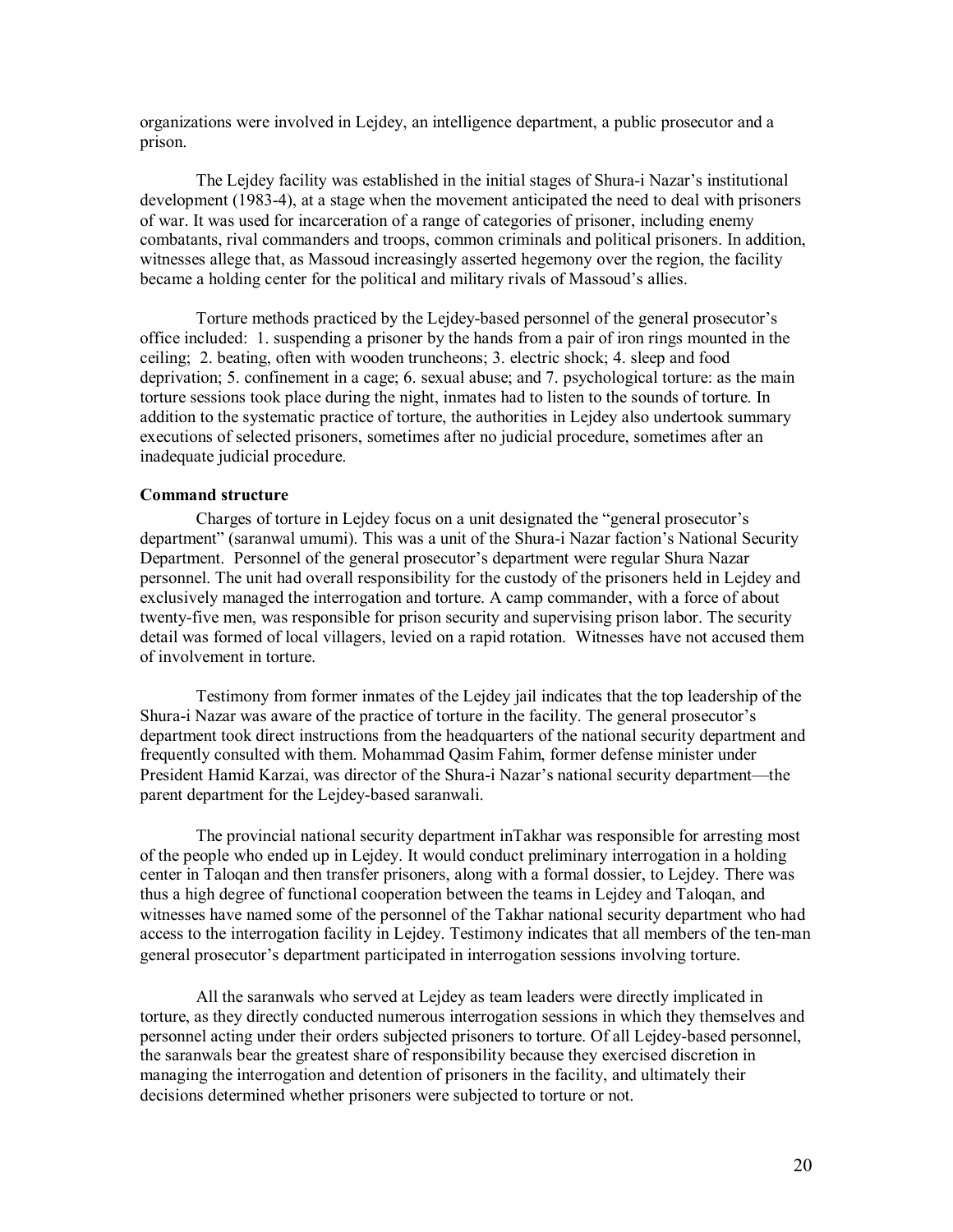# **4. Indiscriminate rocketing and bombardment of Kabul and excessive use of force by Hizb-i Islami and other factions in the factional conflict in Kabul**

The bombardment of Kabul during the factional conflict of 1992-96 is frequently cited as one of the most serious human rights violations of the Afghan war. It was the major cause of the deaths of tens of thousands of civilians, devastated much of the capital and left a generation of residents traumatized. While Hizb-i Islami is frequently named as foremost among the factions responsible for the deaths and destruction in the bombardment of Kabul, it was not the only perpetrator of these violations. All of the major armed factions who were contending for control of the city were responsible for the indiscriminate use of a full range of heavy weapons, causing destruction and casualties in civilian areas.

This dossier considers whether the way in which Hizb-i Islami conducted its bombardment of Kabul constituted use of indiscriminate or excessive force. It also examines the deployment of heavy weapons in Kabul and the chain of command within Hizb-i Islami, to establish who is responsible within the organization for any war crimes committed. The dossier also considers the Hizb-i Islami bombardment in the context of use of heavy weapons by other factions,

#### **Narrative of the conflict**

Hizb-i Islami used heavy weapons in Kabul for a full three years, from the earliest phase of the factional conflict to the time of the faction's expulsion from its headquarters in Charasiab, south of Kabul. The shifting pattern of political-military alliances meant that the targets for Hizb-i Islami's bombardments changed over time. However, there were some constants, in that Hizb-i Islami remained in conflict with Shura-i Nazar throughout, and thus continued to target military positions and prominent government buildings controlled by Jamiat/Shura-i Nazar until the end.

There were four main phases to the Hizb-i Islami role in the Kabul factional conflict:

#### *Phase One : The direct contest for power, April 1992*

The rapid collapse of the PDPA regime, which pre-empted United Nations attempts to secure a negotiated transition, pitted Hizb-i Islami against Shura-i Nazar's northern alliance in a race to take Kabul. Hizb-i Islami did succeed in getting its forces into the very center of Kabul, and even into the presidential palace. It also infiltrated some forces into Macroraion, the military hospital and Kabul stadium However, Shura-i Nazar was able to use its alliance with former Parcham forces, in particular Dostum's Jauzjan militia, to deploy much larger forces in Kabul and expel Hizb-i Islami fighters from the palace and city center. Hizb-i Islami's very first bombardment of Kabul, on May 5-6, 1992 ,was in response to the party's forced evacuation from central Kabul.

#### *Phase Two : The period of consolidation in the south, May 1992 – November 1992*

During the second phase, it had become clear that Hizb-i Islami had failed to secure the upper hand in Kabul. The party ostensibly was part of the political process, and had even been awarded the prime ministry in the portfolio carve-up in an attempt to restrain its opposition to the new arrangement. However, Hizb-i Islami continued to act as an opposition force, with no major ally. It accused the Rabbani government of surrendering excessive power to the ex-communist militias, making expulsion of these militia forces one of its main demands and used their presence to justify his attacks on the city. (However, it should be noted that Hikmatyar had long courted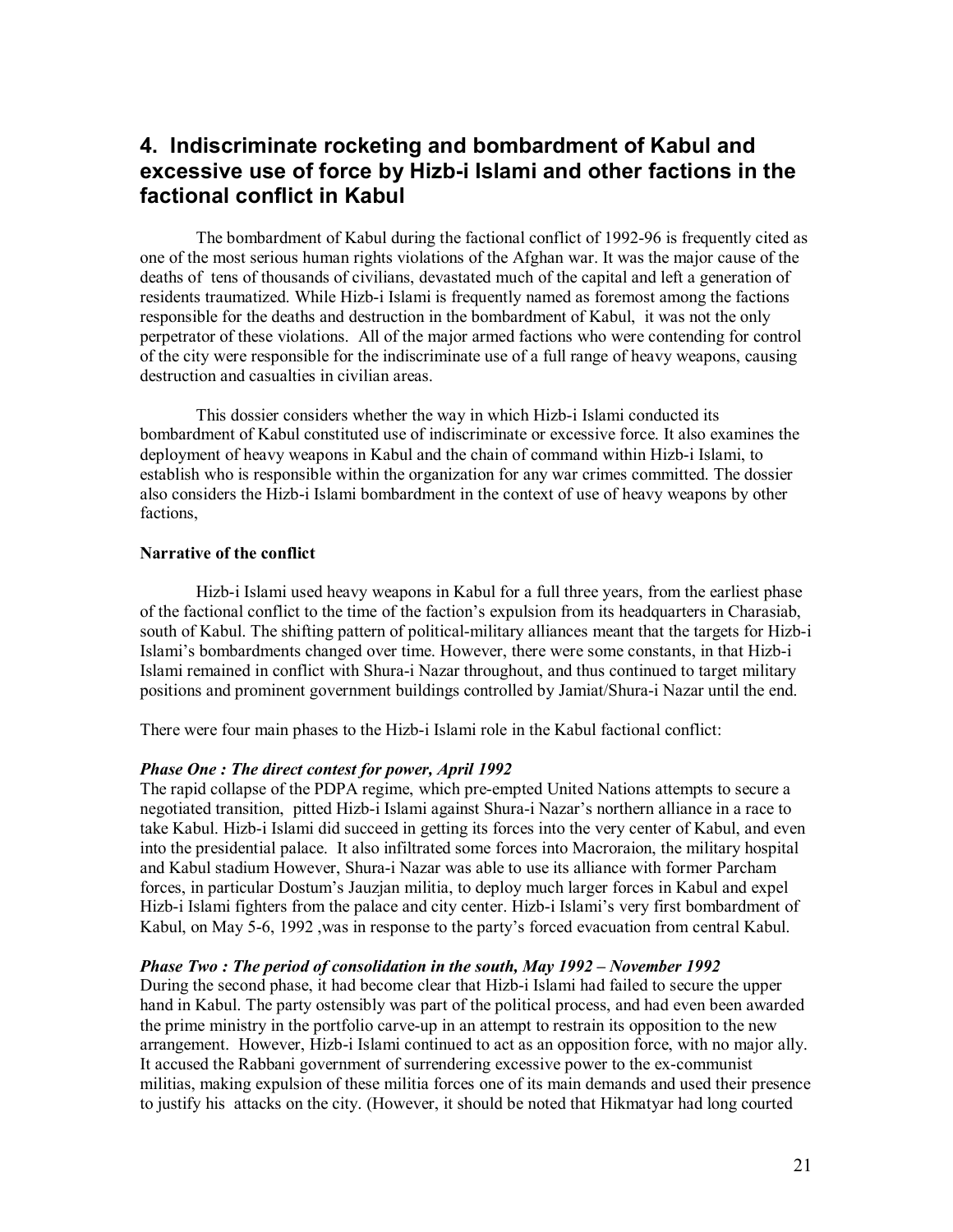former Khalqis and allied with them in an abortive coup against Najibullah in 1990, so the demand was a bluff). In this phase Hizb-i Islami consolidated its hold over southern Kabul and northern Logar, ranging from Bini Hissar to Chilsatoon. The carve up of the city started to feature de facto front lines, and Hizb-i Islami was in conflict with Shura-i Nazar and Junbish-i Milli for control of frontline neighborhoods, such as in the east of the city around Pul-i Charki and Karte Nau.

#### *The alliance with Hizb-i Wahdat, December 1992 – December 1993*

During this phase, Hizb-i Islami established a protocol with the main Shia party, Hizb-i Wahdat, taking the conflict into a new dynamic stage. As conflict with Shura-i Nazar escalated, Hizb-i Islami undertook bombardments to support its new ally. In addition, Hizb-i Islami and Hizb-i Wahdat launched new offensives, such as the one to secure Darulaman, as they integrated their zones of control in the city and fought for new supply routes.

#### *The Shura Hamahangi campaign, January 1994 – February 1995*

From January 1994, Hizb-i Islami's new alliance with Junbish-i Milli, in addition to Hizb-i Wahdat led to a further escalation of conflict in Kabul, improved access to heavy weapons for Hizb-i Islami, and led to new rounds of bombardment. Junbish added a capacity for aerial bombardment, and Hizb-i Islami was able to develop an airstrip in Logar for landing of supply planes. Hizb-i Islami launched an intense rocket and artillery bombardment on central Kabul at the opening of the Shura Hamahangi campaign in January 1994. The conflict was particularly intense for the first six months of 1994, while Hizb-i Islami and Junbish jointly held positions in central Kabul. Hizb-i Islami artillery continued to use bombardments in support of their military operations in the city until February 1995 when the Taliban managed to expel Hizb from its Charasiab headquarters. (Subsequently, the Taliban relaunched the bombardment of Kabul, as they started to lay siege to the capital).

#### *Deployment of heavy weapons in Kabul*

A key factor leading to the massive civilian losses in the factional conflict was the way in which the competing factions were able to seize and divide the entire arsenal of the previously Soviet-backed regime. The large reserves of heavy weapons that had been stationed in Kabul for defense of the capital and for deployment to outlying areas were suddenly available to the factions. Heavy weaponry available included tanks, field guns, multiple barreled rocket launchers, and even Urugun and Scud missiles. The factions rapidly put this arsenal to use for attacking Kabul rather than defending it, and concentrated massive firepower on relatively limited contested neighborhoods.

As the PDPA regime was in the process of collapsing, Hizb-i Islami had already established its headquarters in Charasiab, in the north of Logar Province and on the southern outskirts of Kabul. The faction placed its artillery and rockets around the headquarters and in neighborhoods that it controlled on the south and east of Kabul. The main heavy weapons deployed by Hizb-i Islami in and around Kabul, during 1992-95 included<sup>28</sup>:

**Artillery battery 1** : located inside Commandant Zardad's military base, in the Lycee Shorwaki. The artillery here belonged to Junbish and so became operational with the Shura Hamahangi campaign. Weapons included three D-30 cannons and one BM-21 multiple barrel rocket launcher. The commander of the unit was Jaglan Omar, one of Dostum's officers. He was killed there during the course of the conflict.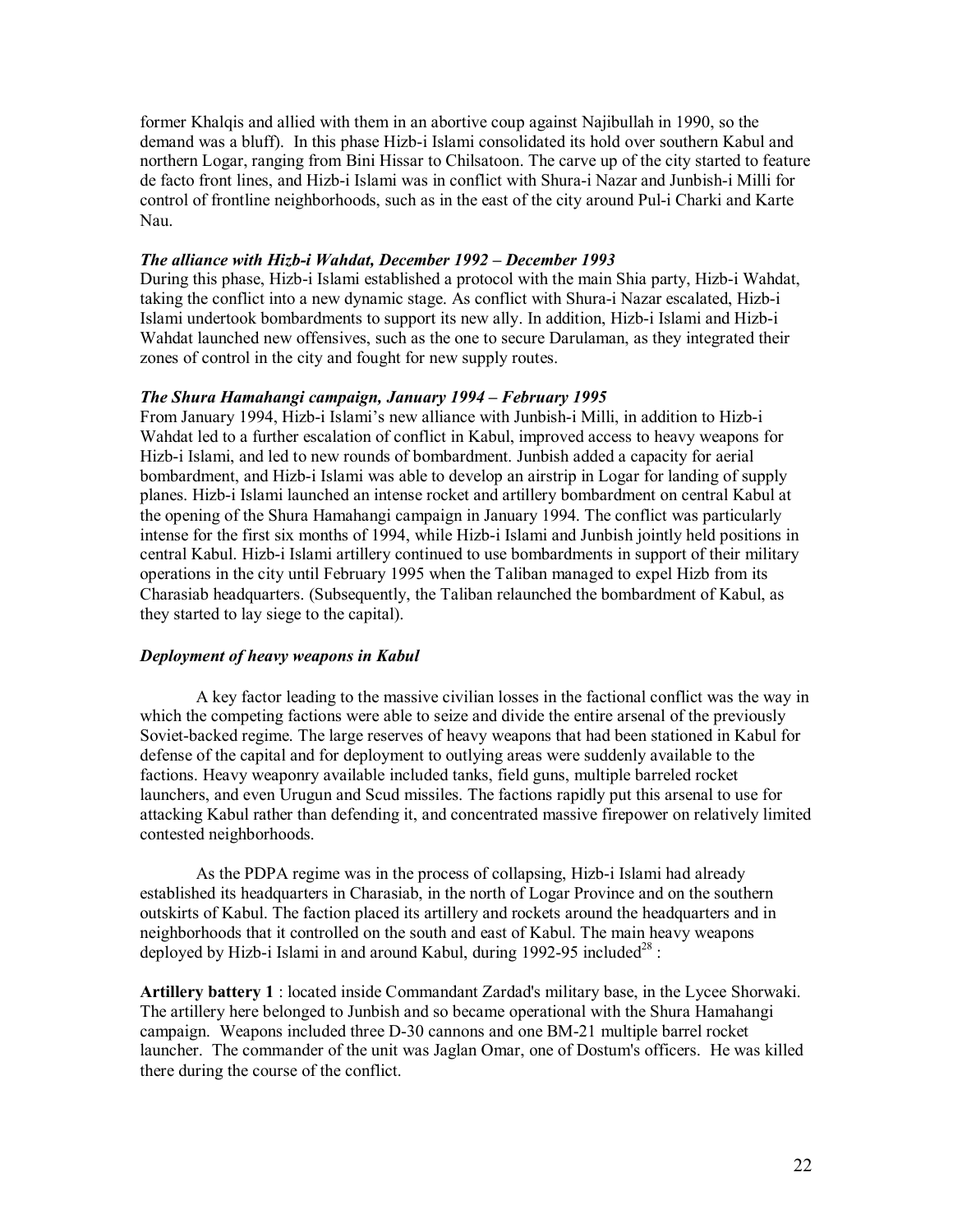**Artillery battery 2** : in the oil depot, on the south of Charasiab. Weapons there included two Urugun rocket launchers, two BM-21 multiple barreled rocket launchers. This battery was directly controlled by Commander Khalil.

**Artillery battery 3** : part of the Lashkar Issar, one of Hizb's centralized military units. This unit had four D-30 cannons and one BM-21 multiple barreled rocket launcher. The unit was commanded by Engineer Zulmai and was located on the Kotal Hindki pass, to the south of Chilsatoon, Kabul (close to the Rishkor military base). Toran Amanullah, the commander of the Sama Division, was stationed in Rishkor.

**Artillery battery 4** : One BM-21 and two D-30 cannons were also located in the Lycee Shorwaki (see artillery battery 1), and were directly controlled by Commandant Zardad. They undertook bombardments on his direct instructions in support of operations undertaken by Zardad's troops. The commanders in charge of Zardad's artillery battery were commanders Sherif and Commander Hidayat, from among Zardad's deputies. Sherif was later killed in the Board area of Peshawar. Hidayat is alive, though his whereabouts are not known.

**Artillery battery 5** : was located near the village Shahak on the southeast of Kabul. This battery included three D-30 cannons and one BM-21. This was directly controlled by the Sama division. The battery commander was Nur Rahman Panshiri, brother of Islamuddin Panshiri. He was one of Hikmatyar's close associates. Nur Rahman later switched his affiliation to Massoud and currently lives in Kabul.

**Artillery battery 6** : was located in the Rocket Brigade in the Sang-i Nevishta area of Logar. This unit included one Urugun rocket launcher and several BM-21 units. The battery commander was General Wali Shah, commander of Air Defense under the Najibullah. He had been arrested during the 1990 Tanai coup and then freed after 1992. He then joined Hizb-i Islami.

In addition, tanks were deployed in all main Hizb-i Islami positions in the city and were frequently used as artillery, for bombardment.

#### **Command and control**

Hizb-i Islami throughout the jihad had maintained a reputation as highly organized and centralized faction. It had a complex leadership structure, with successive tiers in its decisionmaking body, and a powerful party leader. Gulbuddin Hikmatyar and his faction further refined the faction's structure to cope with the rigors of the struggle for control of the capital. Their reorganization sought to enhance central decision-making and the capacity of centrally controlled military units. Thus, Hikmatyar operated a military council (*shura nizami*) meeting in Charasiab to advise him on military affairs throughout the conflict. Likewise, he established the central military units Firqa Sama and Lashkar Issar. Hikmatyar directly appointed and financed he commanders of these units while much of the rest of the Hizb-i Islami force consisted of de facto militias who were personally loyal to their local leader. Authority was particularly centralized in the use of heavy weapons, as the shura nizami and Hikmatyar would approve all major offensives and even discuss targets. It is therefore possible to identify a hierarchy of commanders and officials within Hizb-i Islami who, because of their active participation in planning and launching bombardments, share in the responsibility for the resulting war crimes.

*Level 1.* The field commanders of units where artillery and rockets were deployed and who sought the use of artillery in areas for which they were responsible. The Afghanistan Justice Project has obtained testimony on the identity of these commanders, which will be included in the full report.

*Level 2.* The battery commanders who directly supervised the feeding of coordinates and launching of bombardments. Names of key battery commanders are included above.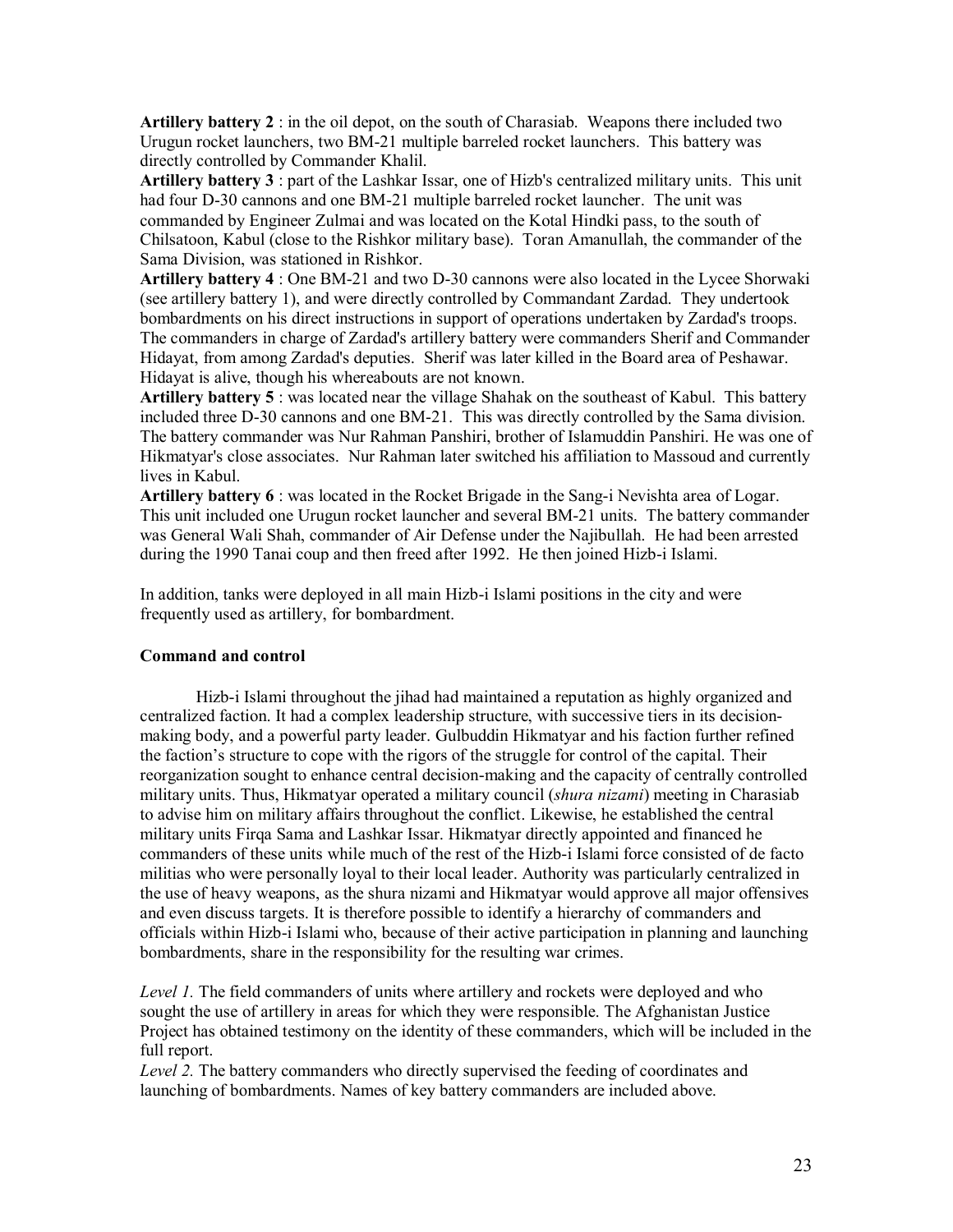*Level 3.* The director of artillery who supervised the whole operation and applied his technical expertise to enable Hizb-i Islami to sustain the bombardments. This position was held from late 1992 by artillery officer Toran Khalil.

*Level 4*. The shura nizami (military council) who discussed major operations and strategies in advance and had a potential to order effective safeguards limiting civilian losses. The council had 10 to 12 members, and included top Hizb-i Islami commanders and military figures from around Kabul, including two figures designated as star generals, Faiz Mohammad and Kashmir Khan. *Level 5*. The Hizb-i Islami chief of staff, who oversaw military operations in Kabul and had opportunities to identify and address the need for safeguards. The position was held initially by Sabaown, and subsequently by commander Kashmir Khan.

*Level 6*. The party leader had ultimate responsibility for the military strategy, was closely informed of the progress and consequences of the rocketing and was the most influential figure on the military council. Gulbuddin Hikmatyar served as leader throughout the conflict.

#### **Casualties and damage incurred**

Afghanistan Justice Project researchers have collected individual eye witness testimony that reflects that nature of casualties and material losses suffered by civilians in Kabul from the bombardment of their city. The following represents only one case among the thousands of such incidents that occurred.

Abdul Razaq, son of Abdul Rauf, a resident of Pul-i Artan, described the killing of his son in a rocket attack. At about 2:00 in the afternoon on December 30, 1992, twelveyear-old Baqi was playing with other children in the street near their residence. Without warning, a rocket landed in the street and exploded. Shrapnel hit Baqi in the neck and killed him on the spot. The neighbors identified the rocket fragments belonging to a BM21 rocket. Abdul Razaq was aware that the area of Pul-i Artan was under bombardment from Hizb-i Islami forces stationed in the Rishkor army base.

The Afghanistan Justice Project's final report will present a range of testimony from survivors and witnesses, describing the direct impact of bombardment, and, to the extent possible, relating these civilian losses to what we know of command and control and the factions' military strategy.

# **Bombardments by all factions**

The following list of civilian losses from bombardments launched by all of the armed factions is partial; a more comprehensive version will be included in the full report. This provisional survey indicates the magnitude of the damage done: as a result of the following sixteen incidents, nearly 1,000 people were killed. There were hundreds of such incidents between 1992 and 1995. The numbers given are from a survey and compilation of local press reports, generally citing hospital figures.

While in each case the armed factions had definite military targets, those targets were based or were moving in primarily civilian areas. While they were still legitimate military targets, the scale of the bombardments and kinds of weapons used represented disproportionate use of force, prohibited by the Geneva Conventions. As this list makes clear, all of the factions participated in rocketing and artillery attacks; those with aircraft also carried out aerial **bombardments** 

: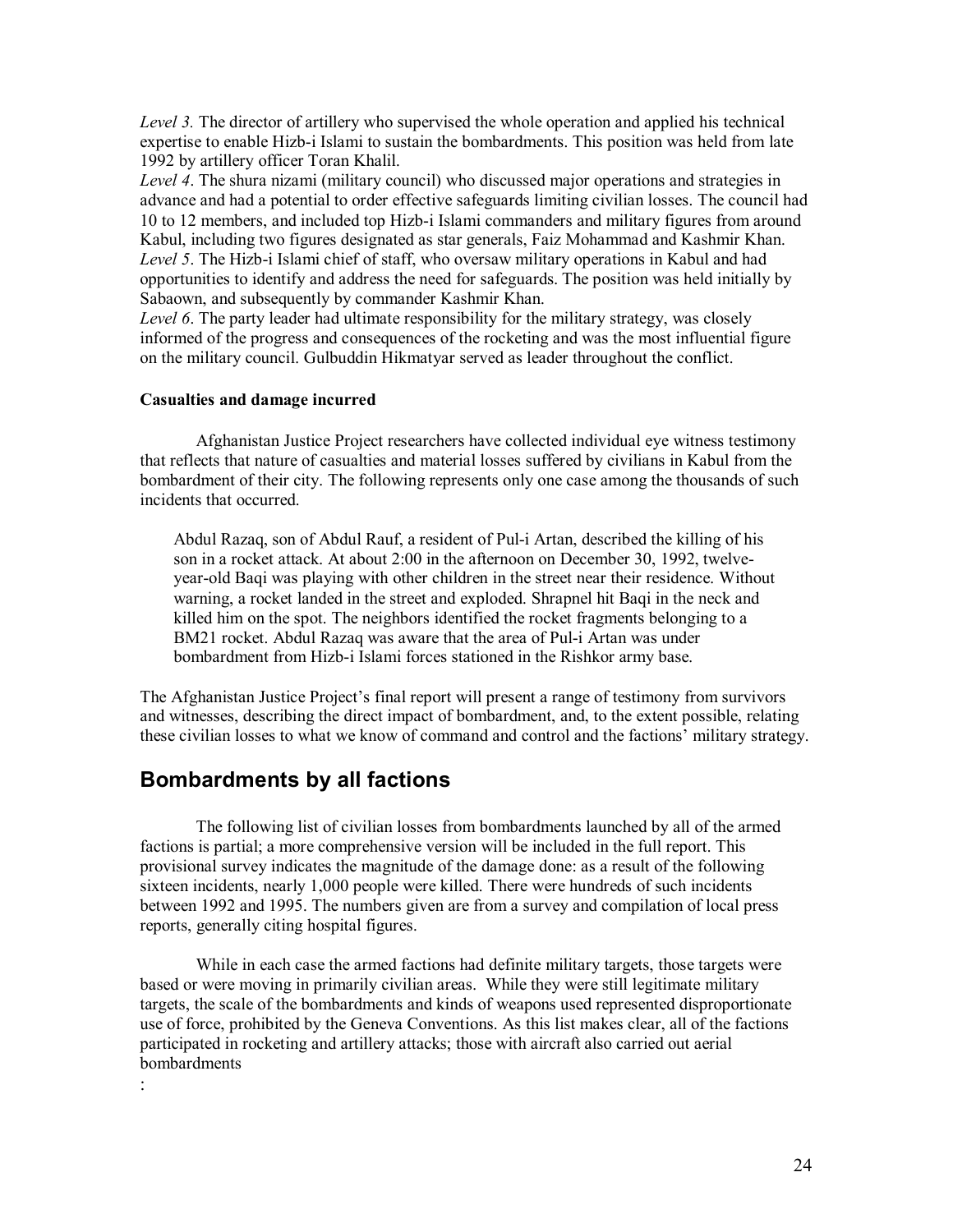- 1. On May 5-6, 1992, **Hizb-i Islami** subjected Kabul to a heavy artillery bombardment, killing and injuring an unknown number of civilians.
- 2. On May 23, 1992, despite a cease-fire, the forces of **Junbish-i Milli** bombarded Hizb-i Islami positions in Bini Hissar, Kalacha and Karte Nau.
- 3. On the May 30, 1992, during fighting between the forces of **Junbish-i Milli** and **Hizb-i Islami** in the southeast of Kabul, both sides used artillery and rockets killing and injuring an unknown number of civilians.
- 4. On the June 3, 1992, heavy fighting between forces of **Ittihad-i Islami** and **Hizb-i Wahdat** in west Kabul. Both sides used rockets, killing and injuring civilians.
- 5. On June 5, 1992, further conflict between forces of **Ittihad** and **Hizb-i Wahdat** in west Kabul. Both sides used heavy artillery, destroying houses and other civilian structures. The bombardment killed and injured an unknown number of civilians.
- 6. In the conflict of June/July 1992, **Shura-i Nazar** bombarded Hizb-i Wahdat positions in Karte Sakhi, Khushhal Khan Mina, Darulaman, Karte Say, and Karte Char, causing heavy casualties and destruction of houses.
- 7. On August 10, 1992, Kabul city experienced the heaviest rocket bombardment to date by **Hizb-i Islami**. The fighting began at 5:00 a.m. as Hizb-i Islami targeted government-held positions, firing from three locations, Chilsatoon, Darulaman and Tappa Miranjan. This attack and the ones that followed through the month of August from all sides in the fighting killed hundreds of civilians, according to press reports.
- 8. On August 13, 1992, a rocket attack on Deh Afghanan, using cluster bombs, killed more than 80 and injured more than 150, according to press reports. President Rabbani blamed **Hikmatyar** for the attack. In response the **Shura-i Nazar** forces bombarded Karte Nau, Shah Shaheed and Chilsatoon with a heavy aerial bombardment and from the ground. As a result of this counter-attack more than 100 people were killed and on 120 wounded, most of them civilians. A large number of houses were destroyed.
- 9. On January 23, 1993, hundreds were killed and wounded and houses destroyed in rocketing in fighting between **Hizb-i Islami** and **Jamiat-i Islami/Shura-i Nazar.**
- 10. On the February 26, 1993, **Shura-i Nazar** and **Hizb-i Islami** bombarded each other's positions with rockets, causing heavy civilian casualties.
- 11. On March 9, 1993, heavy rocketing in Kabul left tens of victims dead and wounded. The **Ministry of Defense** blamed **Hizb-i Wahdat** for the attack and in response launched a heavy weapons bombardment of residential areas controlled by Hizb-i Wahdat, causing heavy casualties and destruction of buildings.
- 12. On May 13, 1993, heavy artillery bombardment and aerial bombardment in fighting between **Shura-i Nazar** and **Hizb-i Wahdat** left 30 people dead and hundreds severely wounded, according to press reports.
- 13. On May 23, 1993, **Shura-i Nazar** planes bombed Hizb-i Islami positions inside the city at Chilsatoon. This left 10 people killed and 14 wounded, most of them civilians..
- 14. On the November 17, 1993, four aircraft controlled by **Shura-i Nazar** bombed the bazaar of Sarobi (a town in the east of Kabul Province). This attack killed and wounded many of the shopkeepers of Sarobi and destroyed one mosque..
- 15. On October 23, 1994, 31 civilians were killed in a **Hizb-i Islami** rocket attack on Kabul city.
- 16. On October 23, 1994, hundreds of people were killed or wounded. in rocketing and bombardment by **Shura-i Nazar** in support of Harakat-i Islami (Mohseni) forces against Hikmatyar and Junbish. This figure was confirmed by the ICRC, which estimated that in the previous three months of fighting 2000 Kabul residents had been killed.

### **Targets**

Although the rocketing of Kabul by Hizb-i Islami was often indiscriminate, there were three main categories of targets against which the Hizb-i Islami commanders directed their bombardment. Most of these targets were located in or surrounded by civilian areas. In particular, as the factional conflict continued, ISA troops were deployed in greater numbers around the capital, leaving a majority of ISA troops based within civilian areas. In these cases, the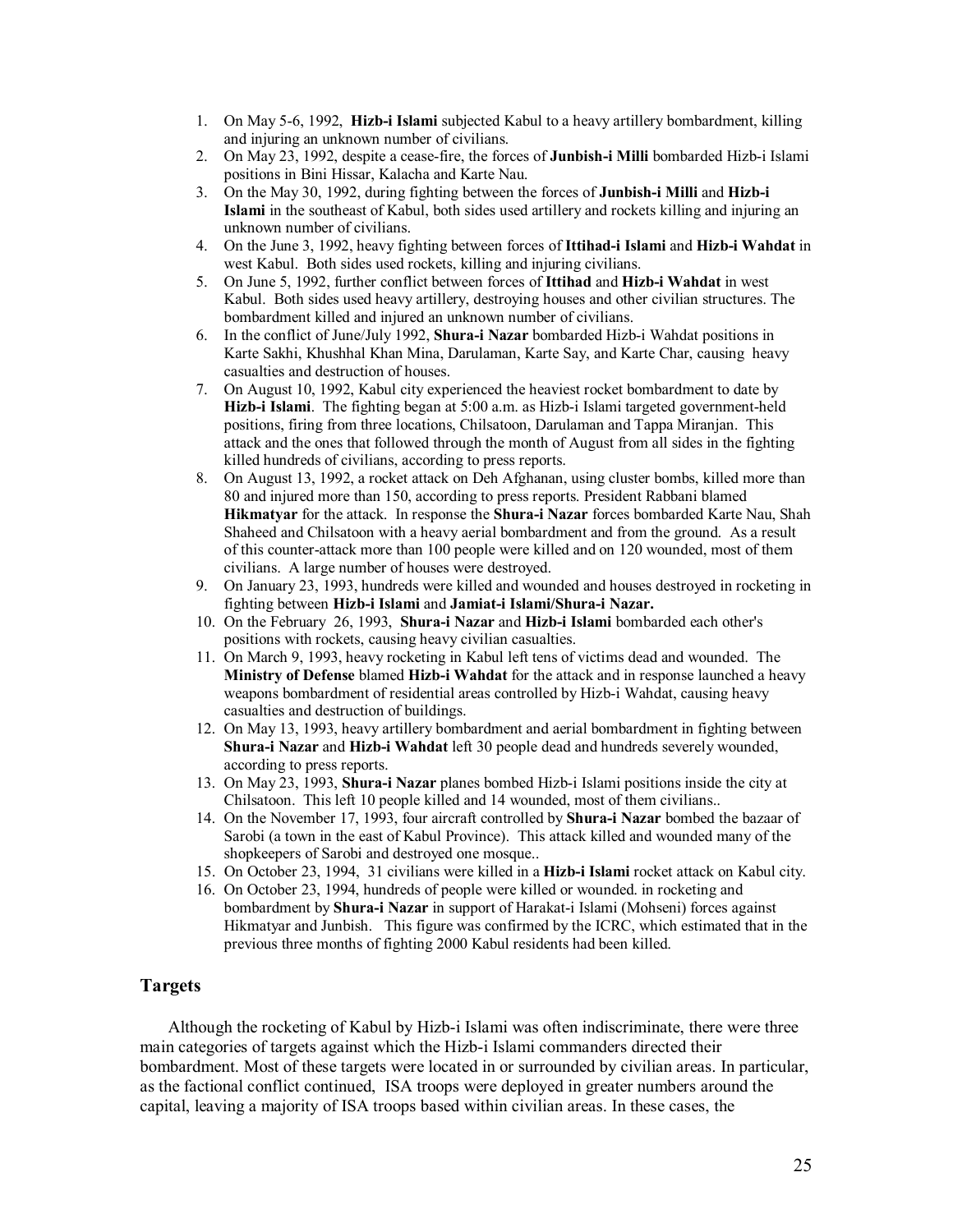bombardments were often disproportionate; that is, causing excessive civilian casualties in proportion to the military objective. The targets were:

- Symbols of state authority, occupied by Shura-i Nazar forces, including in particular the presidential palace (Arg), the prime ministry (sadarat) and foreign office, other key ministerial buildings.
- "Permanent" military and quasi-military targets, including military bases occupied by Shura-i Nazar, and even Massoud's guest house in Wazir Akbar Khan.
- Tactical military targets, including positions along the front line and any target relevant to a particular ongoing operation.

However, the sheer magnitude of civilian casualties and wanton destruction resulting from bombardment during 1992-95, provides strong grounds for asserting there was excessive force. The continuity in the pattern of casualties throughout the campaign, with no evidence of any serious Hizb-i Islami attempt to alter its tactics to focus more effectively on military targets, indicates that Hizb-i Islami failed to take adequate measures to avoid civilian damage. Some of the episodes of bombardment occurred without any accompanying land offensive, or obvious urgency in possible military targets. This applies most particularly to the massive August 1992 bombardment, during which front lines remained static and it seemed that the bombardment was merely a reassertion of opposition. Inflicting severe damage on civilian areas, as happened in August 1992 and in the absence of immediate military objectives, is the clearest case of indiscriminate use of heavy weapons.

Most of the argument above applies equally to all factions in the conflict that had access to heavy weaponry, i.e. Shura-i Nazar, Ittihad-i Islami, Harakat-i Islami, Hizb-i Wahdat, the Taliban and Junbish-i Milli. The full Afghanistan Justice Project report will thus present the case that each one of these applied excessive force and failed to protect civilians in their use of heavy weapons within Kabul.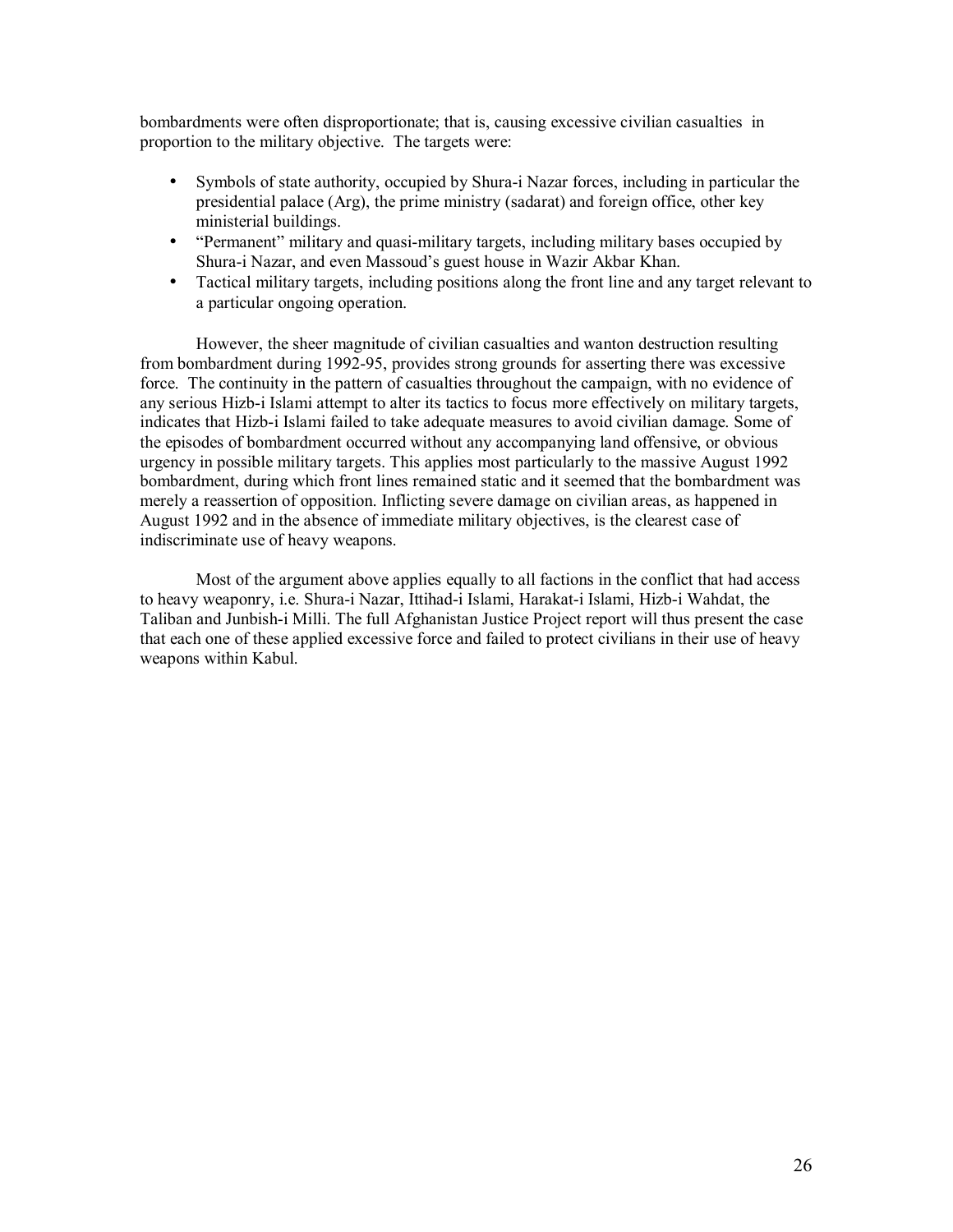# **5. Massacre and Mass Rape in Afshar**

#### **The context of the operation**

The Afshar operation of February 1993 represented the largest and most integrated use of military power undertaken by the ISA up to that time. There were two tactical objectives to the operation. First, Massoud intended, through the operation to capture the political and military headquarters of Hizb-i Wahdat, (which was located in the Social Science Institute, adjoining Afshar, the neighborhood below the Afshar mountain in west Kabul), and to capture Abdul Ali Mazari, the leader of Hizb-i Wahdat. Second, the ISA intended to consolidate the areas of the capital directly controlled by Islamic State forces by linking up parts of west Kabul controlled by Ittihad-i Islami with parts of central Kabul controlled by Jamiat-i Islami. Given the political and military context of Kabul at the time, these two objectives (which were largely attained during the operation) provide a compelling explanation of why the Islamic State forces attacked Afshar.

#### **Responsibility for the abuses committed during the operation**

The forces that launched the offensive in west Kabul on February 10-11, 1993 all formally belonged to the ministry of defense of the ISA.

The minister of defense and de facto commander-in-chief of the ISA at the time of the Afshar operation was Ahmad Shah Massoud. He had overall responsibility for planning and command of military operations. He directly controlled the Jamiat-i Islami units and indirectly controlled the Ittihad-i Islami unit. Massoud secured the participation of the Ittihad-i Islami units through agreement with Abdul Rasul Sayyaf, the leader of the party. Although the Ittihad units had been given Afghan Army formation numbers, commanders in the field took their orders from senior Ittihad commanders and Sayyaf himself. Sayyaf acted as the de facto general commander of Ittihad forces during the operation and was directly in touch with senior commanders by radio. In this sense, Sayyaf shares equal command and control responsibility with the top Jamiat military leadership.

Given the pattern of violence and ethnic tension that had preceded the operation, the general commanders could and should have anticipated the pattern of abuse that would result when launching an offensive into a densely populated Hazara majority area.. Furthermore, as fighting took place in an area barely two kilometers from the general command post, and field commanders were equipped with radio communications, the general commander must have known of the abuses taking place in Afshar as soon as they started. Both Massoud, together with his senior commanders, and Sayyaf failed to take effective measures to prevent abuses before the operation commenced, or to stop them once the operation was underway.

While it has not been possible to identify individual commanders responsible for specific instances of execution or rape, the Afghanistan Justice Project has been able to identify a number of the commanders who led troops in the operation. Testimony indicates that both Jamiat and Ittihad troops committed abuses. Although some of the commanders were only involved in legitimate military actions, capturing and securing a designated objective, commanders who took place in the operation on the ground have a case to answer to determine whether they restrained their troops from abuses, or whether they and their men actively participated in the summary executions, rape, arbitrary detentions and other abuses that occurred during the operation.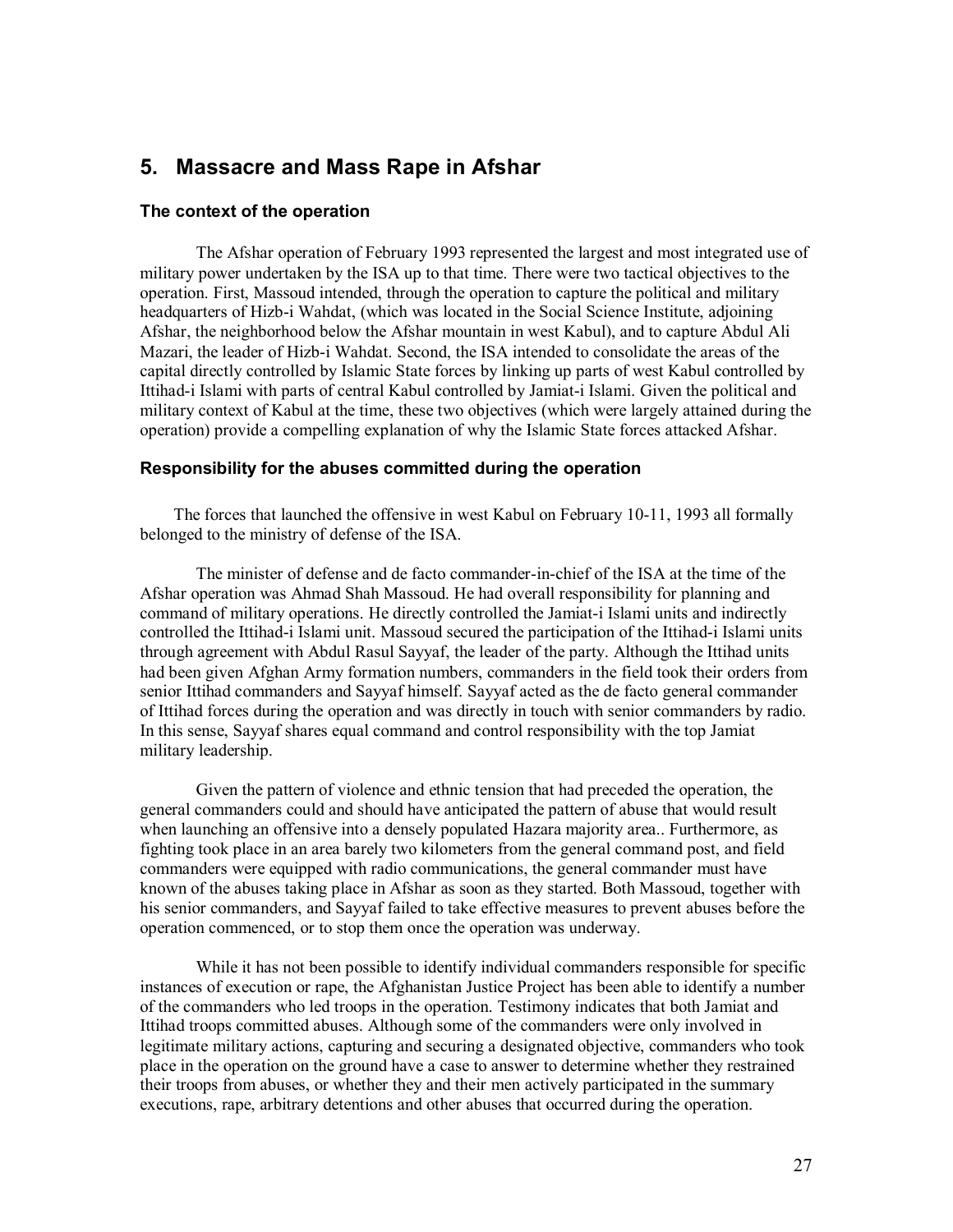The Islamic State, through Defense Minister Ahmad Shah Massoud and leader of factional ally, Abdul Rasul Sayyaf, committed the following military forces to participate in the Afshar operation: <sup>29</sup>

#### **Jamiat-i Islami commanders and units**

*Mohammad Qasim Fahim*, director of intelligence, with responsibility for special operations in support of the offensive and participating in planning of the operation.

*Anwar Dangar*, commander of a division level unit of mujahidin from Shakkar Darra, Shamali, named by numerous witnesses as leading troops in Afshar that carried out abuses on the first two days of the operation.

*Mullah Izzat*, commander of a division level unit of mujahidin, from Paghman, named by numerous eye witnesses as leading troops in Afshar that carried out abuses on the first two days of the operation.

*Mohammad Ishaq Panshiri*, commander of a brigade level unit of mujahidin (lewa) that, according to witnesses, participated in the assault

*Haji Bahlol Panshiri*, commander of a brigade level unit (lewa) that, according to witnesses participated in the assault

*Baba Jullunder Panshiri*, commander of a brigade level unit (lewa) that participated in the assault

*Khanjar Akhund, Panshiri*, commander of a battalion level unit (ghund) that participated in the assault

*Mushdoq Lalai*, battalion level, participated in the assault

*Baz Mohammad Ahmadi Badakhshani*, commander of a division level unit that participated in the assault, attacking from Qargha

#### **Ittihad-i Islami commanders and units participating in the operation**

*Haji Shir Alam*, division commander affiliated to Sayyaf, from Paghman, named by numerous eye witnesses as leading troops in Afshar on the first two days when abuses were committed

*Zulmai Tufan*, commander of the Lewa 597 brigade, named by numerous eye witnesses as leading troops in Afshar on the first two days, when abuses were committed. (Lewa 597 existed before the fall of Dr. Najibullah's government when it was called Lewa Moradat-Tank). It was in based in the Company area of west Kabul.

*Dr. Abdullah*, commander of a battalion level unit (ghund) of the Lewa 597, named by several witnesses as leading troops in Afshar on day one and two, when abuses were committed

*Jaglan Naeem*, commander of a battalion level unit (ghund) of the Lewa 597, had stationed troops in Afshar by second day of the operation

*Mullah Taj Mohammad*, named as participating in planning of the operation

*Abdullah Shah*, named by several witnesses as leading troops in Afshar and responsible for arbitrary arrests, abductions and other abuses.<sup>30</sup>

*Khinjar*, who had stationed troops in Afshar by the second day of the operation

*Abdul Manan Diwana*, commander of a battalion level unit (ghund), named by witnesses as stationing troops in Afshar by the second day of the operation

*Amanullah Kochi*, commander of a battalion level unit (ghund), had stationed troops in Afshar by second day of the operation

*Shirin*, commander of a battalion level unit (ghund), had stationed troops in Afshar by the second day of the operation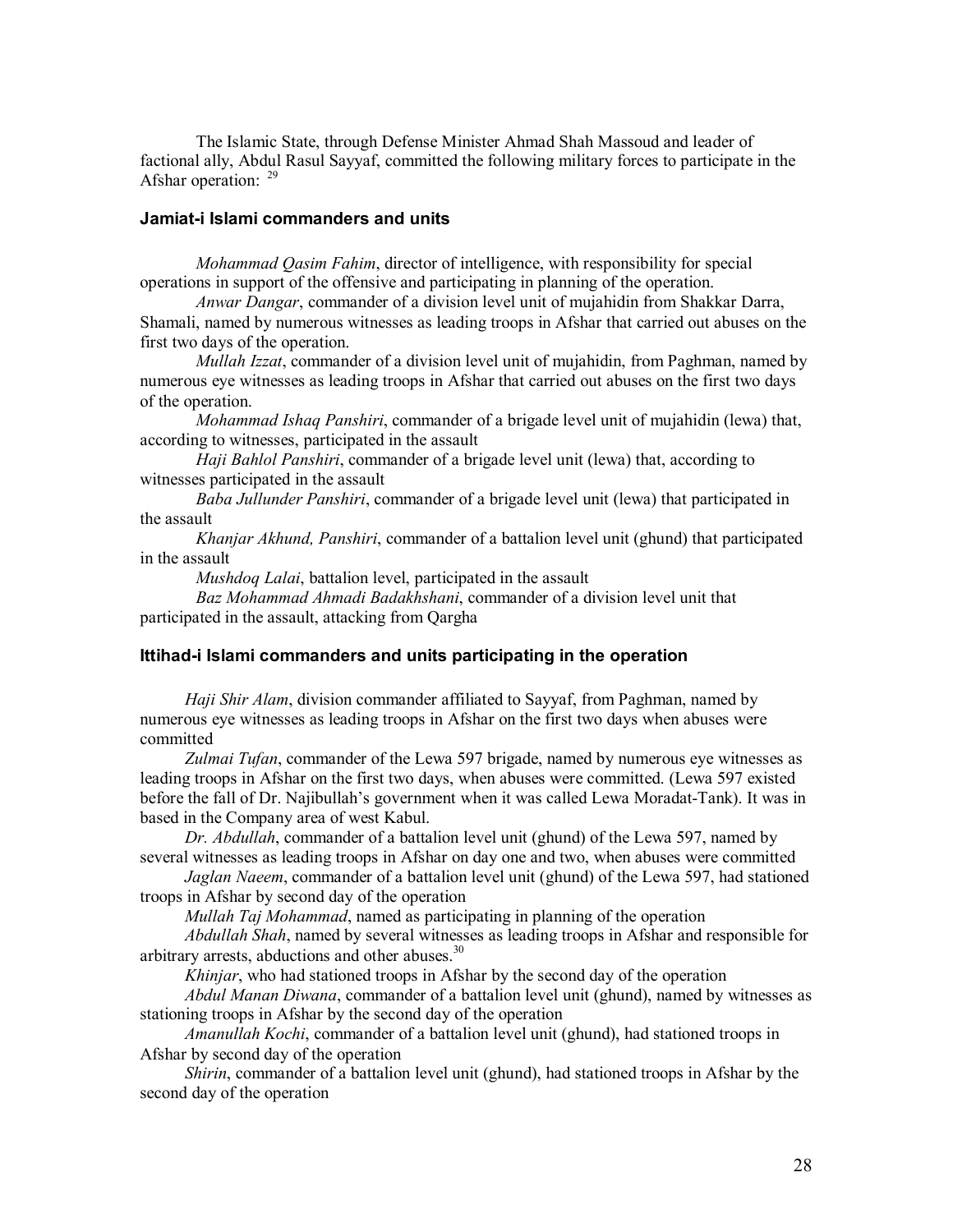*Mushtaq Lalai*, commander of a battalion level unit (ghund), had stationed troops in Afshar by the second day of the operation

*Mullah Kachkol*, had stationed troops in Afshar by second day of the operation

#### **Narrative of the operation**

All of the forces that ultimately participated in the fighting on February 10-11, 1993, were already deployed in and around Kabul before the start of the offensive. The main preparations made by the ISA were the conduct of special operations to weaken the Hizb-i Wahdat defenses and deployment of additional artillery for the bombardment. As director of intelligence, Mohammad Fahim had overall responsibility for special operations. His personnel contacted a number of the Shia commanders around Afshar and obtained their commitment to cooperate with the Islamic State offensive.<sup>31</sup>

The most significant new deployment of artillery before the operation was the position on Aliabad Hill. Massoud pre-positioned a Z0 23 gun there, with the detachment of 30 men, to target the area around the Central Silo, Afshar, Karte Seh, Karte Char and Karte Sakhi.<sup>32</sup> The main significance of the massive firepower and the large number of positions from which artillery was used is that they demonstrate the scale and significance of the operation. This was not a raid or skirmish but a full scale battle, in which the Islamic State deployed the combined military resources from the old Soviet era army and the mujahidin against targets within the capital city, all of them located in areas that were primarily residential, with the civilian population intact.

Witnesses who were associated with the military at the time of the operation have provided accounts of the planning and military coordination that Massoud undertook prior to actually launching the operation on the ground. However, this represents only a partial view of the planning, as an operation of this scale must have involved intensive preparations. According to one witness, the top Jamiat commanders, along with selected senior Ittihad commanders (Shir Alam and Zulmai Tufan), and with the main Shia ally, Massoud Hussain Anwari, plus the ISA military advisors, met under the chairmanship of Massoud at Corps headquarters in Badambagh two days before the operation. Another meeting was held in an intelligence safe house in Karte Parwan, near the Intercontinental hotel, on the night before the offensive. Massoud used the same house as an operations room for much of the day. There was also a meeting of the Ittihad commanders, under the chairmanship of Sayyaf, in Paghman, one day before the operation. The purpose of these meetings was to instruct key commanders on their role in the ground offensive.<sup>33</sup>

The ISA forces commenced a generalized bombardment of west Kabul on the night of February 10-11, 1993, with targets both around the Social Science Institute and Afshar and in the rest of the Shia areas of the city. Troop movement started around 05.00 on February 11, and this is generally remembered as the time of the full commencement of the operation. The first decisive troop movement was from Badambagh to the top of the Radar Hill, part of the Afshar ridge. ISA troops were immediately able to take over positions along the top of the ridge unopposed and the main Hizb-i Wahdat defense posts there were burned and the tanks stationed there immobilized.

A large contingent of both Ittihad and Jamiat forces advanced towards Afshar from the west. The closest point of the front line to the main target of the operation was the Kabul Polytechnic. A Jamiat force advanced along the main Afshar Road, from Karte Parwan and the Intercontinental Hotel, towards the Social Science Institute, entering Afshar from the east. The ISA forces did not advance along other sections of the front line marking the West Kabul enclave, although they maintained an intense bombardment and had ample forces deployed to maintain a threat of advance.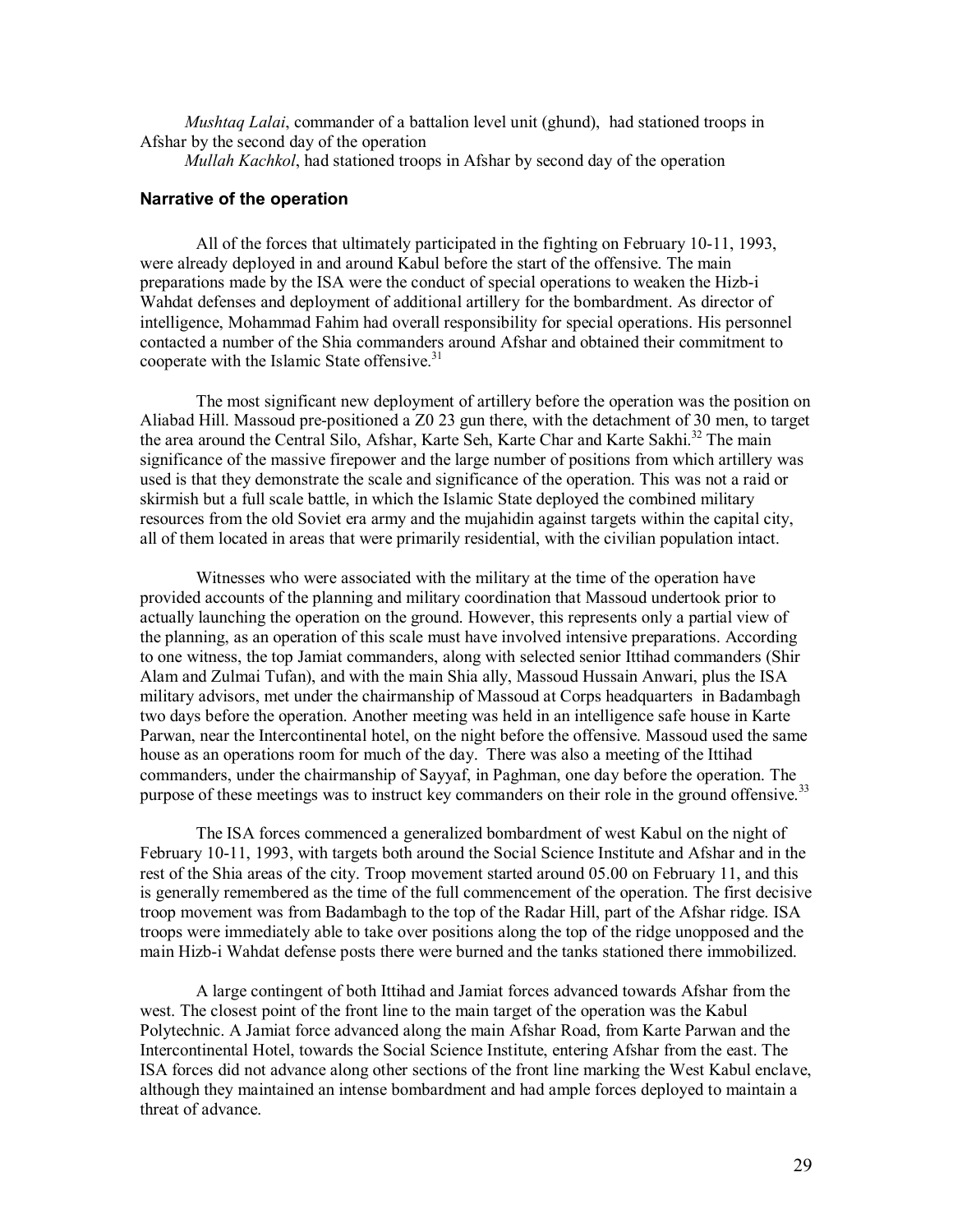However, by 13.00 Hizb-i Wahdat's main defense line along the Afshar ridge was gone and their hold on the Social Science Institute untenable. Mazari and his top commanders fled the Institute on foot. By 14.00 the ISA forces were able to occupy the Social Science Institute, and the forces that had advanced from the east and the west, met up in Afshar, having taken effective control of the area. They deployed in Khsuhal Mina and Afshar, but made no further advance. Troops started to secure the area, establishing posts and undertaking a search operation. It was this search operation that rapidly became a mass exercise in abuse and looting, as described in the civilian eyewitness testimony below.

Mazari was able to order the re-establishment of the defense line along the edge of Khushhal Mina, next to the Central Silo and Karte Sakhi, thus retaining most of the rest of west Kabul. Some of the Afshar residents, basically those considering themselves most vulnerable, managed to flee with the departing Wahdat troops (this factor seems to account for the relatively low number of male youths mentioned in the casualties in the testimony). However, the majority of the Afshar civilian population was in place as the ISA forces took over. Because of the bombardment, active fighting and presence of potentially hostile troops, it seems that many civilians were unable to leave on the first day of the operation. However, a mass exodus took place on the night of the February 11-12. Women and children fled mainly towards Taimani, in north Kabul, and they found shelter in schools and mosques in the Ismaili quarter there. Some old men elected to stay and guard houses and possessions, but testimony indicates that the troops mainly targeted men for arbitrary detention and summary execution, i.e. male civilians were not free to leave the area. Most survivors who fled Afshar described seeing debris and corpses along the way, indicating that they fled after the main battle. By the end of the second day, the bulk of the civilian population had evacuated Afshar and it seems that this exodus was the development that most decisively ended abuses against civilians in the area.

On the second day of the operation, February 12, Massoud convened a meeting in the Hotel Intercontinental which, belatedly, discussed arrangements for security in the newly captured areas. This meeting was attended by top ISA military commanders and political figures, including Rabbani, Sayyaf, Hayatollah Mohsin, Ayatollah Fazl, and General Fahim**.** ISA did claim a Shia constituency and Hussain Anwari, as a senior ISA commander, was under pressure from Shia civilians to make some arrangements for their safety. The meeting ordered a halt to the massacre and looting and agreed on an exchange of envoys between the warring parties, for identification of prisoners. It also called for a withdrawal of the offensive troops, leaving a smaller force to garrison the new areas.<sup>34</sup> Given the scale of abuses that occurred on the first two days of the operation, before the meeting, it was clearly too late to prevent the main abuses. The meeting also seems to have been ineffective in halting the looting of the area, as the destruction of housing in Afshar happened largely after the meeting.

### **The War Crimes: Indiscriminate Attacks, Rapes, Abductions and Summary Executions**

#### *Indiscriminate Shelling and bombardment of civilian areas*

The Afshar area was subjected to heavy bombardment during the first day of the operation. The principal military targets would have been the Social Science Institute and the other main Wahdat garrisons. However, the Social Science Institute was never hit. The majority of the rockets, tank shells and mortars fell in civilian residential areas. As the command centers of both the Ittihad and Jamiat forces were within site of Afshar, it appears that the attack was intended to drive the civilian population from Afshar—which it succeeded in doing. The number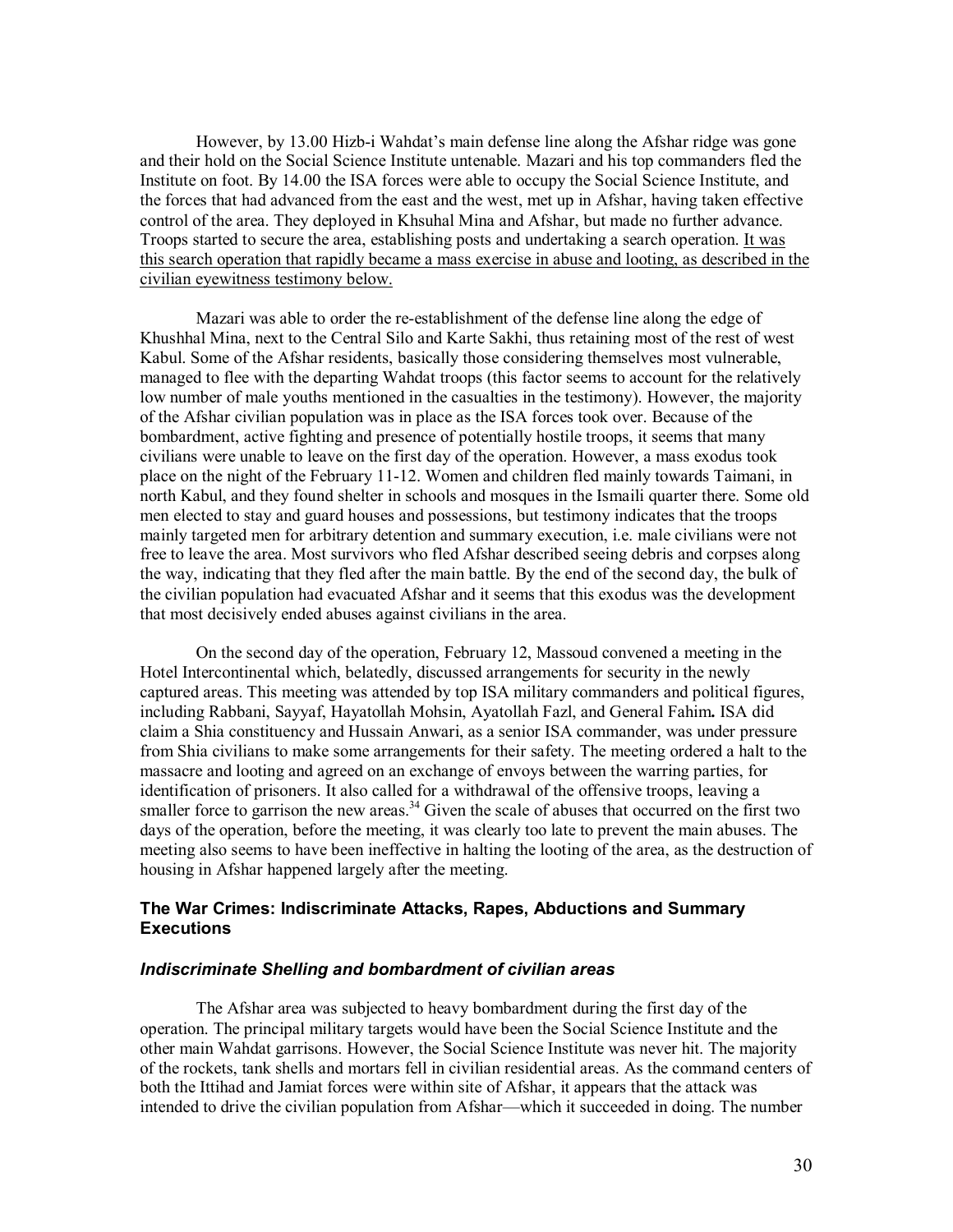killed in the assault (not including those summarily executed) is not known. Virtually every witness interviewed by the Afghanistan Justice Project described seeing bodies in the area. Indeed, the shelling and mortar fire was so intense, many residents hid on the first day, and did not try to leave. Although this may have reduced civilian casualties from the bombardment, it left these civilians vulnerable to the abuses that followed.

#### *Summary Executions and Disappearances*

As noted above, the parties to the conflict were bound by Common Article 3 to the Geneva Conventions, which prohibits summary executions, torture and hostage taking. Witnesses interviewed by the Afghanistan Justice Project stated that a group of Hizb-i Wahdat soldiers was taken prisoner from Wahdat headquarters at the Social Science Institute by Ittihad-i Islami forces on February 11. In addition to these, a large number of civilian men and suspected Wahdat militants were arrested from the Afshar area after Ittihad captured it. The number taken is not known. One group of Hazara prisoners held by Ittihad-i Islami was subsequently used by the Ittihad commanders to undertake burial of the dead from the Afshar operation, after one week. This group of witnesses has reported that their relatives were among the civilian and military prisoners taken by Ittihad who subsequently disappeared and are believed to have been summarily executed by Ittihad forces. The Afghanistan Justice Project has been able to obtain only a few of the names of the victims. Some other men were taken from their homes.

Witness A told the Afghanistan Justice Project that he and his family had tried to escape, but the rocketing and shelling was too intense. "We ran to my mother-in-law's house and hid there. Other people told us that people were being killed on the roads. Eventually a few other families joined us. We could hear the radios of some of the Sayyaf people and they were being warned not to start fighting over the loot. The armed men – who were from Sayyaf and from Jamiat – were looting all the houses. Sayyaf's people spoke Pushto; Jamiat spoke Dari. I sent my family to another place and I stayed at the house. At about 11:00 a.m. a commander named Izatullah (from Ittihad) came to the house with about ten other armed men. I had left the door open hoping the militias would think the house empty. They came in and beat me and took me to Qargha river where I was put into a container with about 60-65 men. It was very crowded. Sometimes some men were taken out and made to do work, like chop wood." After a week the prisoners were all told how much they would have to pay to be released. The witness was told he would have to pay \$5000. He told them he did not have that much money, but friends in Paghman came and paid for his release.

Witness B told the Afghanistan Justice Project that Ittihad-i Islami troops had beaten her and arrested her unarmed husband from their residence in Afshar, and that he was still accounted for.

 Witness C told the Afghanistan Justice Project that the soldiers searched the houses looking for men. "I was taken to Paghman. At night I was kept in a container; during the day I and other 10-20 men were made to dig trenches. There were lots of containers. At night some men would be taken out and not come back. We could hear shots and we assumed the men had been killed. I think some were buried in the trenches. I finally escaped by hiding in the river under a bridge. I left and went to Quetta."

Witness M. told the Afghanistan Justice Project that at 7:.00 in the morning, when Ittihad-i Islami captured Afshar, a group of armed men entered her residential compound, and detained S., her husband. They released him after 45 days. He had been beaten so severely his hearing had been permanently damaged and he was deaf. According to his wife, he also had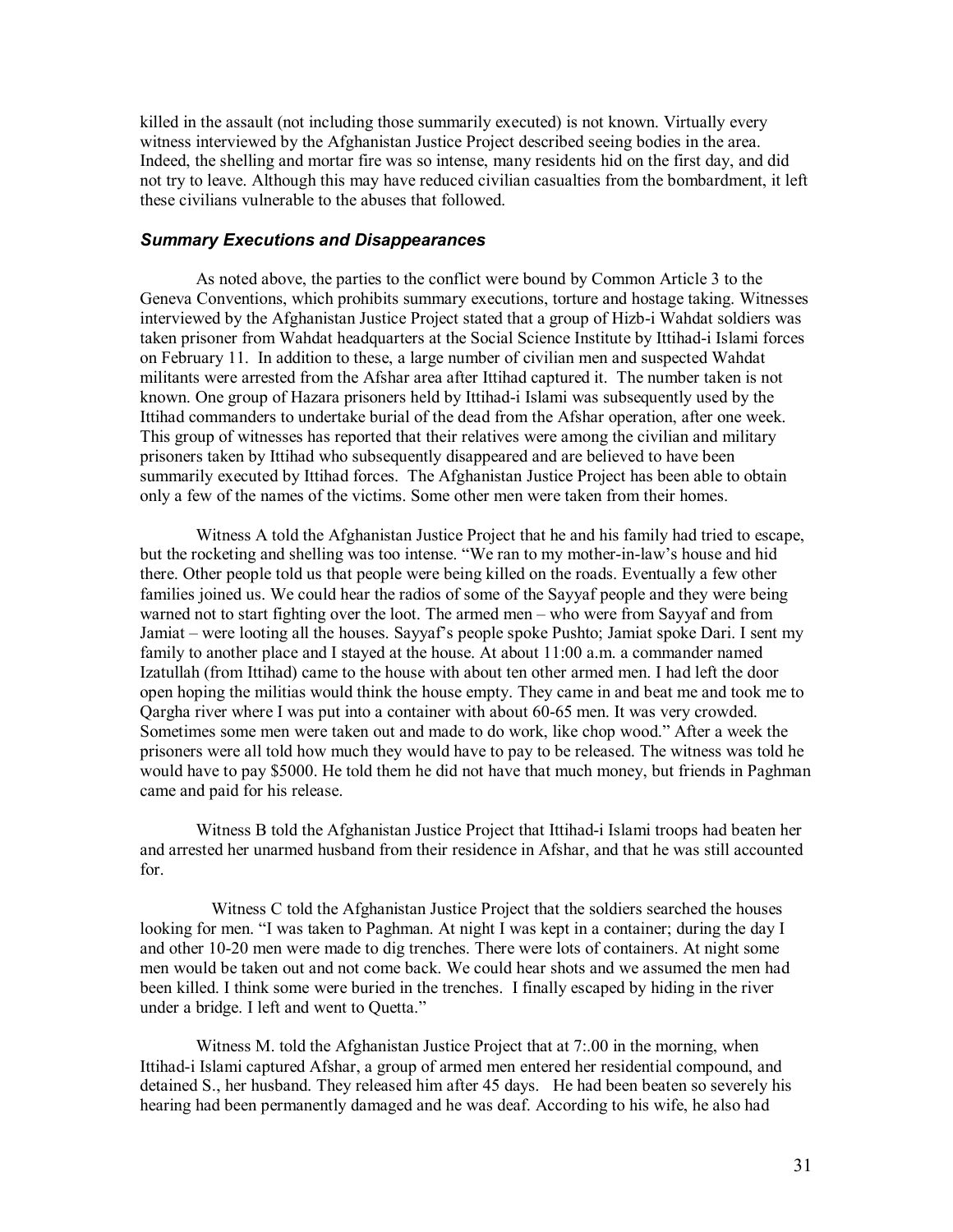difficulty recognizing people. After he was detained, a second group of 10-15 Ittihad soldiers came to the house between 3:00 p.m. and 3:30 p.m. They claimed that they were looking for Wahdat forces, they grabbed M.'s son by the arm. "My son was about 11 years old. They held him and asked where his father was. They aimed their guns at him and I threw myself over him. I was shot in the hand and leg but he was shot five times. He died." The soldiers then took the family belongings and left.

Witness K, 75 years old, stated that troops affiliated to Sayyaf abducted him from Sar-i Jui, Afshar on the day of the Afshar operation, February 11. He was one of a group of seven men who were taken prisoner, and beaten severely and made to act as porters to help carry goods being looted from Afshar. The Ittihad troops then took him to Company (a Sayyaf-controlled area) on that day and held him there for two months. The commander who captured him was Ghulam Rasool, affiliated to Sayyaf. He stated that after that he spent two months in Shakar Darra as a prisoner of Anwar Dangar, and then three months in Farzah with Commandant Haneef. He witnessed the troops summarily executing one of his relatives, Qambar Zohar.

Witness G was briefly arrested and beaten unconscious by Ittehad troops on the first day of the operation. When he returned to the area later he removed two bodies from his well, and estimates that he saw 30-35 bodies himself while fleeing the area (including a decapitated head left in a window).

Abdullah Khan, of Ghazni Province, 67 years old, was arrested from Afshar by Commander Aziz Banjar, a Sayyaf commander. The rest of the family had fled to Taimani during the main military operation. Abdullah Khan had stayed on in Afshar to guard the household goods. However, all household goods were stolen during the operation and the house was destroyed. The family has have been unable to trace Abdullah Khan and so he remains missing.

Witness Sh. told the Afghanistan Justice Project that when Ittihad forces entered her house, they beat to death her father inside the compound. They then stole all household belongings.

#### *Rape by Ittihad Forces*

During the Afshar operation, Sayyaf's Ittihad-i Islami forces used rape and other assaults on civilians to drive the civilian population from the area. The Afghanistan Justice Project interviewed many witnesses who described incidents of rape by Ittihad forces during the Afshar operation. Witness M. (see statement above) was injured in the hand and leg when Ittihad soldiers shot her son. She stated: "While I was still bleeding they raped me." She stated that three soldiers held her down while the fourth raped her in the basement of her own house. Several other women had also taken shelter in M.'s house: a neighbor, Z., and her two daughters, and another woman, R. The Ittihad troops raped Z.'s two daughters, ages 14 and 16, and the woman, R. The soldiers took them by turn down to the basement to carry out the rape. One of Z.'s daughters was injured by a bayonet when she attempted to resist.

Another witness, S., stated that armed men had burst into her house at Afshar-Silo on the second day of the Afshar operation. They beat and raped her and her sister in their house and looted the contents.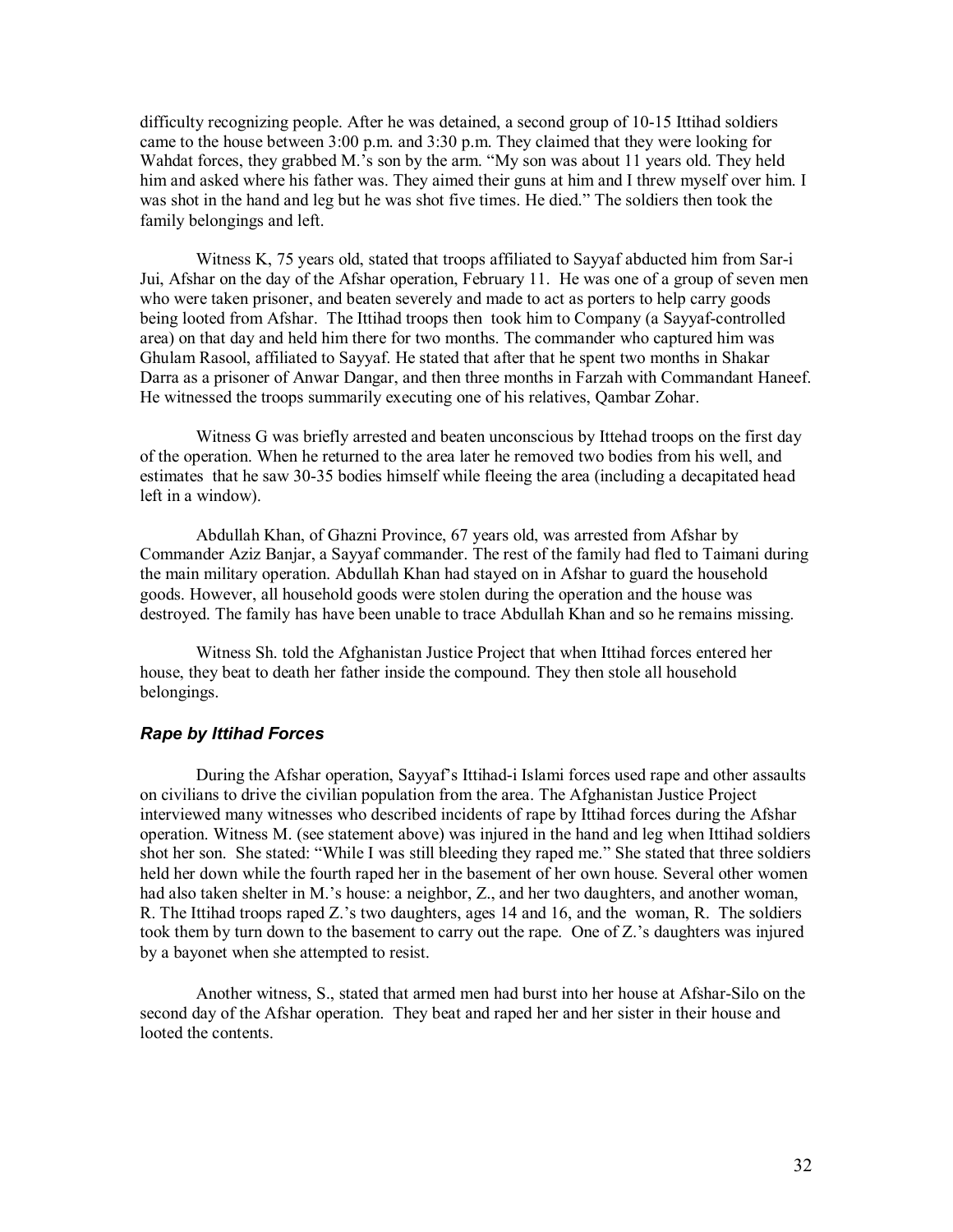Witness Sh. stated that after capturing Afshar, Ittehad-i Islami troops forcibly entered her house at 7:00 a.m. They raped four girls in their residential compound, including Sh. her sister, age 14 years, and two others.

There were many other reports of rape; the numbers of womaen raped is not known. Residents of Afshar did not return until after 2001. As of mid-2004, the area remains largely flattened, although some former residents have returned to the ruins of their former homes.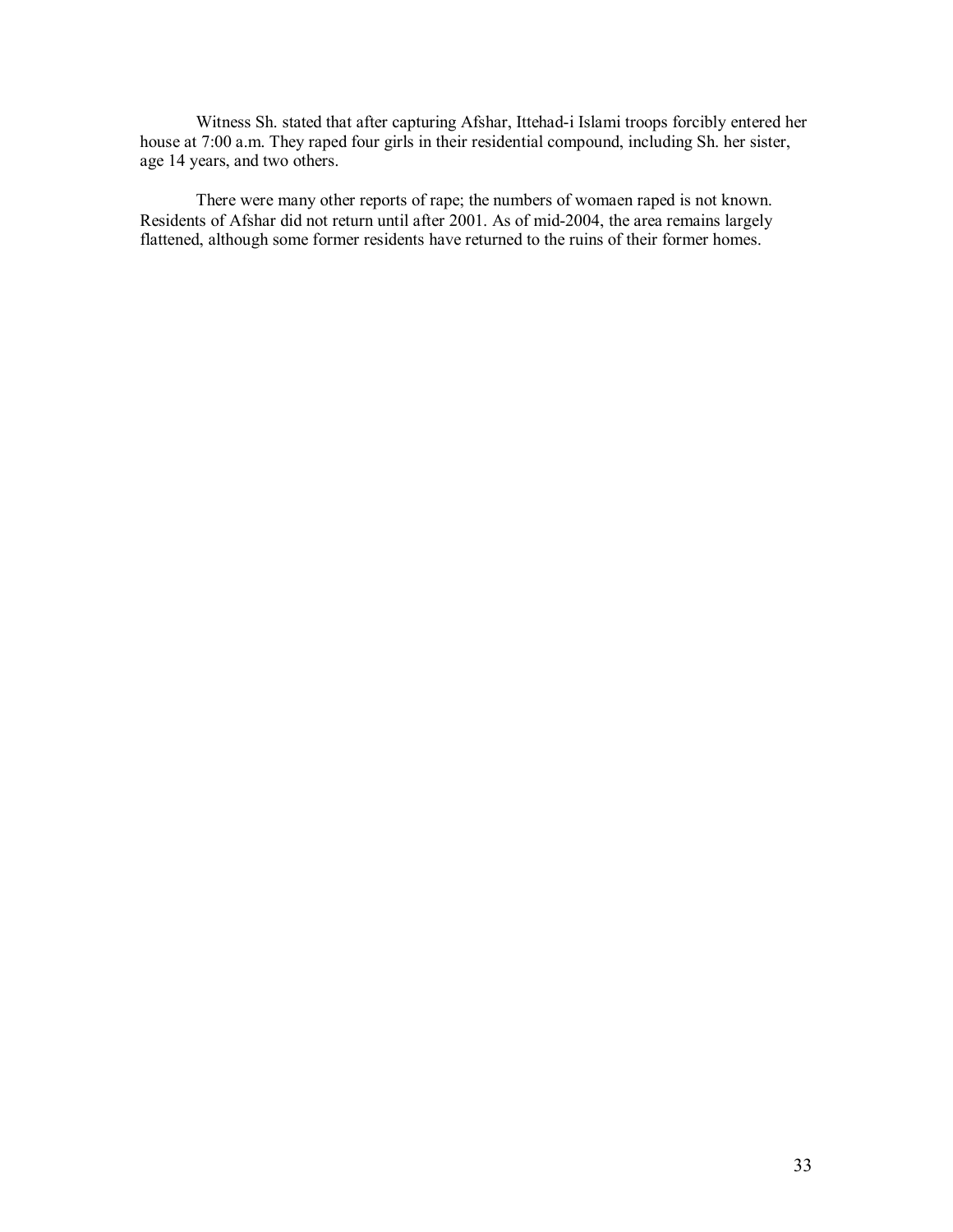# **6. Torture and summary executions by Hizb-i Wahdat forces in Kabul and Mazar-i Sharif 1992-1998**

When the government of President Najibullah collapsed and mujahidin and militia forces seized control of various parts of Kabul, Hizb-i Wahdat was under the leadership of Abdul Ali Mazari. His deputy was Abdul Karim Khalili (who was as of October 2004 a vice-president under President Hamid Karzai). Khalili became leader of Hizb-i Wahdat after Mazari died in Taliban custody in in 1995. Until 1992, Hizb-i Wahdat controlled the mountainous central area of the country, Hazarajat. With the collapse of the PDPA government in 1992, Hizb-i Wahdat attained a share of military and political power in two major urban centres, with a large migrant Hazara community, Kabul and Mazari-i-Sharif. Hizb-i-Wahdat ran a de facto separate administration in west Kabul from 1992 until its expulsion in 1995. It continued as one of the leading factions in Mazar until August 1998, and was particularly powerful in the northern city after the defeat of the Malik coup and Taliban assault in 1998. (The role played by northern Hizb-i Wahdat commanders in the massacre of Taliban prisoners in May-June 1997 is unclear, and will be the subject of further investigation by the Afghanistan Justice Project).

In Kabul, Hizb-i Wahdat initially established its headquarters at the Social Science Institute, and had garrisons in other parts of west Kabul. Though nominally part of the interim government that took power in May 1992, Wahdat leaders felt sidelined from the exercise of power and major ministerial appointments and mistrustful of Massoud and Sayyaf. In the early days of the mujahidin presence in Kabul, there was a degree of cooperation between Shia commanders from all factions and their forces were deployed side by side in west Kabul. But as the factional conflict intensified, commanders from the different factions fought each other as they contested for control of territory.

The Afghanistan Justice Project has reviewed testimony charging commanders affiliated to Hizb-i Wahdat with a range of violations of the laws of war that fall into the following patterns :

- The summary execution of prisoners and political opponents, indiscriminate attacks and deliberate targeting of civilians and non-combatants while prosecuting the conflict in Kabul 1992-95.
- A range of crimes against civilians in Kabul 1992-95 which were incidental to the conflict itself, and related more to commanders' abuse of power in areas they controlled. The abuses include abduction, arbitrary detention, inflicting cruel and degrading punishments, rape, summary executions and looting.
- Hizb-i Wahdat commanders have been charged with a similar range of crimes against civilians in Mazar-i Sharif and areas of the north, where Hizb-i Wahdat had influence during the period 1992-98. The alleged abuses in particular include abduction, rape, summary execution and looting.

In addition, witnesses have charged Hizb-i Wahdat commanders with similar abuses in other areas where they had influence, in particular the various forms of degrading punishment inflicted on travellers and merchants at roadside check posts in the north and on routes transiting Hazarajat.

Below are two illustrative examples from the testimony of witnesses interviewed by the Afghanistan Justice Project. The Afghanistan Justice Project has many more cases against Hizb-i Wahdat under investigation. In the full report we intend to present testimony on specific incidents within each of the three patterns of abuse, along with analysis of command and control.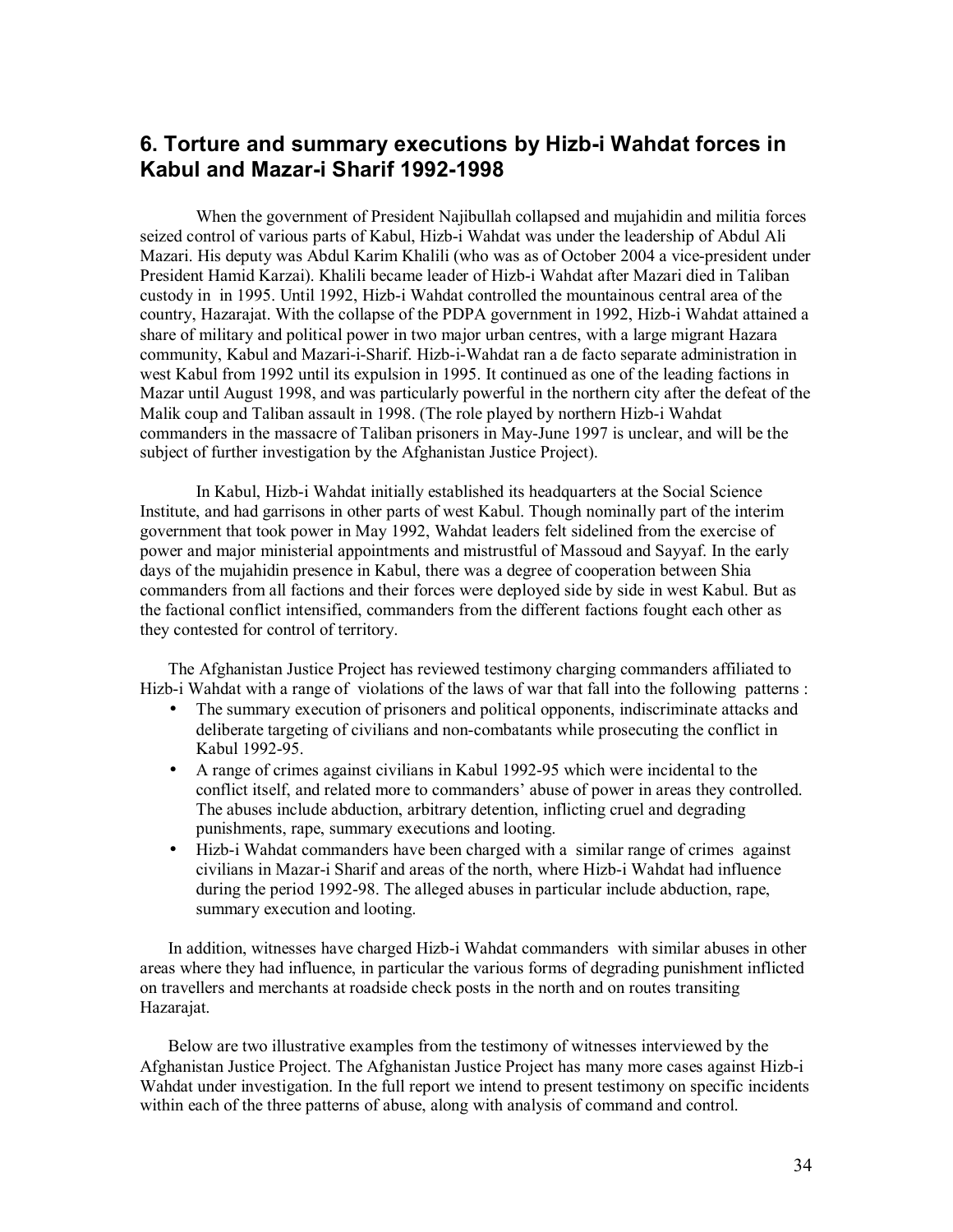# **Example of targeting of civilians during the Kabul conflict : summary executions of the Unchi-Baghbanan delegation**

In the wake of the collapse of the PDPA administration and the deployment of mujahidin groups throughout Kabul, a series of clashes took place among commanders pushing for exclusive control of localities and pushing out their boundaries of influence. The city population was intact and was trying to accommodate itself to this new carve up of the city by commanders. As part of this process, in May-June 1992, fighting broke out between Hizb-i Islami commanders Didar, Riza and Haidar Lang on the one hand and the Shia Harakat -i Islami commander Qambar Lang in the Mahtab Qala and Unchi Baghbanan areas of west Kabul. A delegation of ten notables from Unchi Baghbanan met with Hizb-i Wahdat and Harakat-i Islami commanders to negotiate a ceasefire in the area. The contested area, Unchi Baghbanan, had an ethnically mixed population of Pashtuns, Tajiks and Hazaras, as a result of which, commanders from the different mujahidin parties had established posts there. The peace delegation included the mullah of the mosque of Unchi and his 12-year-old son; the mullah of the mosque of Baghbanan; Jaglan (Major) Wardad, an elder of Unchi; and six others, all civilian. The testimony that the Afghanistan Justice Project has received describes how the delegation proceeded to Kote Sangi and the area then controlled jointly by Hizb-i Wahdat and Harakat-i Islami. There, troops loyal to both factions, including those commanded by Abbas Payadar of Harakat and Tahir Diwana of Hizb-i Wahdat, detained and summarily executed all but one of the delegates. The killings represented an example of an incident with a strong ethnic dimension, as the delegation comprised Sunni Muslim Pushtuns and Tajiks, who were seeking guarantees from the Shia leadership. In the wake of the killings, according to the testimony, some 500 Pashtun and Tajik families from Unchi fled the area. $35$ 

#### **Example of abuses against civilians in Kabul 1992-95 : mass arbitrary detentions**

In June 1992, fighting broke out between Sayyaf's Ittihad-i Islami forces and Wahdat. One version of the reason for this outbreak of fighting is that it was triggered by the killing of four members of the Hizb-i Wahdat shura—Sayyid Karimi, Sayyid Ismail Hussaini, Chaman Ali Abuzar, and Muhammad Naim Wasiq. They were intercepted and summarily executed in Silo Street in west Kabul. Some in Wahdat accused Ittihad commanders of responibility for the murders, and in retaliation, Wahdat forces captured Ittihad commander Shir Alam (as of October 2004 Corps Commander, First Army Corps, Kabul) in Pul-i Surkh of Karte Seh and then released him and shot one of his bodyguards. The fighting escalated, and both groups targeted civilians: Ittihad abducted and detained Hazaras, and Wahdat did the same to Pashtun civilians. Both sides committed rape; according to some reports a large number of women were raped, though given the stigma associated with rape, it is difficult to find survivors willing to speak about the experience.

The conflict triggered off the first sequence of mass arbitrary detention of civilians and confinement in transport containers, by the armed factions, that the Afghanistan Justice Project has documented. Both forces detained hundreds of people, most of them civilians. Although the wave of detentions happened in the wake of an outbreak of factional fighting, it bore at best a tangential relation to that conflict and does not seem to have been undertaken to achieve any particular military advantage. An unknown number of those who were abducted were executed or "disappeared." Many were detained for their potential exchange value, or for extortion. Senior officials of both parties were aware of the hostage-taking and disappearances. One of the places used by Hizb-i Wahdat as a jail for captured members of rival factions and others they were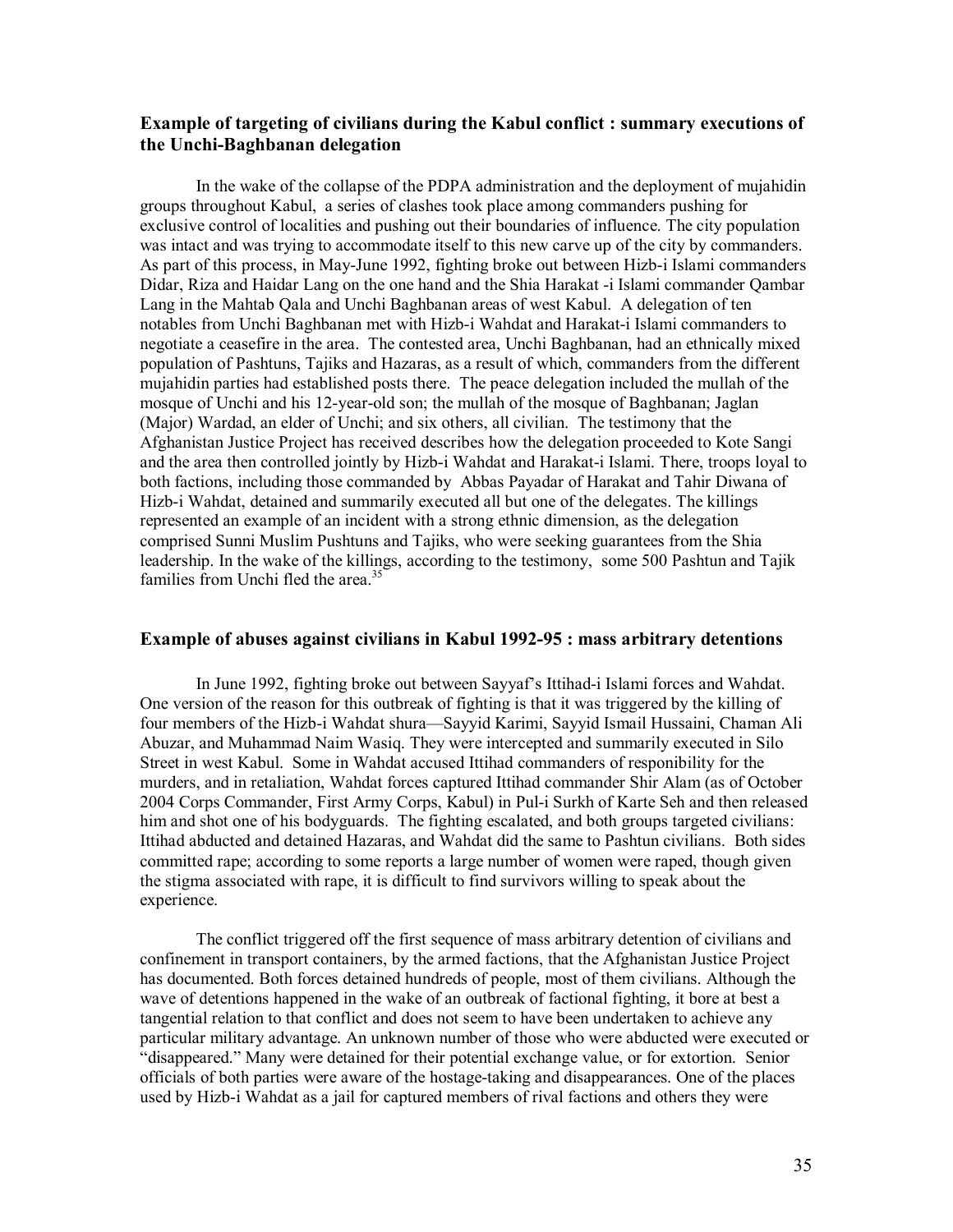holding prisoner was Qala Gonai. A witness interviewed by the Afghanistan Justice Project with intimate knowledge of Wahdat stated that a large number of prisoners captured by Wahdat during different phases of the Kabul conflict were killed at Qala Gonai. According to testimony received, the commander responsible for giving the orders to have detainees executed was Bahrami of Ghazni province, then a Wahdat commander for internal security.<sup>36</sup>

# **Example of attacks on civilians in Mazar : summary executions in Gurymar village**

An example illustrates how commanders around Mazar, nominally affiliated to Hizb-i Wahdat, used their control over territory and ability to operate without any effective check, to terrorize the civilian population, without relation to any actual factional conflict. A resident of Bizi-e-Sukhta of Qizilabad village told the Afghanistan Justice Project that on April 9, 1998 (20- 1-1377), Hizb-i Wahdat forces killed seven people in the village. "We were about eight people to go to the city for laboring during the days. Regularly I was going to the city along with my brother for laboring. One evening when we were coming back home, the forces of commander Baba [a Wahdat commander] stopped the bus and asked all of us where we were from. When we told them we are from Gurymar village they took us off the bus to their post and accused us of being Taliban. We were all Pushtuns. They took all our money and put us all in a container., In the middle of the night they opened the door of container and tied our hands together and took us out to a nearby well. They first threw my brother into the well and shot him inside the well. I started running away with my hands still bound and they shot at me. I was injured in my hand and one of them was running after me, but I reached Qalayee Mohammad village which was the nearest area and they did not catch me. But they threw the others into the well. Their names were:

- 1. Sayid Ahmad son of Haji Barat.
- 2. Moh'd Hassan son of Atagul the brother of Ramazan.
- 3. Amaullah son of Sayyid Moh'd.
- 4. Asadullah son of Moh'd hassan.
- 5. Noorullah son of Besmellah
- 6. Jumadin son of Qutbuddin.

Later the bodies were removed from the well and buried in a collective grave yard.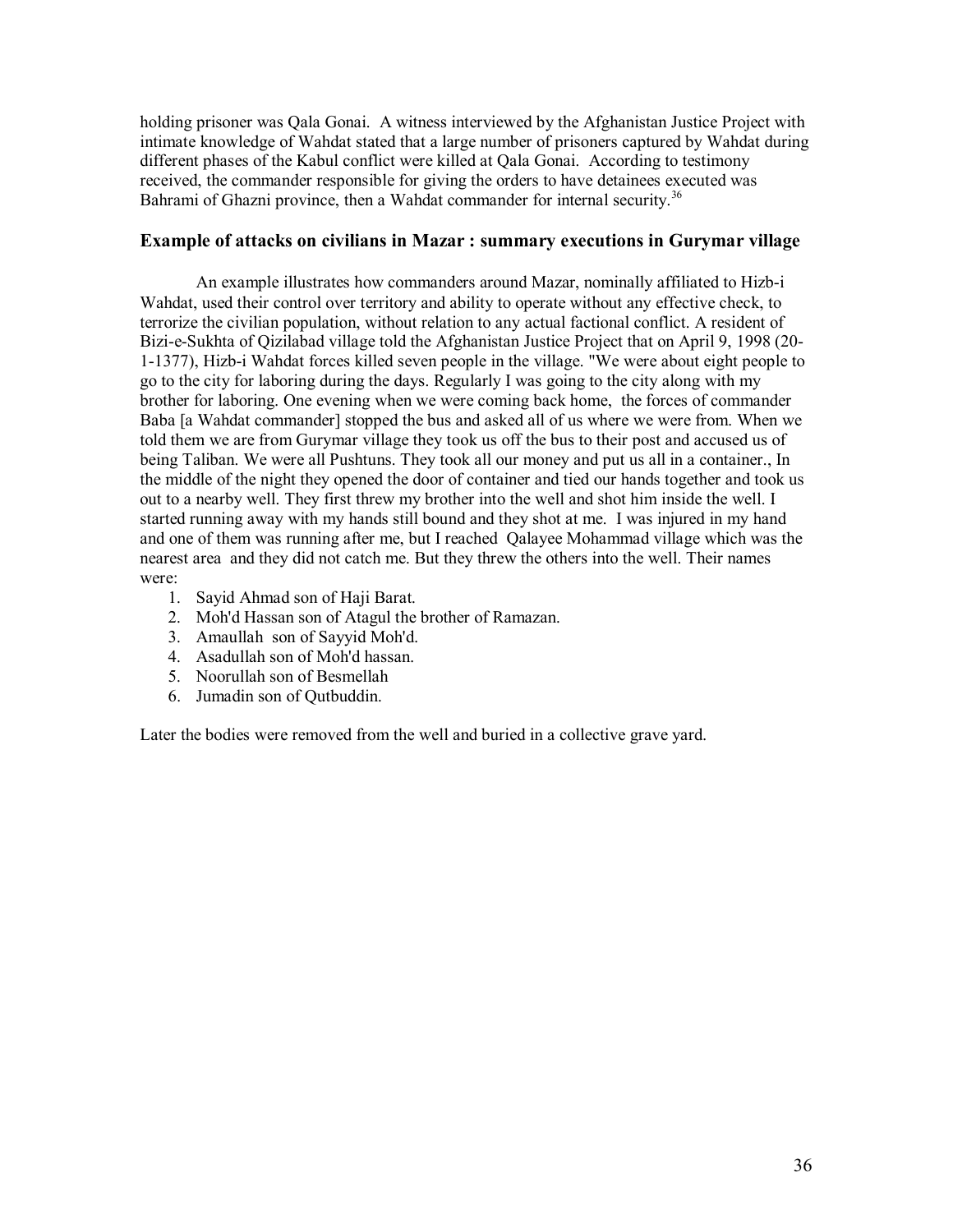# **7. Abuses against civilians by Junbish forces 1992-1998**

#### **Background on Junbish**

General Abdul Rashid Dostum served as head of one of the most powerful militia forces that cooperated with the Najibullah government before 1992. The militia was vital to the Najibullah government for guarding the natural gas fields and the trade and supply routes north to the Central Asian states that were then part of the Soviet Union. Dostum's militia, the Jauzjani (named for the province from which they came), was considered the most powerful and effective of all the militia forces working with the government, and was large enough to be organized as a full division, with over forty-thousand men.<sup>37</sup> In 1988 they replaced the departing Soviet forces in Qandahar, where they acquired a reputation for looting and other abuses. In 1991, they, along with other militias, were ordered out of Kabul following similar outbreaks of fighting, looting and abuse.<sup>38</sup>

In the months before the cessation of aid from the Soviet Union in January 1992, Dostum entered into negotiations with Ahmad Shah Massoud to form an alliance of northern forces. When Najibullah attempted to replace Gen. Mumin, the Tajik commander of the Hairatan garrison, with a Khalqi Pashtun, Mumin revolted, with Dostum's support. On March 19 the northern alliance of Massoud's forces, Dostum's, those of Hizb-i Wahdat and Parchami rebels took control of Mazar-i Sharif. The takeover saw very limited conflict and the city was occupied both by forces linked to the former government – by that stage linked to Gen. Dostum – as well as by mujahidin groups from all the political parties with the exception of Hizb-i Islami. Relations among the constituent groups of the new administration varied. Jamiat-i Islami was the least willing to cooperate with former communist regime elements, while other groups, including Harakat-i Inqilab-i Islami and Hizb-i Wahdat, with respective support bases amongst Uzbeks and Hazaras, displayed the opposite tendency.

While the takeover of Mazar saw little fighting it did witness the collapse of internal law and order and widespread looting of official property and assets, and the seizure of productive infrastructure (rather than its destruction). Within the regional alliance, which had arrogated authority for appointments and administration, as well as taxation, to itself, positions and portfolios were distributed by party. Regionally, in terms of the six northern provinces (east to west: Baghlan, Samangan, Balkh, Jauzjan, Sar-i Pul and Faryab), former pro-government forces, many of which were Uzbek, were politically dominant and organized themselves into a formal political grouping called Junbish-i Milli-i Islamic Afghanistan (National Islamic Movement of Afghanistan). Within this structure all other parties were formally represented, but retained their organizational independence.

 Across the north the previous administrative structures continued working, admittedly with changed senior personnel and effectively under a new name. While internal and local conflicts existed, stability was maintained and the region attracted huge numbers of internally displaced people escaping the conflict in Kabul. As time progressed it became a prominent area of operations for UN and NGO agencies which had scaled-down operations in other areas.

#### **Commander rule**

The stability for in Mazar did not translate into security for civilians throughout the north. Commanders operating under the Junbish umbrella generally had a high level of autonomy—the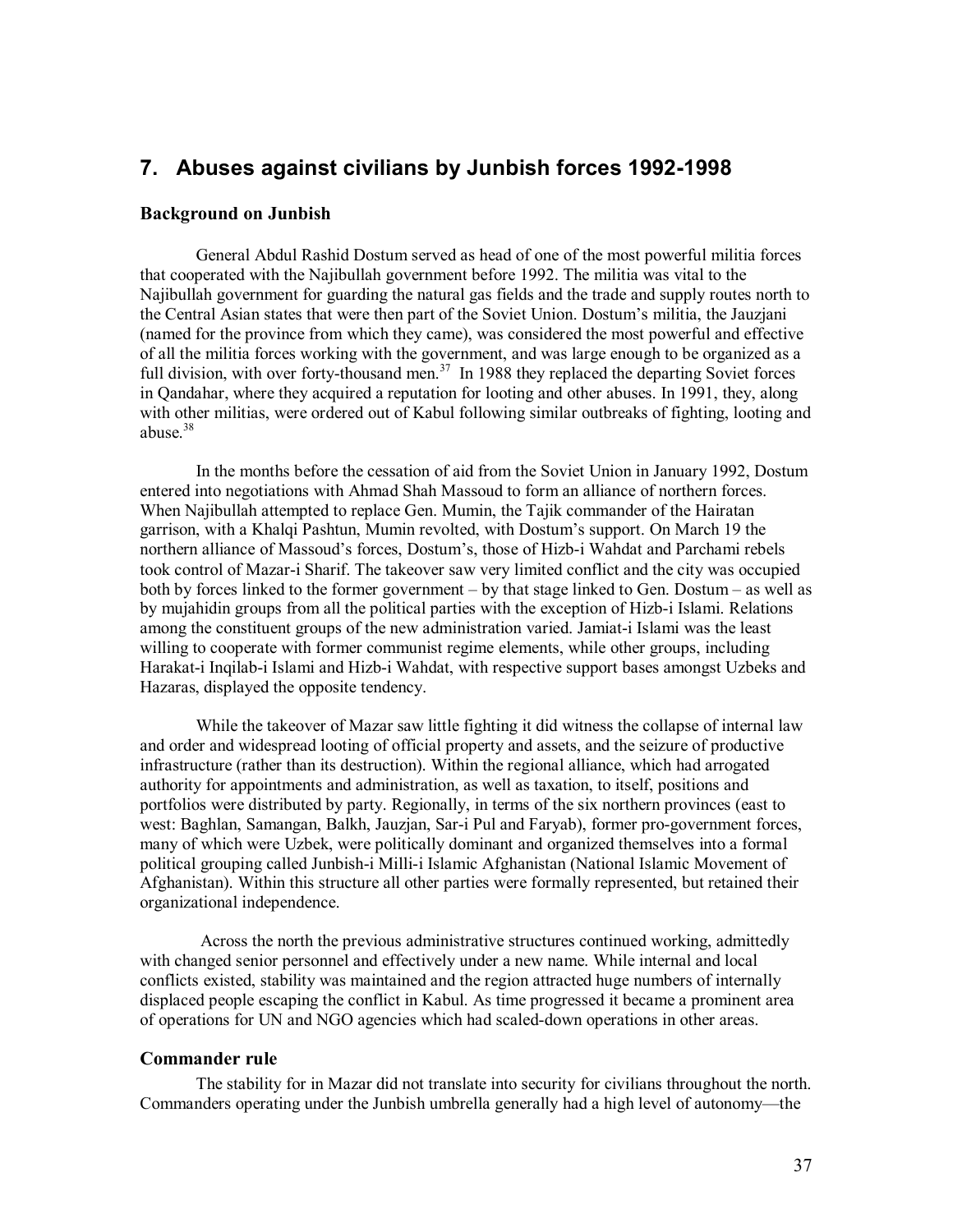more powerful the commander the greater the autonomy. In the 1992-1996/1997 period, large parts of the north were essentially autonomous even though they were politically and administratively linked to Junbish. A number of large fiefdoms emerged, among the most notorious that of Rasul Pahlawan in Faryab and Ghaffar Pahlawan in Sar-i Pul.. Rasul Pahlawan was anxious to prevent Dostum from getting any direct influence in Faryab—which Dostum was trying to do. In Sar-i Pul, Ghaffar Pahlawan was also effectively autonomous in his area of control. Both shared a common interest with Dostum in limiting Jamiat's political influence. They were organizationally part of Junbish, had been part of Dostum's  $53<sup>rd</sup>$  Division in the Najibullah era, and owed allegiance to Dostum. At the same time, they were rivals for power in the region.

At the local level in the rural areas, commanders of all parties continued the countrywide process of self-aggrandizement and of positioning themselves as the sole locus of administration. The situation varied enormously among commanders. Many simply continued collecting agricultural taxes and conscripting troops, or collected conscription exemption payments, as they had done under the previous regime. Others, however, assassinated potential sources of opposition or criticism, appropriated individual property, abducted women or took them in "forced" marriages, and took control of common property assets for their personal use. Conflicts with an underlying economic motive were common. In the years after 1992, the Pashtunpopulated zone in central Balkh, under local mujahidin and local militia forces, experienced widespread abuses, particularly the abduction of women. Given the stigma associated with these abuses, it has been difficult to obtain direct testimony about individual cases.

#### **1994-1997: increasing instability**

In 1994 Junbish sided with Hizb-i Islami against Shura-i Nazar/Jamiat in Kabul. During intense fighting both forces engaged in rape, summary executions and other serious human rights abuses. Details on a number of these incidents in Kabul will be included in the Afghanistan Justice Project final report. Junbish was ultimately defeated in Kabul. At the same time, conflict also erupted between Jamiat and Junbish throughout the north. After heavy fighting in Mazar, Jamiat was effectively pushed out. Humanitarian agencies reported sexual assaults on women and the killing of prisoners by both forces during this conflict. As had been the case in the Kabul fighting, forces on both sides detained hundreds of prisoners for possible exchange or simply for extortion. An unknown number were summarily executed.

In the vacuum created by retreating or defecting Jamiat commanders, Junbish expanded, administering the former areas as they did their own. Conflicts lingered in the hills where Jamiat retained a traditional hard core of support, though the years 1994-1997 saw a high level of internal stability. From 1994 on, Junbish increasingly focused its attention on the administration of the north. The Mazar-based regional administration was able to collect considerable income generated by the taxation of trade and control of the industries of the region (principally the fertilizer factory near Mazar), as well as from much of the large-scale natural resources formerly exploited by the state (a small oil field in Sar- i Pul, natural gas in Shiberghan, a salt mine in Faryab). While small amounts were provided to the civil part of the bureaucracy, the majority was divided among the constituent parties and was primarily invested in maintaining military capacity (though much of the gains individual commanders and political officials, of all parties, appropriated for themselves). The region thus possessed the only functioning administration in the country with less attrition of civil structures such as education and health service than was the case elsewhere in the country.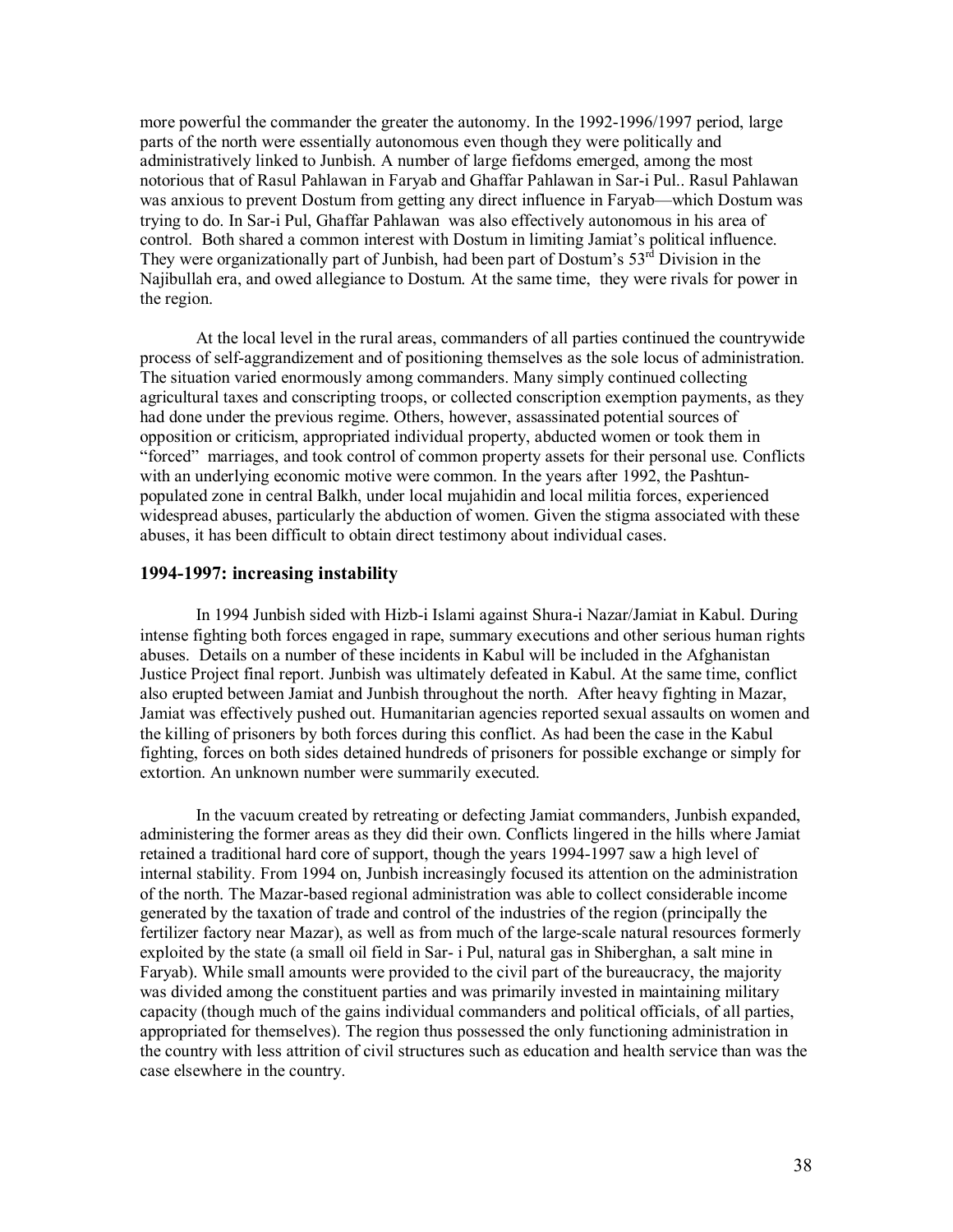At the same time, commanders in the region continued to exercise power with impunity. As one witness stated, "Every commander of Junbish did what ever they wanted to like a legal government. There was no one who could dare t stop them.<sup>39</sup> The Afghanistan Justice Project has interviewed witnesses who have described abuses by the subordinates of some of Junbish's senior commanders. For example, Shir Arab, commander of the  $51<sup>st</sup>$  regiment within Junbish, amassed considerable wealth with the help of his subordinates who engaged in looting and "taxation" of local villagers. As he expanded his political base, he assassinated political rivals and in some cases, their family members. The Afghanistan Justice Project has also interviewed witnesses who have described killings carried out by Shir Arab's men who then looted the victims' property.<sup>40</sup>

By 1996, Rasul Pahlawan continued to represent a significant enough threat that Dostum reportedly had him assassinated by a bodyguard in June of that year. The following year, the military bloc associated with Rasul Pahlawan under his brother Gen. Abdul Malik Pahlawan defected to the Taliban and ousted Dostum for four months (for more on this incident see case study below, "The Massacre of Taliban Prisoners in Mazar-i Sharif"). Gen. Malik's administration, which reincorporated Jamiat, itself lasted no longer than four months, with a second Taliban attack in September 1997 during which Mazar was besieged and under bombardment for 23 days. During this period anarchy prevailed in the city with widespread looting of international agency assets and assaults of civilians, including rape. A female international agency staff member was raped by forces belonging to Hizb-i Wahdat. The Taliban were defeated and withdrew but, before doing so, killed 70 Hazara civilians at Qizilabad and around 50 Junbish prisoners at Qalai-i Kul Muhammad. 41

Gen. Dostum returned from temporary exile during this conflict, but his position in Mazar was much weaker than before, with Jamiat and the two Hazara parties, Hizb-i Wahdat and Harakat-i Islami, having come to the fore. Hizb-i Islami, which had been involved with the defeat of the Taliban, was also present in the city from this juncture. Inter-party relations were exceptionally poor, and this only exacerbated the poor internal security situation. Robberies, kidnapping and sexual assaults by commanders and troops of all parties were commonplace. Mass demonstrations took place in Mazar in March 1998 to protest against the situation. This period saw the emigration of many affluent people from Mazar as a result of the lack of security.

The return of Gen. Dostum resulted in the retreat and eventual flight into exile of Gen. Malik after a short conflict in Faryab, as many of Malik's forces switched sides and defected to Dostum. In some areas, however, Junbish troops engaged in looting and sexual violence against communities suspected of supporting Malik, many of them Pashtun. The Afghanistan Justice Project has interviewed a number of witnesses who were the victims of assault and looting by Junbish forces during this period. According to one witness, "when General Dostum defeated General Malik and captured Faryab province and Malik escaped, Dostum's military associates looted the entire property of all Pashtuns in these areas. Some commanders of Dostum committed sexual crimes in our area."<sup>42</sup>

In March 1998 a serious conflict erupted between Hizb-i Wahdat forces from Bamyan, who had come to shore up the defense against the Taliban, and local Junbish in Hairatan. After the killing of fifteen Wahdat soldiers, Wahdat retaliated against the few remaining Junbish positions in Mazar. During the latter conflict the premises and residence of ICRC were occupied by Wahdat and used to fire at Junbish positions in adjoining buildings**.** The fighting was so intense it was impossible to evacuate the trapped ICRC staff until the commanders involved withdrew their forces after a truce was negotiated.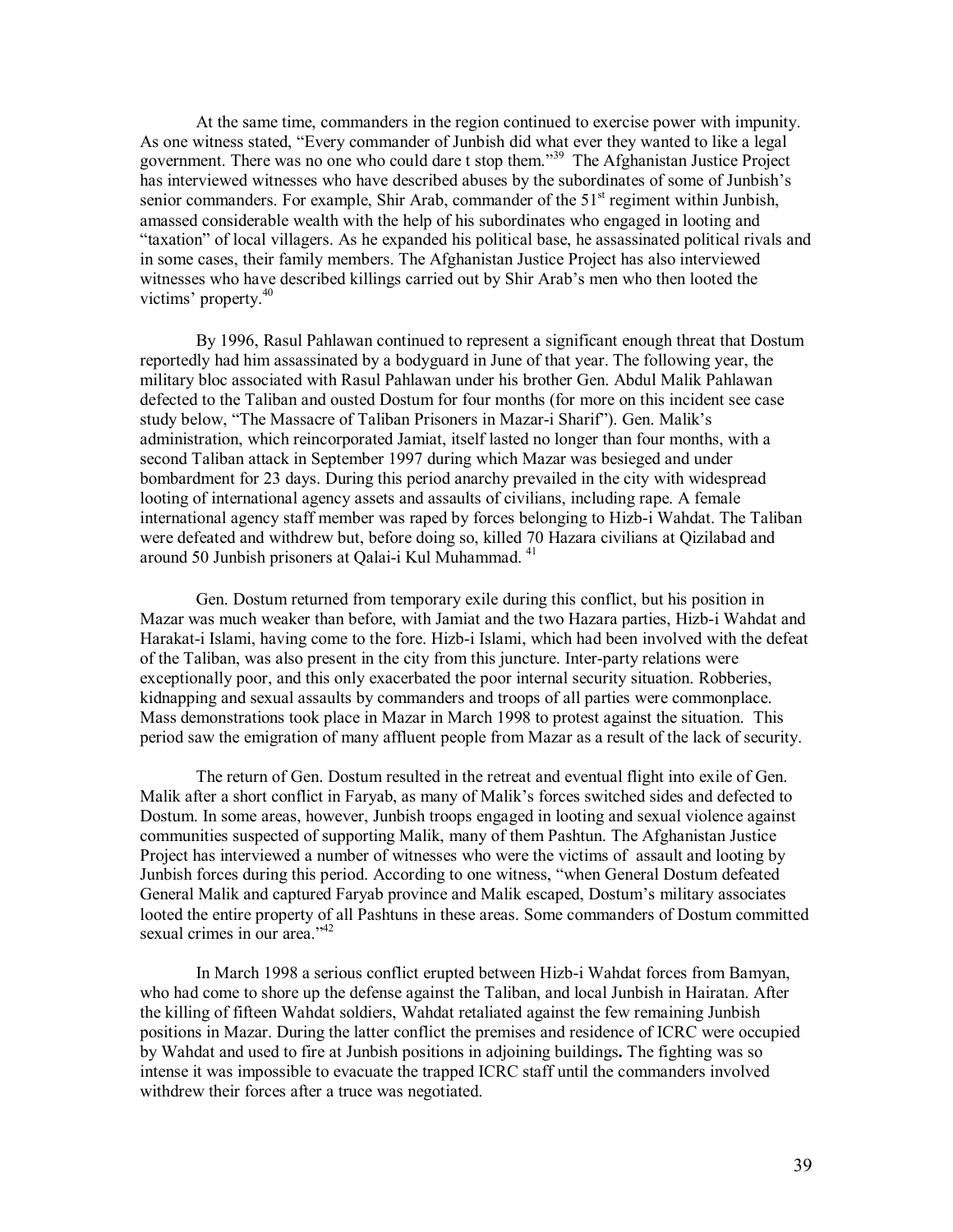By July 1998 the Taliban had taken control of mush of the area north of Herat on the main road linking it to Maimana. In August, the Taliban took control of Mazar-i Sharif.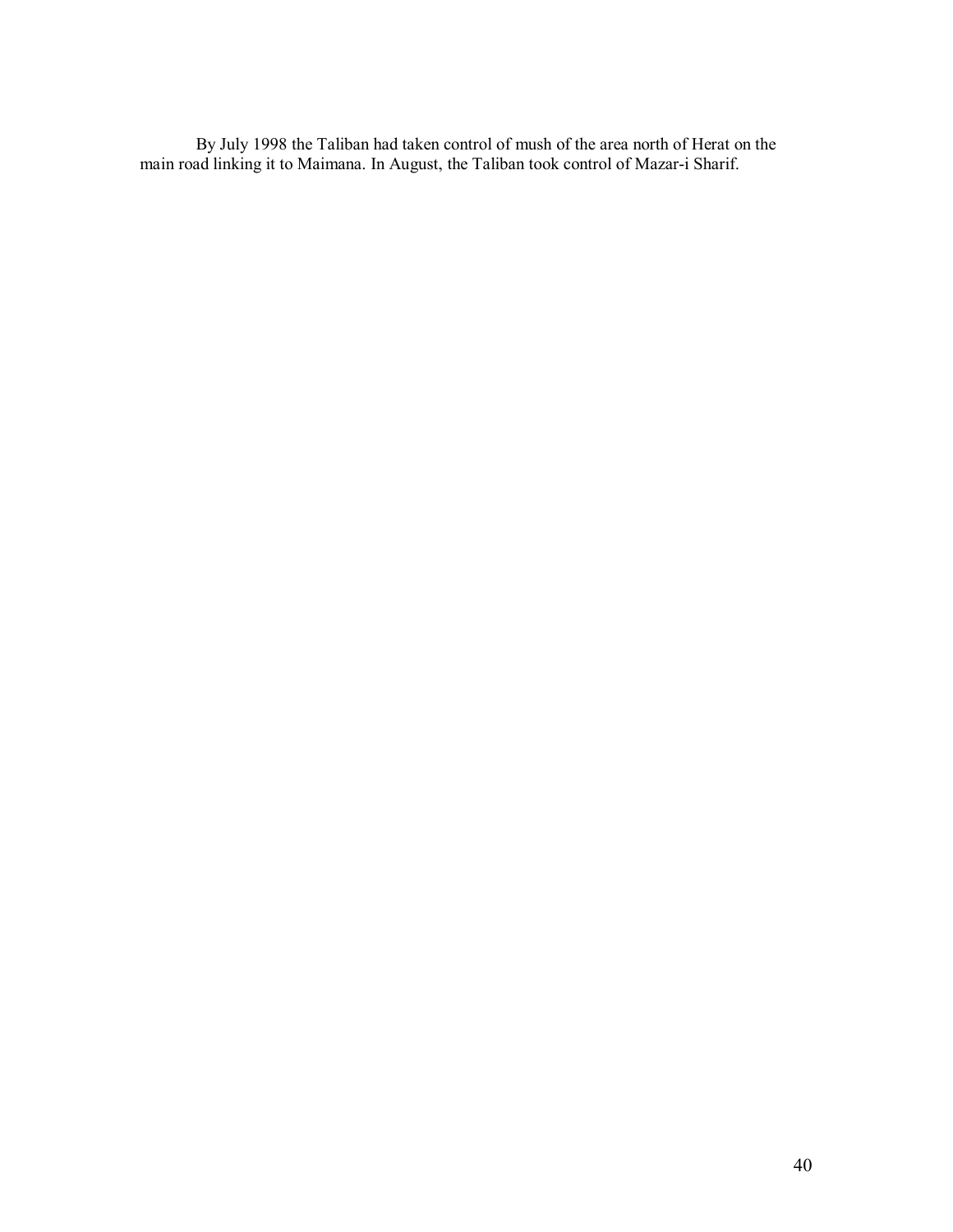# 8. The Massacre of Taliban prisoners in Mazar-i Sharif

In the weeks preceding the Taliban offensive on Mazar-i Sharif, delegations from the Taliban had carried out secret consultations with General Pahlawan Malik, Dostum's deputy and bitter rival.<sup>43</sup> Malik, together with Qari Alam Rosekh, Gen. Majid Rozi, and Ghafar Pahlawan met with Mulla Abdul Razzaq and Mulla Ghaus of the Taliban in Badghis.<sup>44</sup> The leaders signed a protocol, the precise terms of which are not clear, but for Malik it provided the means to mount a coup against Dostum.

On the night of 22 May 1997 [5 *Jaoza*] fighting broke out between General Dostum' forces and the Taliban in Andkhoy and Khwaja Dokoh. Massoud had sent in reinforcements, but the United Front forces took heavy losses, and Dostum retreated the next day to Mazar-i Sharif, and then left Afghanistan through Uzbekistan to Turkey. According to a witness interviewed by the Afghanistan Justice Project who was present at the time, after Dostum had fled, Malik ordered the transport of Taliban commanders from Qandahar to Shiberghan and Mazar-i Sharif, using Dostum's air force planes. The witness stated that he saw the transport of hundreds of Taliban in planes to Mazar-i Sharif and Shibergan. 45

On May 25, the Taliban entered the city and began closing schools and offices, and using the mosques to announce the imposition of Sharia law. However, by the night of May 28 they were facing resistance particularly in Hazara sections of the city, with street battles between Taliban troops and local Wahdat commanders as well as armed Hazaras. At this time, Hizb-i Wahdat forces were in their core areas of the north-east and east of the city. They military and political headquarters was in Syedabad in the north-east, with a small contingent of troops dotted around the city, most notably in the west at Zirra'at, but no major concentrations of forces. Hizb-i Wahdat, along with Jamiat and Harakat, had evacuated most of their senior and middle-ranking political and military figures and forces after Malik's coup. The fighting was undertaken by small commanders.

On May 30, Taliban commanders Razzaq, Fazl Ahmad, the deputy foreign minister, and Gen Gailani met for further negotiations with Gen. Malik, Ghaffar Pehlwan, and others loyal to Malik, in the presence of the Pakistan ambassador. The Taliban commanders demanded othat Malik hand over 15,000 guns. Malik refused. <sup>46</sup> According to Malik, the Taliban announced that they had "driven Massoud from Kapisa and Parwan—the protocol is over."<sup>47</sup>

On the night of May 30 fighting broke out in the Hazara neighborhoods of Syedabad. Armed Hazara men, some of whom were regular Wahdar fighters, ambushed Taliban fighters who were taken by surprise and trapped in an unfamiliar city. Malik then also turned against the Taliban, and the Junbish forces fighting under Malik captured thousands of Taliban soldiers and imprisoned them in Maimana, Shiberghan and Mazar-i Sharif. Some who were taken into custody in Mazar-i Sharif were summarily executed there.<sup>48</sup> How many were imprisoned by Hizb-i Wahdat is not clear. One Taliban witness interviewed by the Afghanistan Justice Project who was taken into custody along with twenty-seven of his colleagues identified Gen. Gul Mohammad Pahlawan, Malik's brother, as one of the senor commanders taking prisoners.<sup>49</sup>

Most of the captured Taliban and foreign fighters were executed by Malik's forces in Mazar-i Sharif, Shiberghan and Maimana inMay-June 1997 in the single largest known massacre of prisoners by any of the parties to the Afghan conflict. The precise number of prisoners massacred is not known. One humanitarian agency staff member familiar with the incident told the Afghanistan Justice Project that "at least"  $3,000$  were killed.<sup>50</sup> In addition to Taliban soldiers,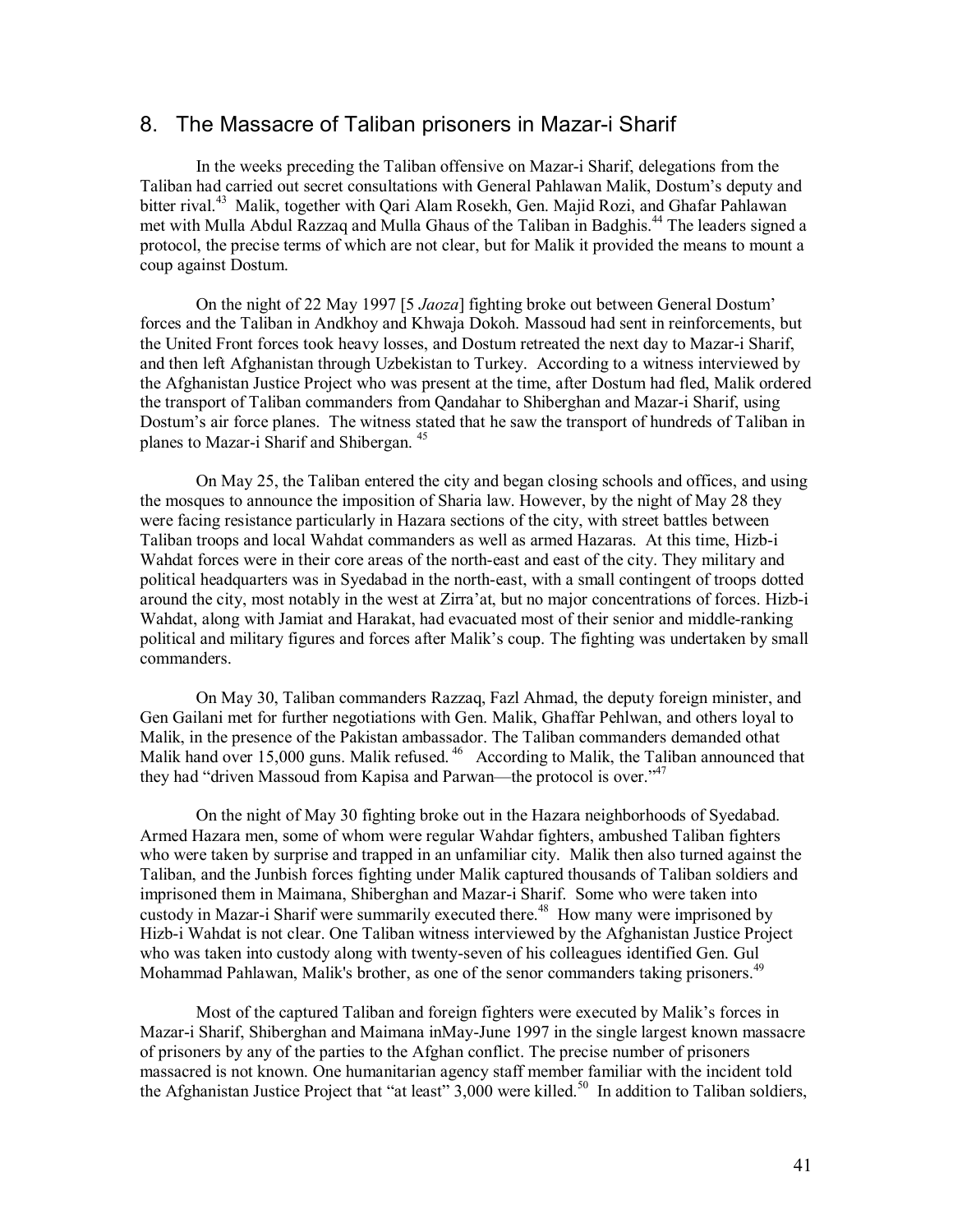Malik took into custody a number of Junbish commanders and prominent leaders, including Ghulam Haidar Jowzjani, who was taken prisoner in Mazar-i Sharif and whose body was found in Maimana; Salam Pahlawan from Shiberghan; and Shiberghan's most prominent elder, Rais Omar Bey, who was killed in Shiberghan. $51$ 

One former Taliban driver who was taken into custody by forces allied with Malik gave this account:

I am from Qandahar province [name of village withheld]. When we got to Shiberghan we established a base there, then moved into Mazar-i Sharif once fighting began between Malik and the Taliban. As the fighting esalated, I went with two of the mullahs to leave Mazar. We were moving toward the airport when we were attacked. They were killed. I was captured. Many senior Taliban were killed; others surrendered. Commander Zahir, who was with Malik, took us to a prison in Mazar. We were very crowded, we couldn't move. There was little food. Sometimes we caught birds and ate them. Sometimes they beat us. They beat me on the genitals so severely, I am impotent. Some died from the beatings. The ICRC came and gave food sometimes. One night, men in military suits came and shouted at us, "who is from Qandahar?" They separated us. They said there was going to be a prisoner exchange. They took our pictures. They tied our hands and put us in a big container. The container I was in was full. We were kept in the container all day, until the next night. Some of the men inside died. They drove out of Mazar. Then the truck got stuck. They opened the door. We were in the desert. They took us out in groups of 30 at a time every ten minutes. They tied the prisoners together and shot them. We were still in the truck and we could see it through small holes in the container. When they shot them they revved the engine loudly. I was in the last group. I prayed to God. We resisted when they came for us but they pushed us outside. We stood in 3 lines, on in front of the other. When they started shooting I just fell down and others fell on top of me. Then I heard someone say let's shoot each of them in the head. But I was under the others so they did not shoot me. Then they turned the car lights away to get the truck unstuck. When they were working on the truck I asked if anyone else was alive. There were three of us, but one was injured and we could not help him. When Malik's men left two of us went to Tashkurghan and then to Kunduz. Mullah Dadaullah and Mullah Baradar [two senior commanders who were responsible for a number of massacres in 1998-2001, see below) were in Kunduz. Then we were sent to Oandahar.<sup>52</sup>

Another survivor stated that he was captured along with 28 others while at the airport.

They beat us and took us to a prison in Shiberghan. In the prison there were 150-200 people in each room. There was little food, just rice sometimes. Sometimes we were taken outside to a walled area. I was there for two weeks. Then they took us to Maimana prison. There were four Taliban ministers there: Mullah Mansoor, minister for air defence, Mullah Abdul Razzaq, interior minister, Mullah Mansadeq, secretary to Mullah Rabbani and Mullah Haji Fazl Mohammad, deputy foreign minister. They were transferred to Faizabad , where Rabbani maintained his office. The commanders there told me there were 700 of us there in Maimana. One day we were told to assemble for a prisoner exchange. The Qandaharis were put to one side. A lorry came and took thirty of them. The guards told us, "They have been sent home." This happened two or three times a week. A week after that, one of the soldiers we had gotten close to told us, "We have killed all of your men." I knew one of the generals there, and he protected me and a few others – we knew each other from school. When Dostum returned, there were 130 of us left, out of 700, in Maimana. We were brought to Shiberghan. There was a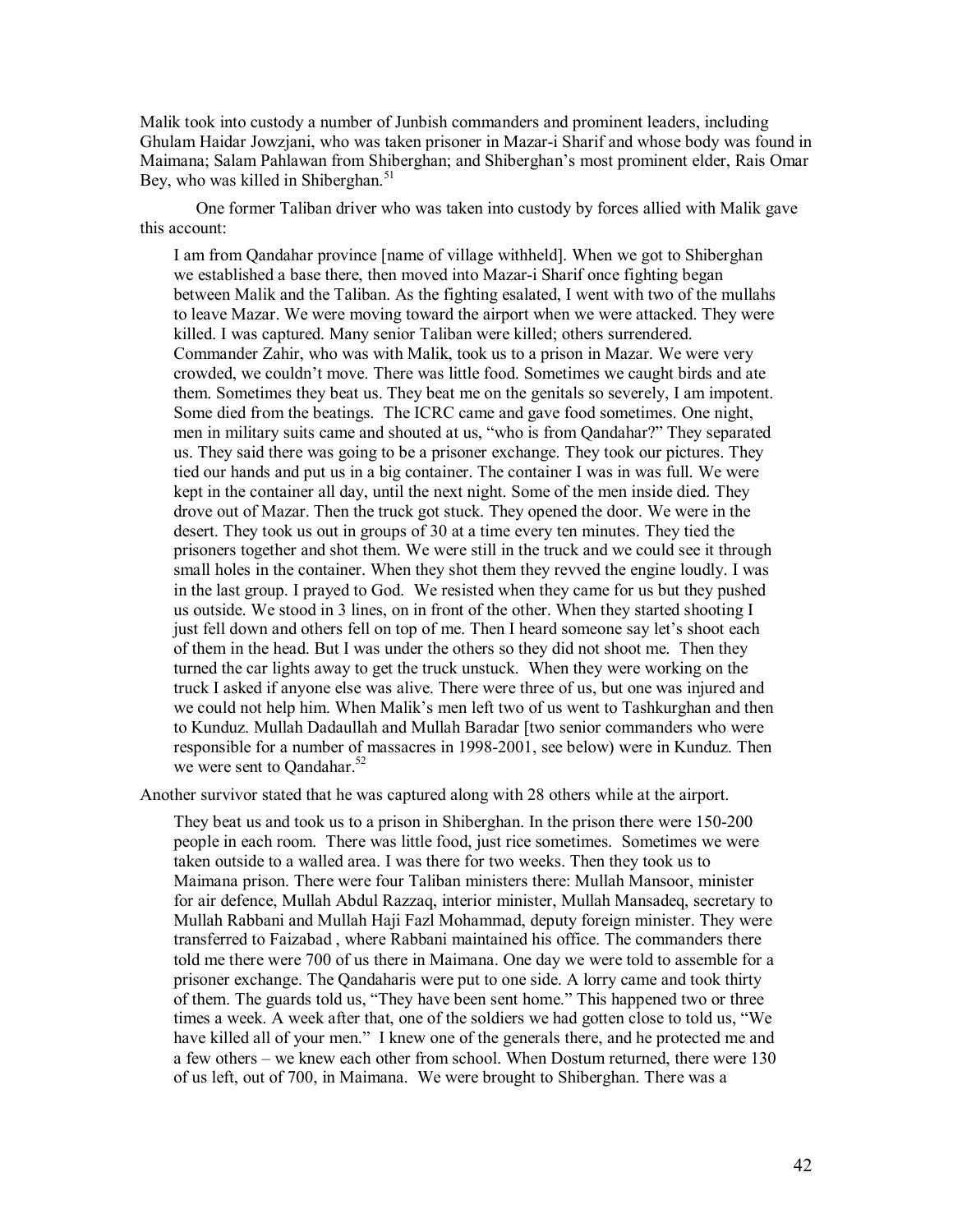prisoner exchange with the Taliban, and in September or October they sent us to Qandahar.<sup>53</sup>

The Office of the High Commissioner for Human Rights sent two preliminary forensic investigations to the sites where there were remains of the executed Taliban prisoners, including a desert site in which the bodies of executed soldiers were visible, with their hands tied behind their backs, and a site at nine wells in which there was evidence that hundreds of prisoners had been forced down the wells. However a full exhumation and investigation never took place.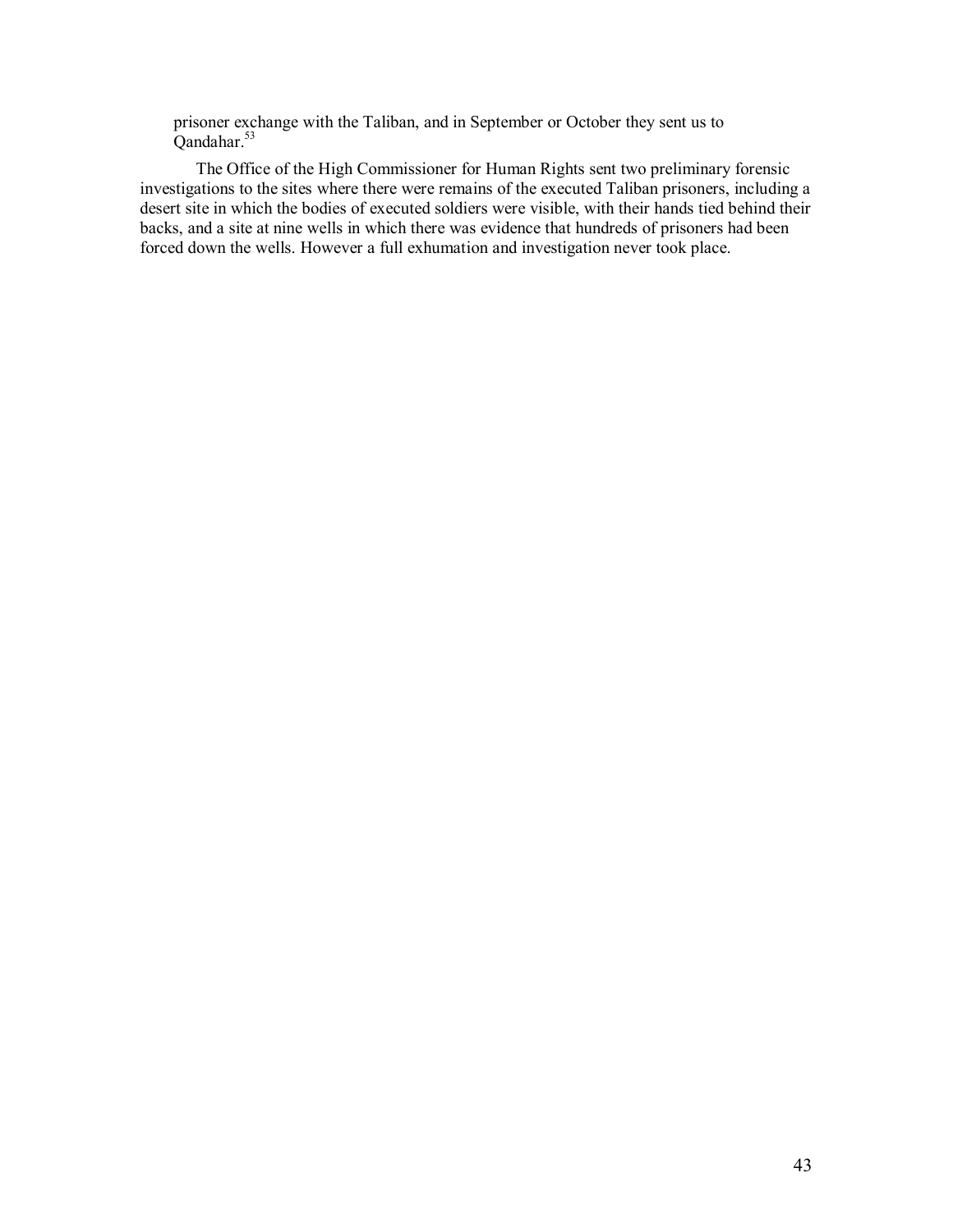# **9. Summary executions of civilians by the Taliban during military operations in Sar-i Pul Province, 1999 – 2000**

This dossier documents war crimes committed by the Taliban against the civilian population of Gosfandi District during "counter-insurgency operations" in the wake of resistance to Taliban occupation during the period 1998 - 2001. The actions against civilians accompanied military operations against the resistance fighters. However resistance military proved elusive and repeatedly withdrew from contested positions, leaving the civilian population vulnerable to reprisal attacks by the Taliban..From January to March 2000, Taliban carried out five massacres of civilians in Gosfandi, killing 96 people.

In all five cases, the killing was carried out by firing squad. The victims were first taken prisoner, their hands were tied, and they were then taken out to be shot. These specific massacres are in addition to a large number of other scattered incidents of summary execution and other forms of abuse by the Taliban during their occupation of Gosfandi.

The massacres were ordered and supervised by senior Taliban commanders, who were operating in the area as part of the Taliban strategy to suppress possible opposition. The senior Taliban directly implicated in the five massacres include Mullah Abdul Manan Hanafi, front commander, Aminullah Amin, his deputy, Mullah Abdul Sattar Lang, a senior commander and Mullah Wali Jan, a provincial governor and field commander. The senior Taliban commanders were assisted in the operation by a number of local commanders affiliated to the Taliban, who clearly had knowledge of the massacres and whose actions, for example in conducting mass arrests, contributed to the killing of the civilians.

The series of massacres, taking place over a two month period indicate that the abuses against the civilian population were systematic, repeated and part of a general campaign of collective punishment on civilians in areas that had surrendered to the Taliban but which continued to provide a base for resistance activity. This pattern of abuse was consistent with a doctrine of presumed complicity: the Taliban held all civilians responsible for the activities of armed groups operating from their areas.

In addition to the massacres, other abuses during the Taliban occupation and counterinsurgency included arbitrary arrest of civilians, summary executions, forced displacement and confinement to improvised detention camps, house burning and use of excessive force including aerial bombardment of residential areas including areas settled by civilian refugees. These abuses resulted in a substantial number of casualties.

# **Narrative of the conflict**

The district of Sangcharak was controlled by the Junbish-i Milli administration of north western Afghanistan until August 1998. At that time, the district administration came under the control of the Taliban along with Mazar-i Sharif and the rest of the Junbish territories. The district population is a complex mix of Uzbek, Arab, Tajik, and Hazara and Syed Shia, with a Pushtun minority. The Taliban established an administration by placing core Taliban figures (from south western Afghanistan) in senior positions, and inducting sympathetic local commanders into junior positions, up to the level of district governor. Although Sangcharak had been a single district prewar, during the war, separate district administrations had been established in Gosfandi and Toghzar.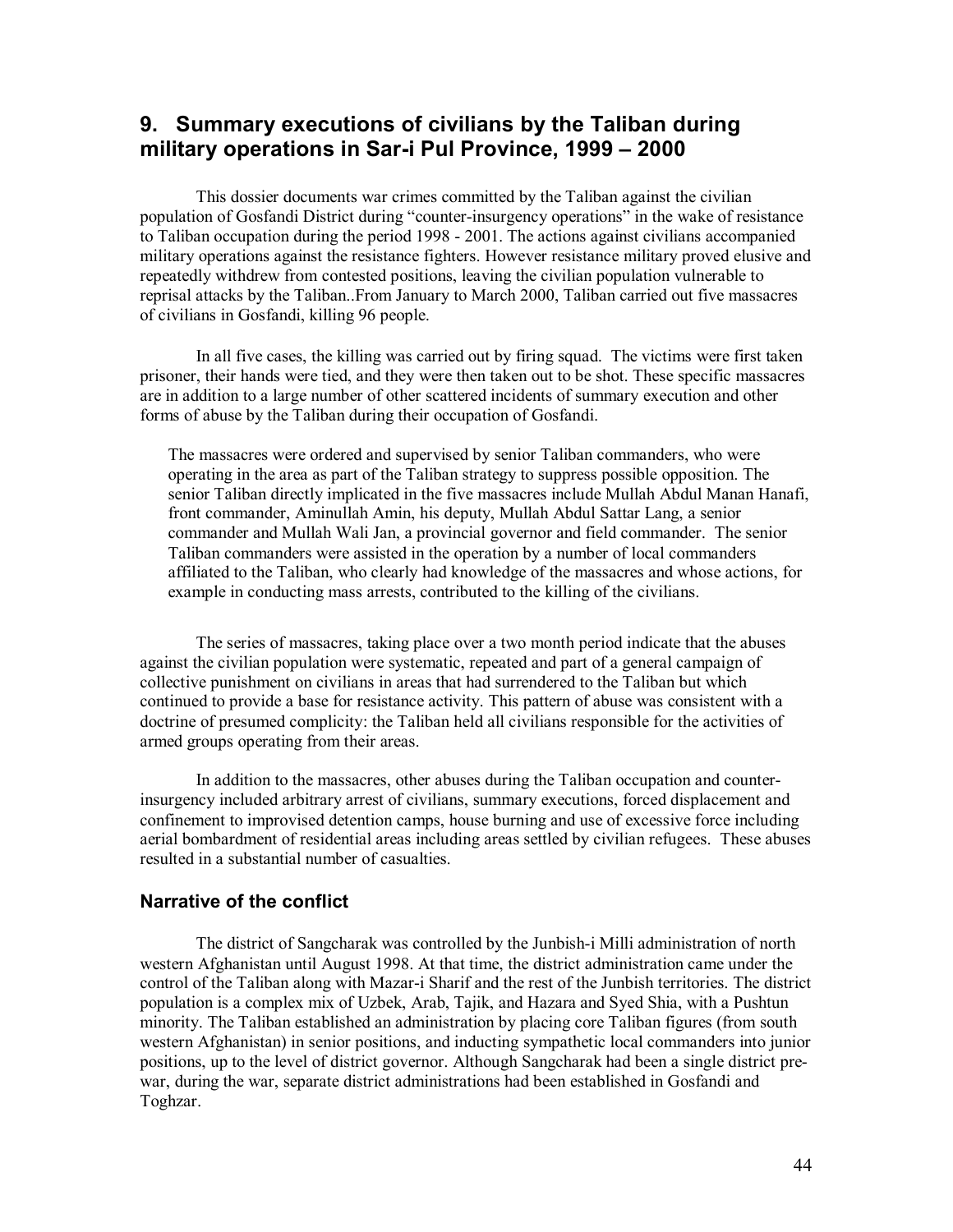During their initial occupation of the north west, the Taliban failed to move into Balkhab District, in the south of Saripol Province. This is a remote, mountainous district, which had been one of the main political and cultural centers for the Shia population in northern Afghanistan, during the war. It is inaccessible by road in winter. The district emerged as a secure base and center for anti-Taliban resistance in the north west. Numerous mujahidin and militia commanders who were unwilling to accommodate with the Taliban congregated in Balkhab, and the United Front maintained a tenuous logistics line, via helicopter, from their bases in north eastern Afghanistan. Significant commanders from Sangcharak, who established themselves in neighbouring Balkhab, were the brothers of Junbish commander Abdul Chirik (Haji Amiruddin and Kamal Khan), and Mawlvi Zareef and Abdul Rahim of Jamiat. During the winter of 1998/99 (equivalent to 1377), the Balkhab based anti-Taliban resistance launched a campaign to expel the Taliban from Sangcharak. The pattern of abuses committed by the Taliban occurred in the context of a "counter-insurgency" operation in which they both targeted the civilian population of areas where resistance fighters were presumed to have been active and tolerated excesses committed by Taliban-affiliated commanders against their local rivals.

The attack conducted by the resistance in Saripol was launched on December 1, 1998. But the resistance was militarily weak. They were able to overwhelm local Taliban defences but unable to hold fixed positions against a sustained Taliban counter-attack, and were quick to withdraw themselves into more secure positions in the mountains when the Taliban brought in reserves. This was the context in which the Taliban undertook numerous abuses against the civilian population in 1999 and 2000, as the Taliban punished civilian elders for the raids conducted by highly mobile resistance groups.

In May 1999, the Taliban assembled a major force, again under Mullah Baradar, to capture Balkhab. Baradar was accompanied by Mullah Fazl Mazloom, chief of army staff. The Taliban failed to capture Balkhab. Mullah Baradar withdrew his expeditionary force from the area in June 1999, leaving the resistance free to counter-attack into Sangcharak. To the north east, the resistance moved quickly and immediately reoccupied Ab Darra and Amrakh. They also launched an opportunistic attack on Baloch, on the other side of Abdulgan and took it. This time they attacked Ab Khor, via Ab Darra. Again they pushed through as far as Gosfandi. However, they only held onto it for about 10 days, before being pushed out by the Taliban again. The largest number of Taliban abuses against the civilian population in Sangcharak occurred in the clean-up operation they launched after retaking Gosfandi for the second time, in the winter of 1999/2000. The resistance forces held onto Ab Darra and Amrakh, adjoining Ab Khor, at the south eastern limit of Sangcharak. But the Taliban retook the main populated areas and conducted a counterinsurgency campaign, lasting until approximately June 2000. After the Taliban capture of Ab Khor, part of the civilian population sought refuge with Mawlvi Zareef in Ab Darra and Amrakh. The resistance did not again pose a significant military threat to the Taliban, until the return of General Dostum, in April 2001, when he revived the Saripol front and launched his offensive on Zari.

# **National level Taliban commanders responsible for the massacres**

**Mullah Abdul Mannan Hanafi** was the Taliban front commander in Gosfandi/Ab Khor for a period of about six months (including at the time of the clean up operation in January – March 2000. As the front commander he had authority over all the Taliban combat forces operating in Gosfandi at that time and had prime responsibility for the series of massacres documented in the report. In particular, an eyewitness identified Hanafi as having issued the order for the Khassar elders massacre. He was sitting in a vehicle, eating fruit, when the elders tried to approach him. Instead of seeing them, he ordered his deputy to take them away and shoot them.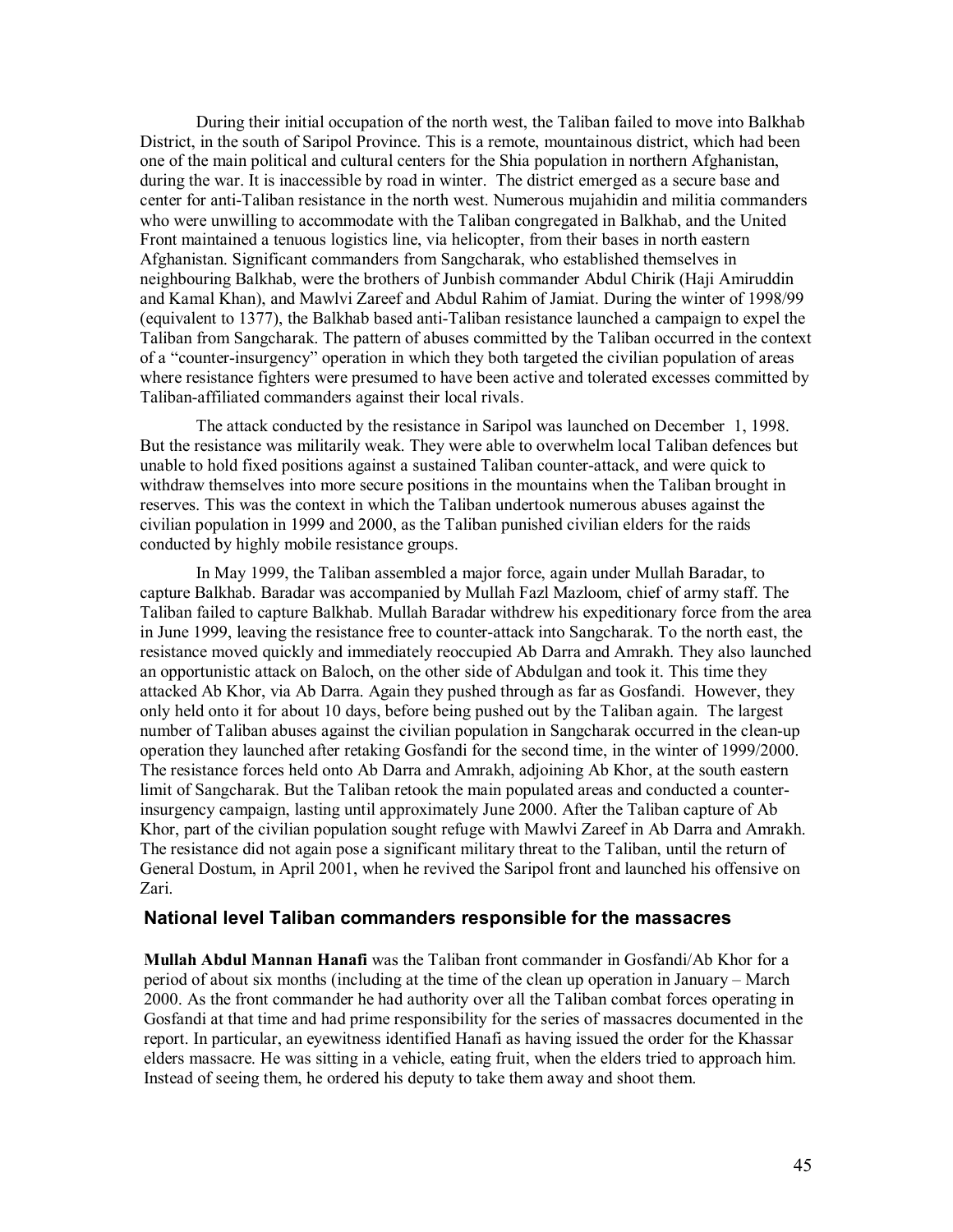**Mullah Wali Jan**, Taliban Provincial Governor (of Jowzjan), was present during the Gosfandi operation. Several of the witnesses name him as one of the commanders who supervised the killings.

**Mullah Abdul Sattar**, senior Taliban commander from South West Afghanistan, supervised the killing of the nine Ab Khor prisoners at Achaber, according to several witnesses.

**Aminullah Amin**, of Chaman, was known as the deputy director intelligence for Sar-i Pul, functioning as the deputy of Abdul Manan Hanafi. He was involved in the Khassar elders massacre, as he took an order from Hanafi, intercepted and arrested the group, and took them to be killed.

Local commanders affiliated to the Taliban played a subordinate role in the massacres, by rounding up prisoners to be shot and generally acting under the supervision of Hanafi and the senior Taliban. These commanders included : **Mullah (Janat) Meer** and **Khaliq**, local Pushtun commanders of Alghon village, affiliated to the Taliban, participated in the Dalwa Hut operation in Ab Khor, acting under orders of Sattar and Wali Jan, according to witnesses. Comm. **Mohammad Meer** son of Baz Aka, Comm. **Janat Meer** of Alghon and Comm. **Abdullah** of Malakan facilitated the Abkhor – Khassar massacre by instructing displaced villagers to return to their villages, before the round-up and by then conducting the filtering process.

# **Detailed analysis of massacres conducted by the Taliban in Gosfandi, during the January – March 2000 clean-up operation.**

The Khassar elders massacre of February 12, 2000

After the resistance forces led by Mawlvi Zareef and others had retreated from Gosfandi for the second time and the Taliban forces were conducting a clean-up operation, a group of elders from Khassar Village decided to meet with the senior Taliban to seek security guarantees for the civilian population. Agha Dekhan led the delegation. Abdul Manan Hanafi (front commander, also referred to as governor) was the senior most Talib in the area. He was accompanied by his deputy Aminullah Amin. Hanafi refused to see the elders. He sent Amin to arrest them and have them executed. Amin intercepted the group and took them to Boldiyon where a group of Taliban shot them in a firing squad. One member of the delegation, who later recounted what had happened, slipped away from the group before the others were arrested.

# The Ab Khor - Achaber massacre, February 2, 2000 (the killing of nine Ab Khor prisoners by firing squad)

On February 2, 2000, the Taliban summoned a gathering of villagers at Ab Khor in the Agha Shahansha mosque. They called on people to surrender weapons, whereupon some men brought and handed over weapons. (The Taliban traditionally "disarmed" an area in this fashion: demanding a quota of weapons, without targeting only fighters for the request). According to local witnesses, the active United Front fighters had already left (with their weapons). The Taliban then arrested ten of the men, all civilians, and took them to Mawlvi Zareef's mosque, where they were held over night. After morning prayers the Taliban tied the prisoners' hands using their turbans and loaded them into pick-up trucks.

The senior Taliban present in the execution party were Mullah Abdul Sattar Lang and Mullah Malang. They unloaded the prisoners at Chapa Gardana, near Achabor. There the Taliban fured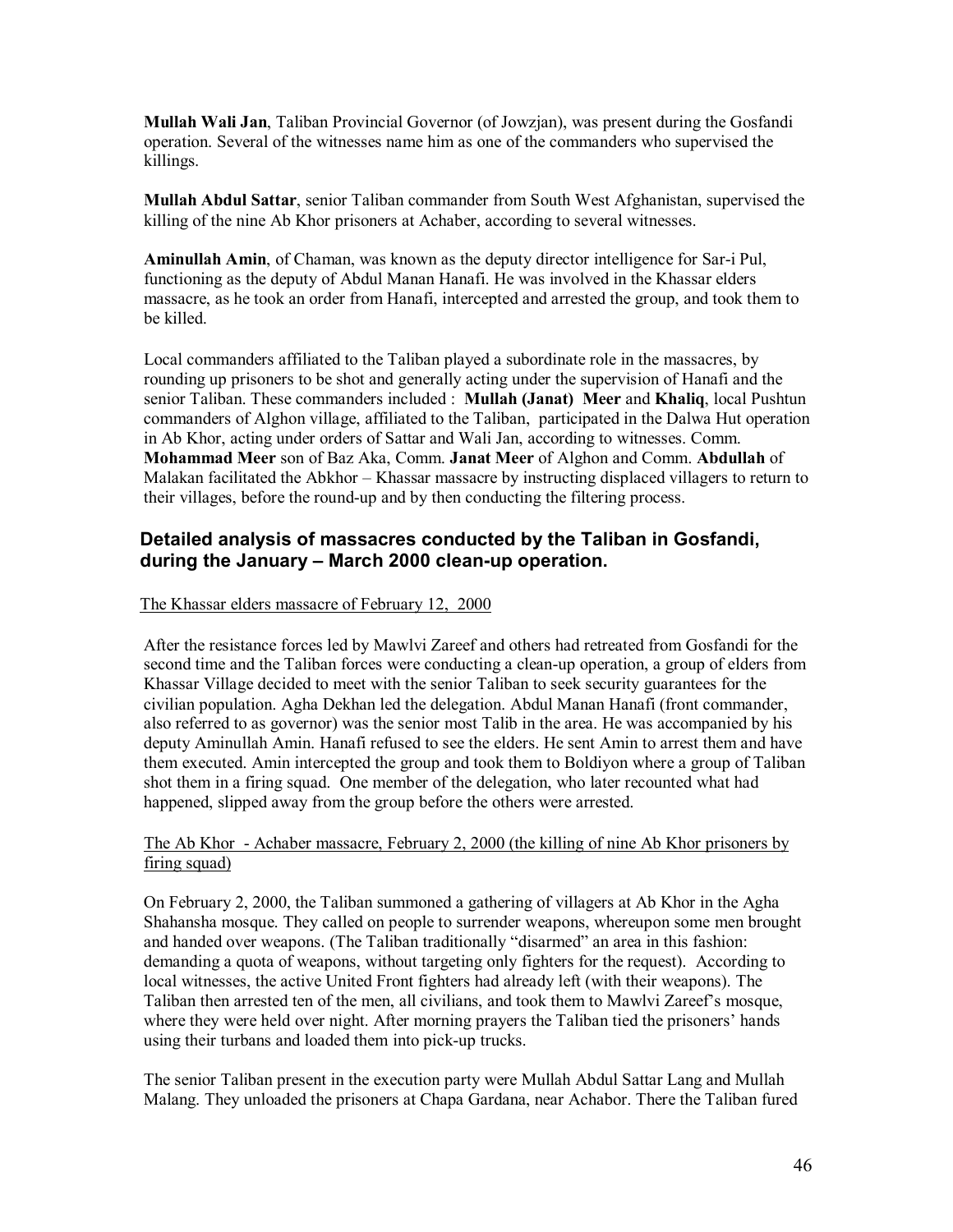on the group of prisoners using automatic weapons. There was one survivor from the firing squad, H. He escaped after receiving three bullet wounds and was sheltered by local people. He provided the account of the incident.

### The Yoltorob massacre, February 5-10, 2000 (killing of 22 people of Yoltarab by firing squad)

Upon entry to Yoltorob, the Taliban went to the village mosque, where they were fed. They then conducted a search of houses. They rounded up some 90 adult males from the village, and held them in the house of Hatam Bay. They then screened the detainees, releasing elders, and holding approximately 26 of the men. They detained them for one night in a house in the village. The next day, a group of five Taliban took the detainees to a site at Tatar village. They lined them up beside a ditch and then shot them. Four of the prisoners who were shot in the firing squad survived after being wounded and left for dead.

# The Sayyad massacre, March 26, 2000

Residents of Sayyad reported that on March 26, 2000, during the Taliban clean-up operation in Gosfandi, the Taliban summarily executed twenty-two people from Sayyad, in four different locations, Jar-e-Shorab, Jar-e-Bator, Sayyad village and Bashom Aikashom. The names of victims given by the Sayyad residents include men and women aged from 14 to 65.

### The Jar-e-Rajab massacre, March 28-29, 2000 (25 prisoners from Ab Khor killed by firing squad at Jar-e-Rajab, Khassar)

After the Taliban had successfully occupied the Ab Khor valley, they encouraged the civilian population to return their villages. They detained twenty-five men. The Taliban then tied the prisoners' hands and transported them to Khassar village where they executed them by firing squad. Subsequently people of Khassar found and buried the bodies

#### Summary executions in Ismail, Shahmard and Boldiyon during February – March 2000

After the retreat of the opposition from Ismail, six elders of the area went to meet the Taliban. They met a patrol of Taliban fighters in the village. The mullah introduced himself and was shot dead. The other five men were interrogated. Those who called themselves Hazara were killed in the spot. These were Baz Mohammed son of Murad and Gul Bai, son of Qurban. The other three, who called themselves Syeds or Tajiks, were spared.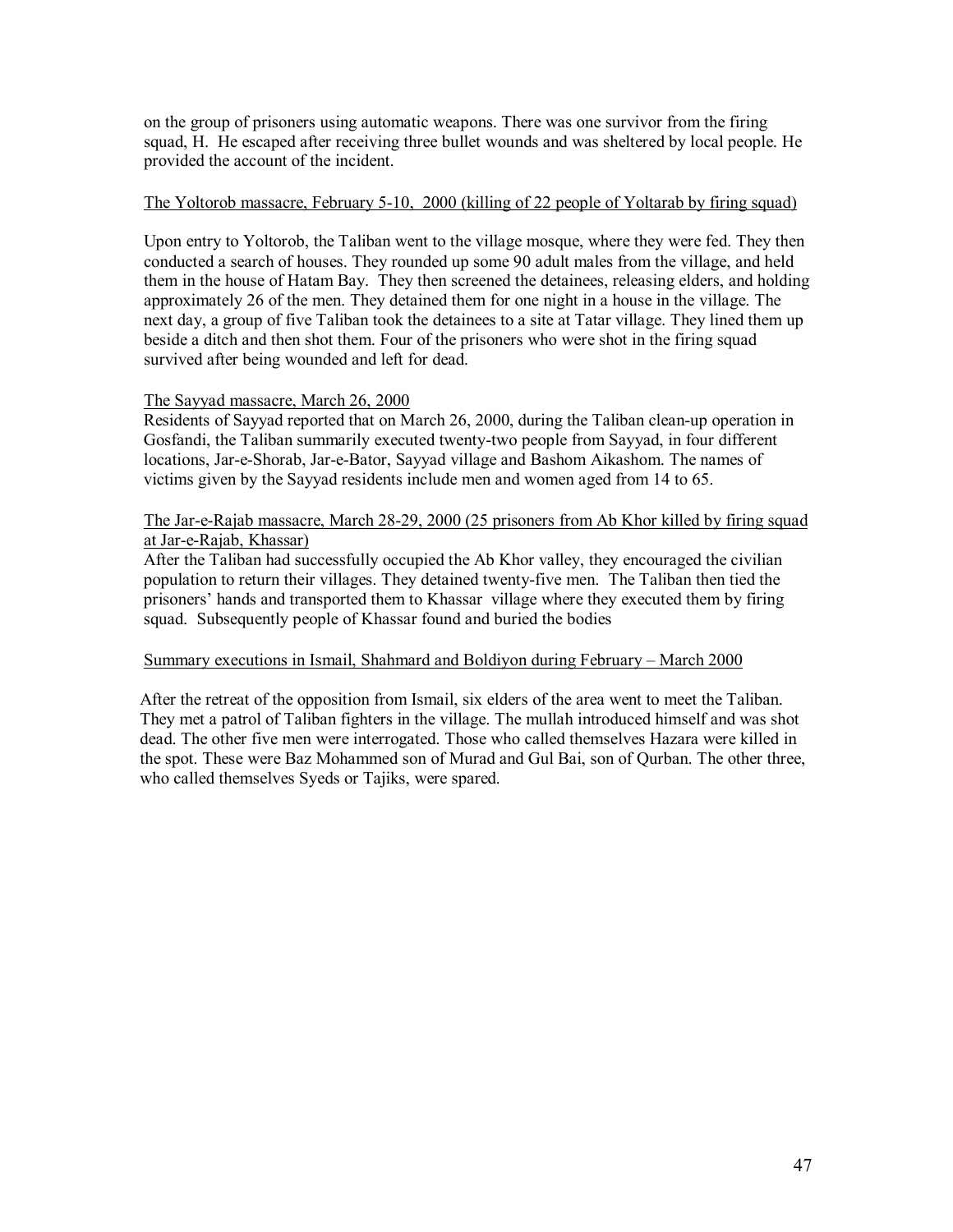# **10. The Taliban Offensive in Shamali 1996-2001, with a focus on summary executions in 1999**

In the course of the conflict in the Shamali Plain, the Taliban systematically engaged in abuses against the civilian population, and breaches of the rules of war with regard to protection of *hors de combat* soldiers. The abuses continued throughout the period, intensifying during and immediately after major offensives launched by the Taliban. The most serious abuses of which the Taliban stand accused in Shamali include:

- Wanton destruction of civilian infrastructure, including housing, orchards and irrigation systems.
- Forced displacement of the civilian population, contributing to an exodus of in the order of 300,000 people from the Shamali Plain.
- Arbitrary detention of civilians from the Shamali Plain.
- Summary execution of civilians and surrendered combatants.
- Excessive use of force in artillery bombardments of predominantly civilian areas, causing avoidable casualties, further damage to the civilian infrastructure, and involuntary displacement.

The Afghanistan Justice Project dossier includes testimony referring to all five patterns of abuse. However, the main focus of the dossier is on one of the abuses, concerning summary executions of civilians and surrendered troops, during the abortive Taliban offensive of August 4- 5, 1999 (11<sup>th</sup> and 12<sup>th</sup> of the month of Asad, year 1378, by the Persian calendar).

# **Context**

The Shamali is a plain that stretches some seventy kilometers from the outskirts of Kabul in the south, to the foothills of Salang in the north. It assumed a major significance in the wake of the Taliban capture of Kabul in 1996, because it represented the only frontline where the United Front opposition to the Taliban could pose a military threat to the capital. However, aside from its military significance, the Shamali Plain also includes major human settlements, with an estimated population of 643,000 in 1996.

The encounter between the Taliban and the United Front in the Shamali Plain gave rise to the most protracted conflict of the Taliban period. The conflict commenced with the Taliban capture of Kabul in September 1996 and continued until the Taliban retreat from Kabul in November 2001. The two sides contested the Shamali Plain throughout this five year period. The conflict alternated between periods of major offensives, in which front lines sometimes moved rapidly, and periods of stalemate, in which the two sides were dug into static front lines traversing the Shamali.

The conflict in Shamali was a high profile one, on which both main protagonists focused a substantial proportion of their military resources. They both also projected their version of events and highlighted alleged abuses conducted by the other side. The international community remained engaged in relation to the conflict, maintaining a presence on both sides of the front lines, delivering humanitarian assistance and condemning the most grievous abuses, as they came to light. In particular there was widespread international condemnation of Taliban "scorched earth" type tactics of destroying infrastructure and expelling population.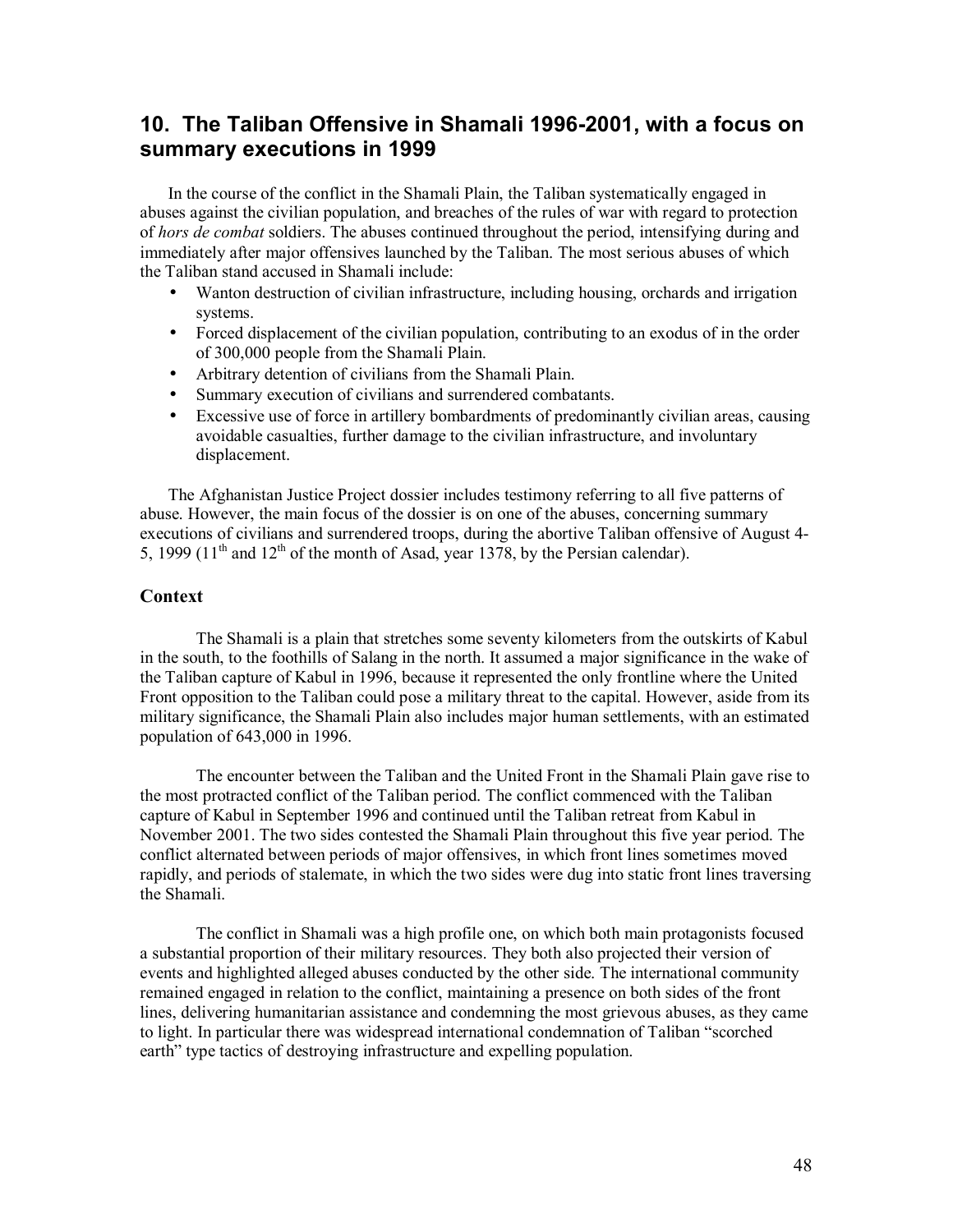# **Details of main incidents**

All Taliban offensives in Shamali, after their initial advance in 1996, were accompanied by widespread abuses, amounting to a pattern of deliberate targeting of the civilian population. The Afghanistan Justice Project dossier focuses on a small number of specific incidents, in the frontline districts of Bagram, Kalakan, Qarabagh and Mirbacha Kot, for which detailed testimony is available and for which victims and locations have been identified. These incidents are illustrative of the nature of one component of the pattern of abuse, summary executions. They do not indicate its scale. Taliban executed a total of 71 civilians and surrendered combatants in the specific incidents described. However, total deaths through excess force and summary executions in these frontline districts, in the 1999 offensive alone, were several times this number. Similarly, the eye witness testimony focuses on the issue of summary executions; but this was only one form of abuse, alongside the more widely publicized wanton destruction etc.

# • **Bagram District**

On August 3, 1999, a group of Taliban, acting under direct instructions from a senior commander, summarily executed a group of 11 captured personnel of the Bagram Airbase, at Bareek Ab, in the Dasht Chirchirik plain. Victims had their hands tied and were under armed guard at the time of their execution. On the same day, also in the Bagram sector, Taliban troops also summarily executed two local barbers close to the airbase, and nine other prisoners, in the Dasht Chirchirik.

# • **Kalakan District**

After the winding down of the main Taliban offensive, on September 9, 1999, Taliban summarily executed seven civilians in Qachi Village, of Kalakan District. A group of Taliban entered a vineyard where a group of women were working. They shot and killed Bibi Kishwar, wife of Ghulam, age 30 years, two other women and four children.

# • **Qarabagh District**

At 11 a.m. on August 3, 1999, a party of Taliban entered the village of Allah Ram of Qarabagh District. The population of the village was intact. They rounded up sixteen men, tied them up and took them to a dried up river bed close to the village. There a party of Taliban summarily executed all sixteen men, by Kalashnikov fire.

# • **Mir Bachakot**

During their one day occupation of Mirbacha Kot district headquarters, August 2-3, 1999, the Taliban summarily executed, by shooting with Kalashnikov at close range, some 26 civilian men, outside the district offices and the fertilizer store. People searching for missing relatives found the victims in the centre of the district the evening of the Taliban withdrawal. They were able to identify most of them as local residents. The Taliban arbitrarily detained male civilians during their occupation of Mirbacha Kot. Testimony described how they held one such group of 16 men in Kabul, for several months after the operation, subjecting them to torture and cruel and degrading treatment, including protracted, severe beatings.

The Afghanistan Justice Project Shamali dossier is based on:

- Eye witness testimony, gathered in situ, in the form of 30 interviews with survivors, relatives of victims, local officials and former combatants of both sides.
- Site inspections
- Background reports on the command structure and Taliban organization, supported by Taliban insights into how the abuses occurred.
- Photographs of massacre sites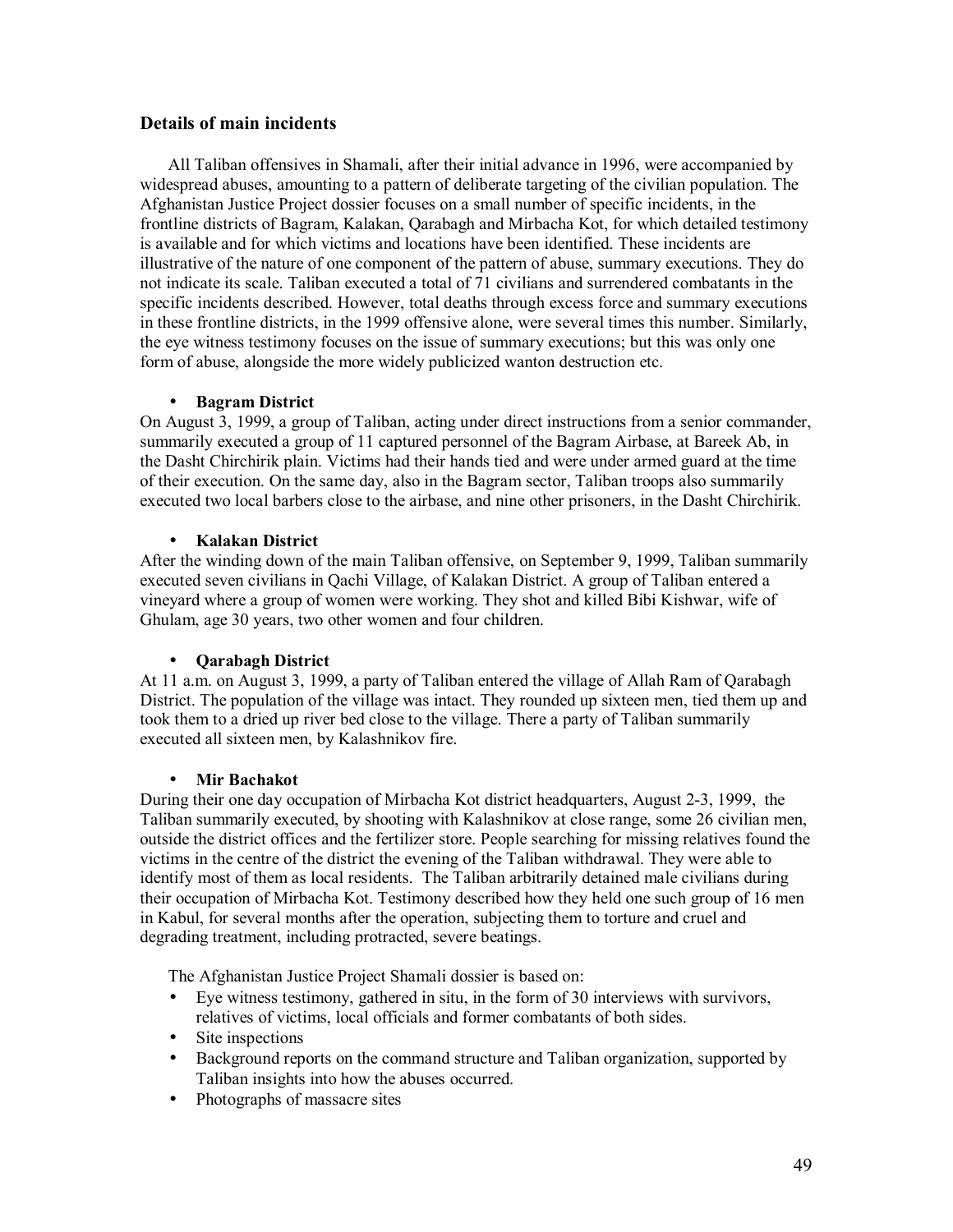- Diagrams of key locations
- Contemporary media and humanitarian reports

#### **Command structure and key figures implicated**

The senior field commanders in the Shamali, during the 1999 offensive, were **Mullah Dadaullah** (commanding forces which advanced along the "New Road" to Bagram) and **Mullah Fazil** (commanding forces which advanced along the "Old Road" to Mirbacha Kot. As the commanders in the field, directly supervising the troops engaged in abuses, these two bear a high degree of the command responsibility. One eye witness, who fought with the Taliban specifically implicates Mullah Fazil as supervising the wanton destruction of civilian infrastructure. On August 10, 1999, this commander went for a meeting with Mullah Fazil, near the front line, in Kalakan District. He observed widespread, deliberate destruction to houses and shops in the area. Fazil was in the field, supervising demolition operations. There have been conflicting reports that Mullah Fazil was taken into U.S. custody in November 2001.

**Mullah Baradar**, deputy to the Taliban Chief of Army Staff is accused in testimony of personally ordering and over-seeing one of the massacres, the summary execution of the eleven air base personnel at Dasht Chirchirik on August 3, 1999.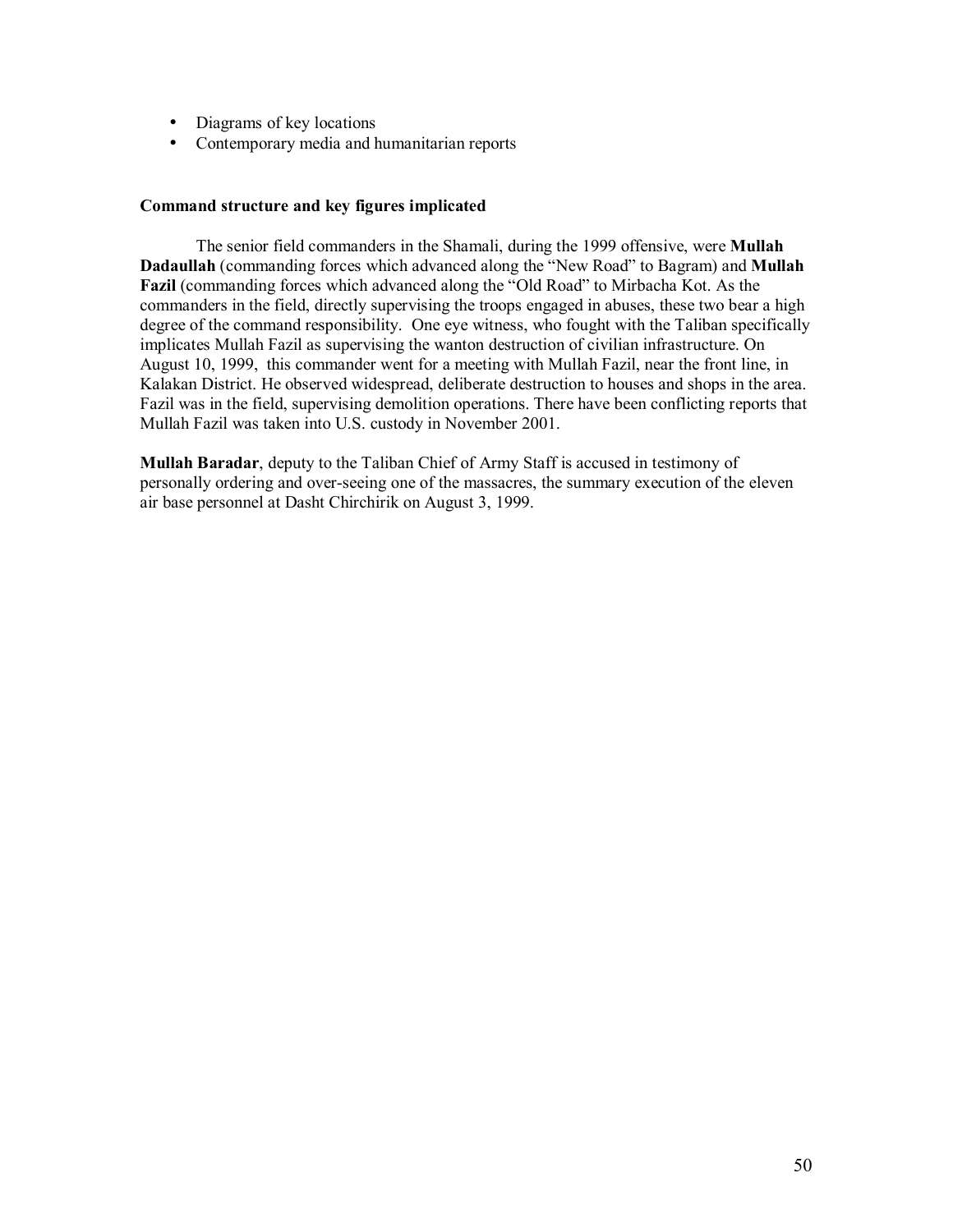#### **Appendix: Table of Contents of Afghanistan Justice Project Final Report 2005**

# Afghanistan Justice Project

# **War Crimes in Afghanistan**

2005

#### **TABLE OF CONTENTS [preliminary]**

- **I. Executive Summary and Recommendations**
- **II. Background**
- **III. The PDPA 1978-1979 The Kerala Massacre The Herat Mutiny, Chindawal uprising, Bamyan uprising Summary Executions and Disappearances**
- **IV. The PDPA and Soviet Occupation Summary Executions and Disappearances Repression in the cities: e.g. Ariana achool protest, summary executions in Qandahar Bombardments in the Countryside**
- **V. The Najibullah government and the Resistance Continuing bombardments Abuses by government-backed militias Attacks on Afghans in Pakistan**

**Torture in mujahidin prisons** 

**Inter- and intrafactional fighting and assassinations in Hazarajat** 

**VI. The civil war in 1992-1996** 

**The bombardment and rocketing of Kabul 1992-1995 The Afshar massacre and mass rape in Kabul 1993 Torture, rape and summary executions by Ittihad forces in Kabul Torture, rape and summary executions by Hizb-i Wahdat forces Torture, rape and summary executions by Jamiat/Shura-i Nazar forces in Kabul Torture, rape and summary executions by Junbish forces** 

**Political assassinations** 

**VII. The rise and reign of the Taliban** 

**The massacre of Taliban prisoner in Mazar-i Sharif 1997**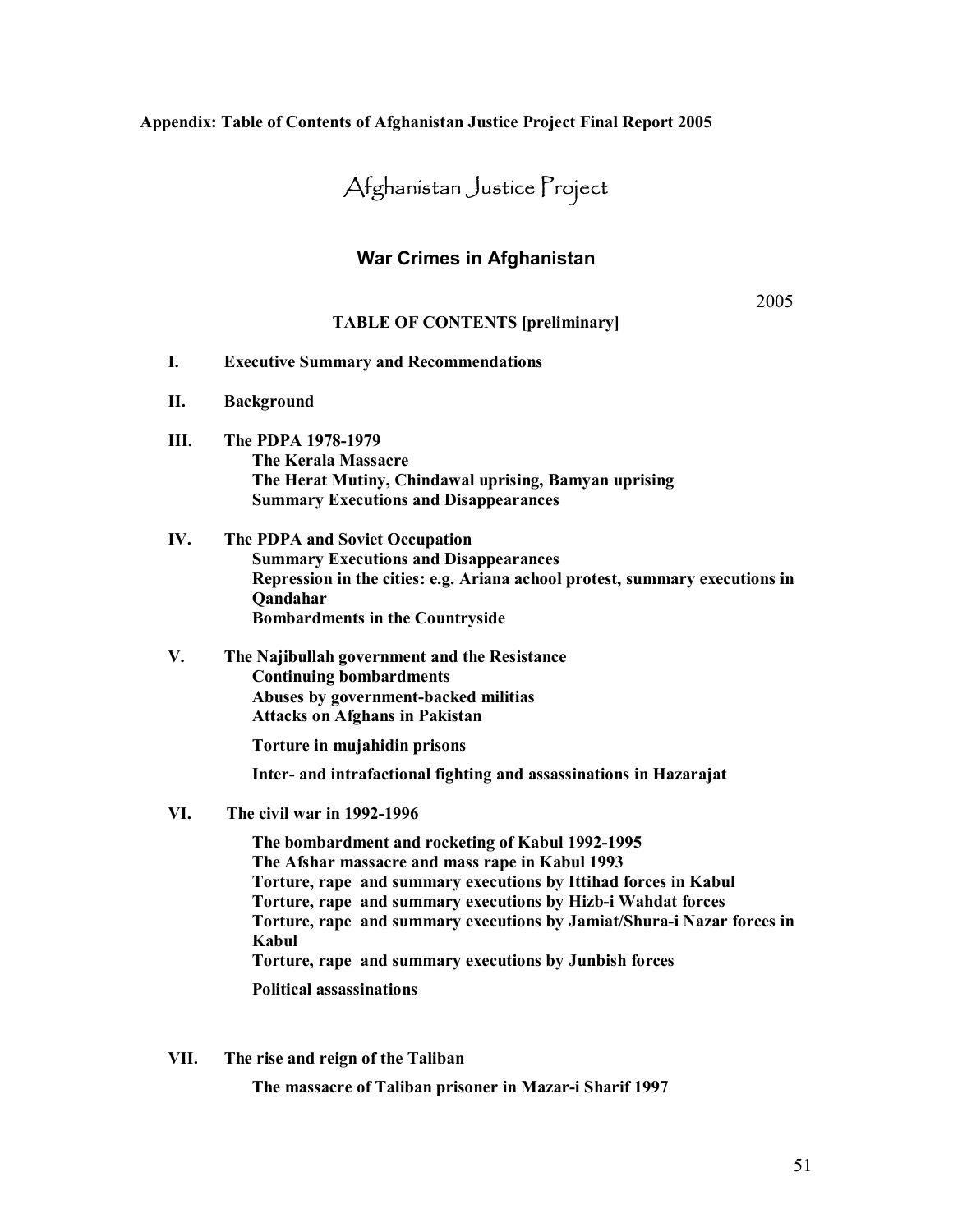**Massacres by the Taliban** 

**Qaisar 1997; Mazar-i Sharif 1998; Sar-i Pul 1999-2000; Robatak 2000; Bamyan 1999; Yakaolang 2001, Bamyan 2001, Kataghan 1998-2001** 

**The burnings and deliberate destruction:** 

**Khwajaghar 1999, Darra Souf 1999, Bamyan 1999, Yakaolang 2001 The Shamali campaign** 

**Abductions, arbitrary detention and slave labour Extra-judicial killings**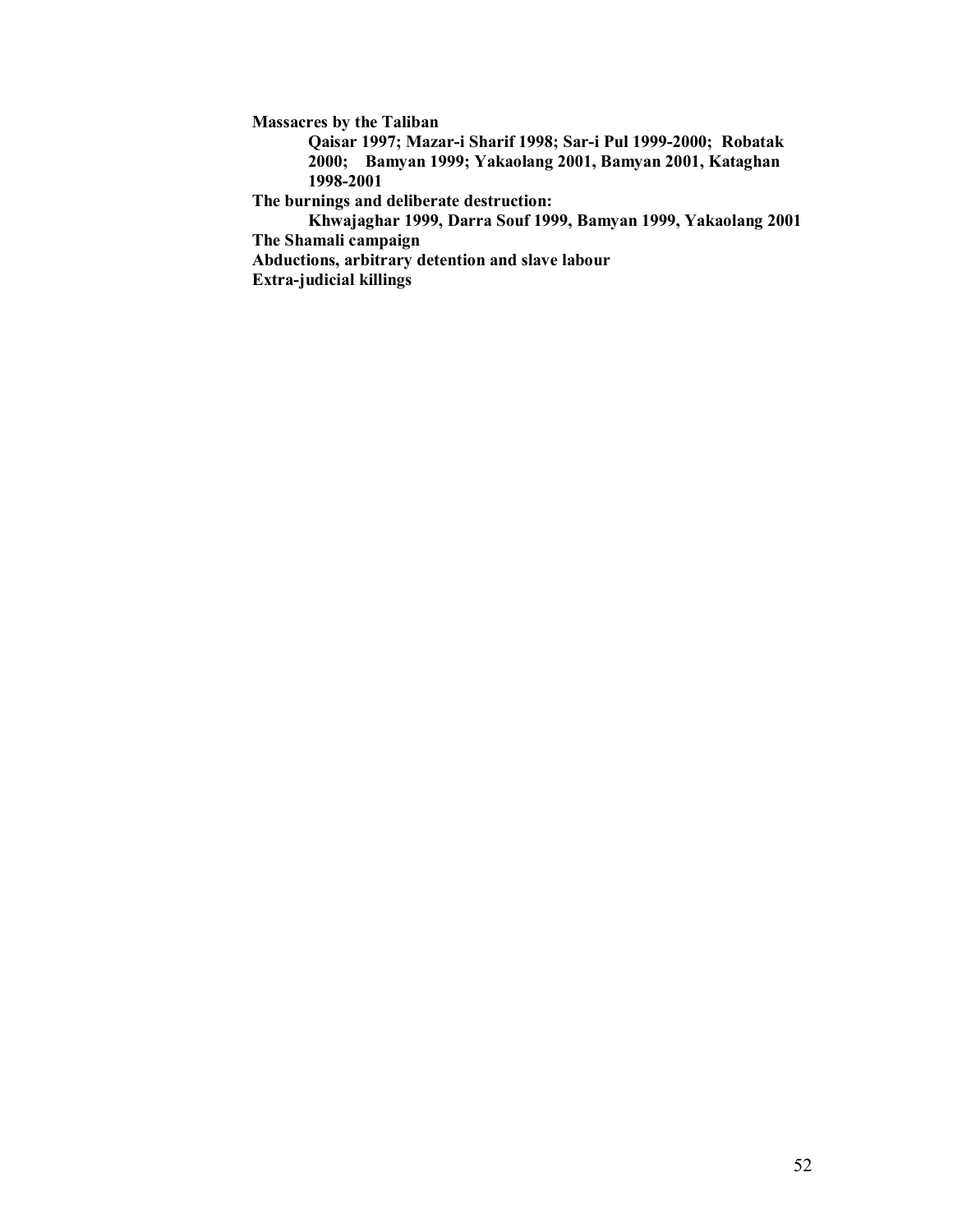#### Endnotes

 $\overline{a}$ 

<sup>1</sup> Daoud had himself come to power in a coup, seizing power while then King Zaher Shah was out of the country in 1973. Daoud had initially courted the Parcham wing of the PDPA, which had supported his coup, but he had subsequently distanced himself from them and had had many Parcham leaders arrested. The death in custody of a prominent Parcham leader provided the spark for the Saur coup. Rubin, *Fragmentation of Afghanistan: State Formation and Collapse in the International System* (Yale University Press: 1996), pp. 93, 104-105.

 $2^2$  The PDPA's intelligence agency was AGSA, a Pashto acronym for the Organization for the Defense of the Interests of Afghanistan. After Amin assassinated the president, Nur Muhammad Taraki, in September 1979 and took power, he oreorganized the agency and named it KAM (Workers' Intelligence Agency). Rubin, *Fragmentation*, p. 114. 3

<sup>3</sup> According to Giustozzi, out of the original 18,000 members of the party, and the 28,000 that joined before the end of 1979, half had died or had been purged by the time the Soviet Union invaded..Antonio Giustozzi, *War, Politics and Society in Afghanitstan 1978-1992* (Washington DC: Georgetown University Press, 2000, p. 4).

<sup>4</sup> In September 1979, Amin assassinated the president, Nur Muhammad Taraki, and became president. 5 Stuart Auerbach, "Rebellion against Afghan leadership is said to intensify," *Washington Post*, April 23, 1979.

<sup>6</sup> It is impossible to estimate accurately how many died. Afghans who had lived in Herat at the time told the Afghanistan Justice Project that "10,000" people died—a figure repeated frequently enough to indicate it had become the accepted figure. Anthony Hyman states that 5,000 reistance fighters and civilians were killed by bombing and strafing. Anthony Hyman, *Afghanistan Under Soviet Domination 1964-83* (New York: St. Martin's Press, 1984), p. 100.

<sup>7</sup> Rubin, *Fragmentation*, pp. 114, 122.

<sup>8</sup> "Acts or threats of violence the primary purpose of which is to spread terror among the civilian population are prohibited.. … Indiscriminate attacks are prohibited. Indiscriminate attacks are (a) those which are not directed at a specific military objective; (b) those which employ a method or means of combar which cannot be directed at a specific military objective. … Among others, the following types of attack are to be considered indiscriminate: (a) an attack by bombardment by any methods or means which treats as a single military objective a number of clearly separated and distinct military objectives located in a city, town, village or other area containing a similar concentration of civilians or civilian objects; and (b) an attack which may be expected to cause incidental loss of civilian life, injury to civilians, damage to civilian objects, or a combination thereof, which would be excessive in relation to the concrete and direct military advantage anticipated." This last is known as the rule of proportionality. 1977 Geneva Protocol I, Chapter II, Article 51. Afghanistan has not ratified Protocol I; however, the standards it provides for the conduct of internal armed conflict have been generally accepted as part of customary international laws governing armed conflict.

9 See Human Rights Watch. *The Forgotten War*: *Human Rights Abuses and Violations of the Laws of War since the Soviet Withdrawal* (New York: Human Rights Watch 1991).<br><sup>10</sup> The relationship between the CIA and the ISI, and the ISI's preference for certain mujahidin groups over

others has been documented by a number of sources. See for example Steve Coll, *Ghost Wars* (New York: Penguin Press, 2004), Human Rights Watch. *The Forgotten War*, pp. 125-130; and Rubin, *Fragmentation*, pp. 196-215.

<sup>11</sup> Virtually all of Aghanistan's neighbors were assisting favored factions with arms and other support, even as they called for an end to the fighting.

<sup>12</sup> Afghanistan Justice Project interviews with former commanders.

<sup>13</sup> Afghanistan Justice Project interview with commander present at tht time.

<sup>14</sup> 1977 Geneva Protocol I, Chapter II, Article 51. Afghanistan has not ratified Protocol I; however, the standards it provides for the conduct of internal armed conflict have been generally accepted as part of customary international laws governing armed conflict.

<sup>15</sup> Afghanistan is a party to the Geneva Conventions. Common Article 3 to the Conventions is automatically applicable as soon as an internal armed conflict exists within any party to the conventions. It imposes binding legal obligations on the parties to the conflict for the protection of persons who are *hors de combat*, including civilians, prisoners and other non-combatants. It prohibits "1. violence to life and person, in particular murder of all kinds, mutilation, cruel treatment and torture; 2. taking of hostages; 3. outrages upon personal dignity, in particular humiliating and degrading treatment; 4. the passing of sentences and the carrying out of executions without previous judgment pronounced by a regularly constituted court, affording all the judicial guarantees which are recognized as indispensable by civilized peoples."